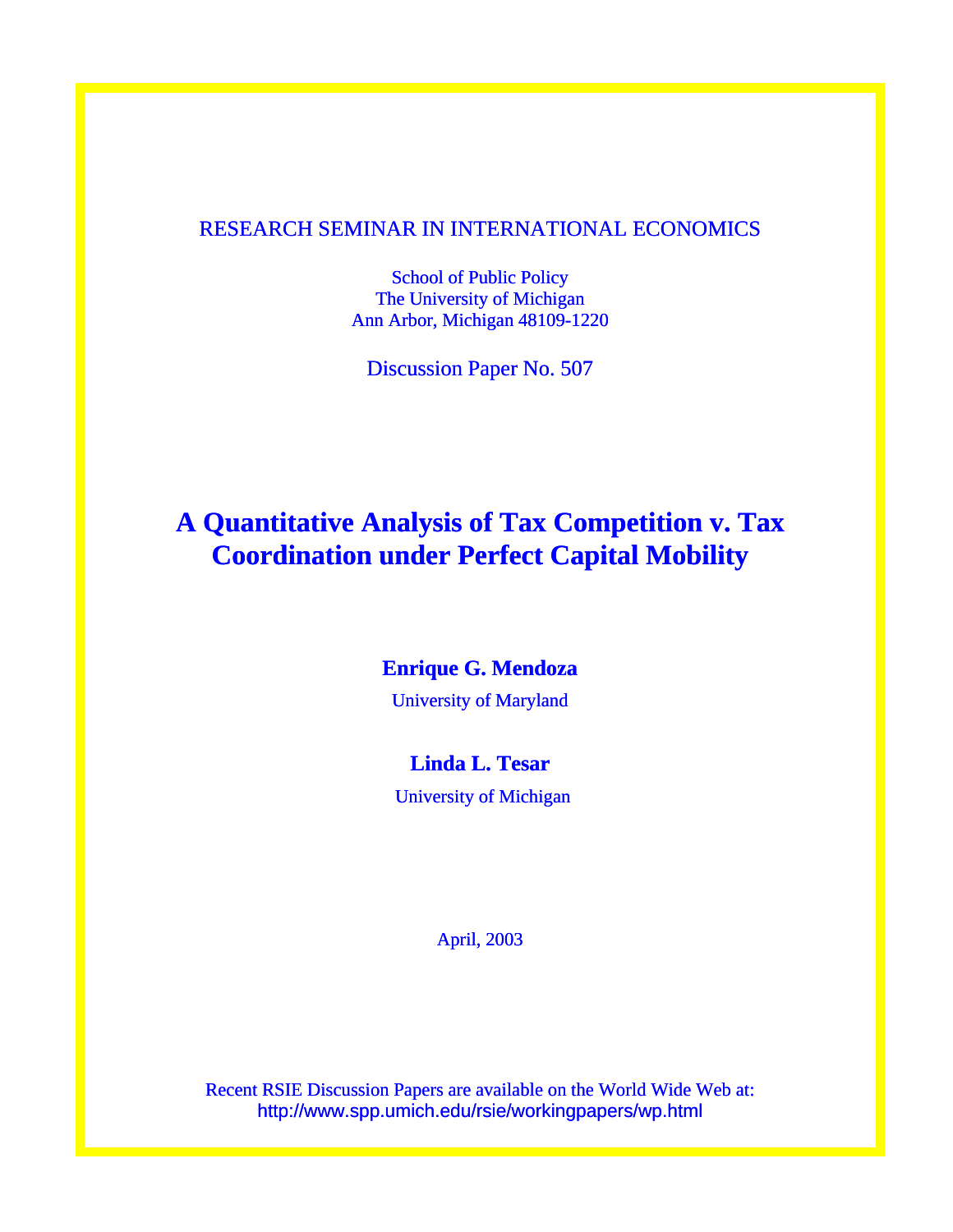# **A Quantitative Analysis of Tax Competition v. Tax Coordination under Perfect Capital Mobility**

Enrique G. Mendoza Center for International Economics Department of Economics University of Maryland and NBER College Park, MD 20742

Linda L. Tesar Department of Economics University of Michigan and NBER Ann Arbor, MI 48109

April 2003

Abstract

Theory predicts that strategically-determined tax rates induce negative externalities across countries in relative prices, the wealth distribution and tax revenue. This paper studies the interaction of these externalities in a dynamic, general equilibrium environment and its effects on quantitative outcomes of tax competition in one-shot games over capital income taxes between two governments that set time-invariant taxes and issue debt. Strategic payoffs correspond to welfare gains net of the cost of transitional dynamics in a standard neoclassical two-country model with exogenous balanced growth. The model is calibrated to European data for the early 1980s starting from a benchmark with symmetric countries. When countries compete over capital taxes adjusting labor taxes to maintain fiscal solvency, the Nash equilibrium replicates calibrated taxes, suggesting that European taxes can be the outcome of Nash competition. When consumption taxes are adjusted to maintain fiscal solvency, competition triggers a "race to the bottom" in capital taxes but this outcome is welfare-improving relative to calibrated taxes. Sensitivity analysis shows that competition can produce a "race to the top" in capital taxes and that the United Kingdom can benefit from tax competition with Continental Europe. Surprisingly, the gains from coordination in all of these experiments are small.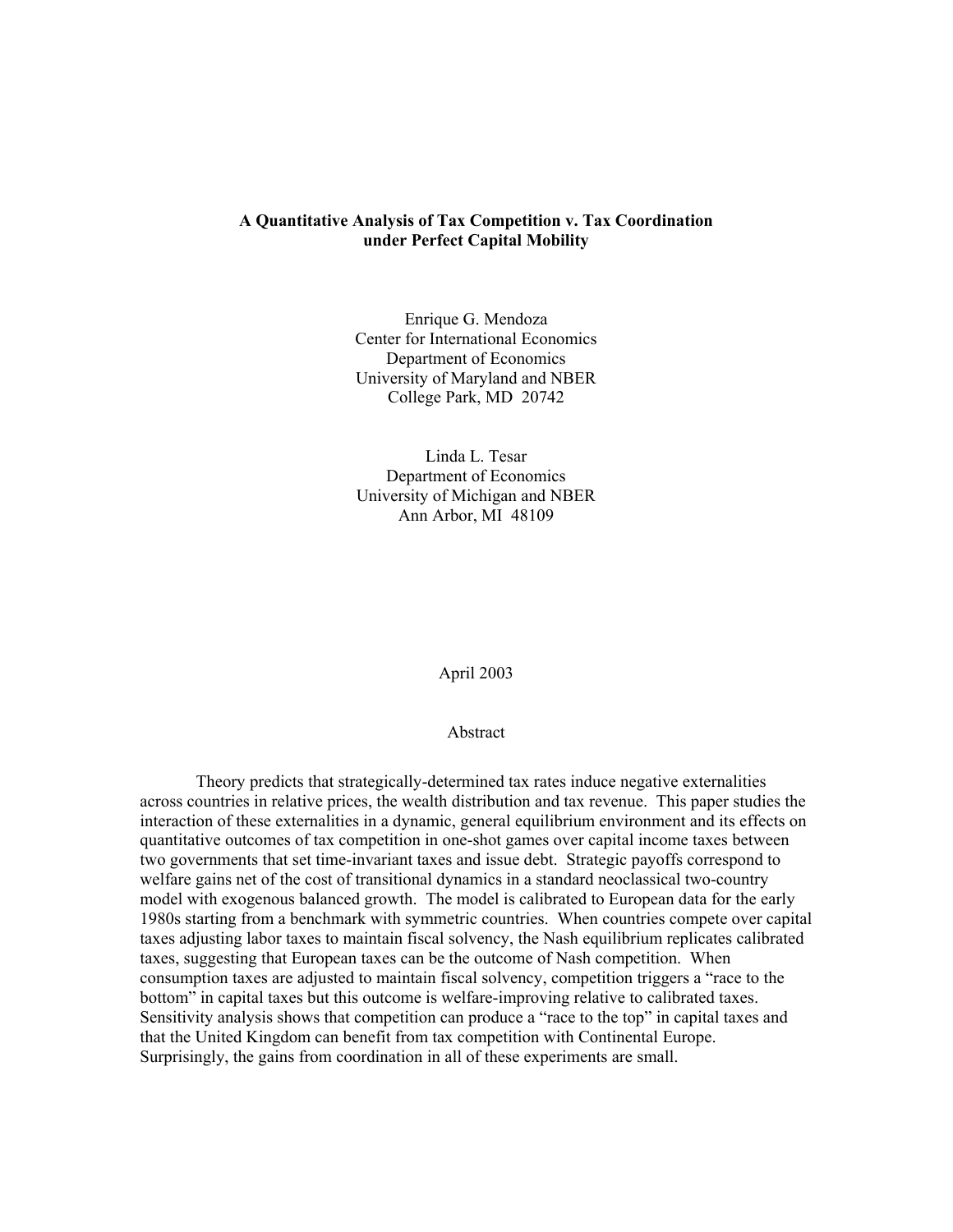"There is clearly a pressing need to … ensure a more effective co-ordination of taxation policies… Tackling the issue of harmful tax competition, which threatens both to reduce revenues and to distort taxation structures, should be central to this process." (*The Package to Tackle Harmful Tax Competition*, ECOFIN Ministers of the European Community, 1997)

"The priority is to reduce the tax burden EU wide. And don't even attempt to harmonize national tax systems across the board….the EU is already pledged to eliminate harmful tax competition, but a reasonable degree of tax competition would not be harmful at all: it would lead to a market-driven convergence towards lower tax rates..." (*The Economist*, Feb. 10, 2001, p. 52, citing Frits Bolkenstein, EU Commissioner for the Internal Market)

# **1. Introduction**.

Much of the open-economy macroeconomics literature on tax coordination is based on the premise that tax competition is harmful and that coordination of tax policy between national authorities is therefore welfare-improving (see the survey by Persson and Tabellini (1995) and the books by Frankel, Razin and Sadka (1991) and Turnovsky (1997)). Paradoxically, there have been few attempts to quantify the outcomes of tax competition and the magnitude of the gains of tax coordination to assess the robustness of this premise.<sup>[1](#page-2-0)</sup> The goal of this paper is to provide a quantitative assessment of tax competition and the benefits of tax coordination in a world with trade in financial capital. Our framework for analysis is a standard two-country, dynamic general equilibrium model driven by labor-augmenting technological change. We use this model to compare the cooperative and non-cooperative equilibria of one-shot games played by two national fiscal authorities that set taxes on factor incomes and consumption and have access to domestic debt markets. The authorities are benevolent in that they assess the payoffs of tax strategies by computing the impact on households' lifetime utility, taking into account the economies' transitional dynamics along the intertemporal competitive equilibrium path.

Studies of international tax competition generally emphasize three global externalities of national tax policy that lead to strategic behavior. The first externality is a variant of the traditional market-power or beggar-thy-neighbor effect on relative prices: countries engaged in tax competition attempt to use tax policy so as to influence the terms of trade or the world real interest rate in their favor. The magnitude of these relative-price externalities has been shown in theory to depend on factors such as a country's relative size, or the degree of market concentration (see for example Chari and Kehoe (1990) and Kanbur and Keen (1993)).

<span id="page-2-0"></span><sup>&</sup>lt;sup>1</sup> A recent quantitative study by Klein, Quadrini and Rios-Rull (2001) studies optimal, time-consistent policies in a setting with dynamic strategic interaction to explain why the tax on capital income is higher in the United States than in Europe. Sorensen (1999, 2003) and Eggert (1998) quantify the gains from tax coordination using static models that emphasize strategic effects on international prices.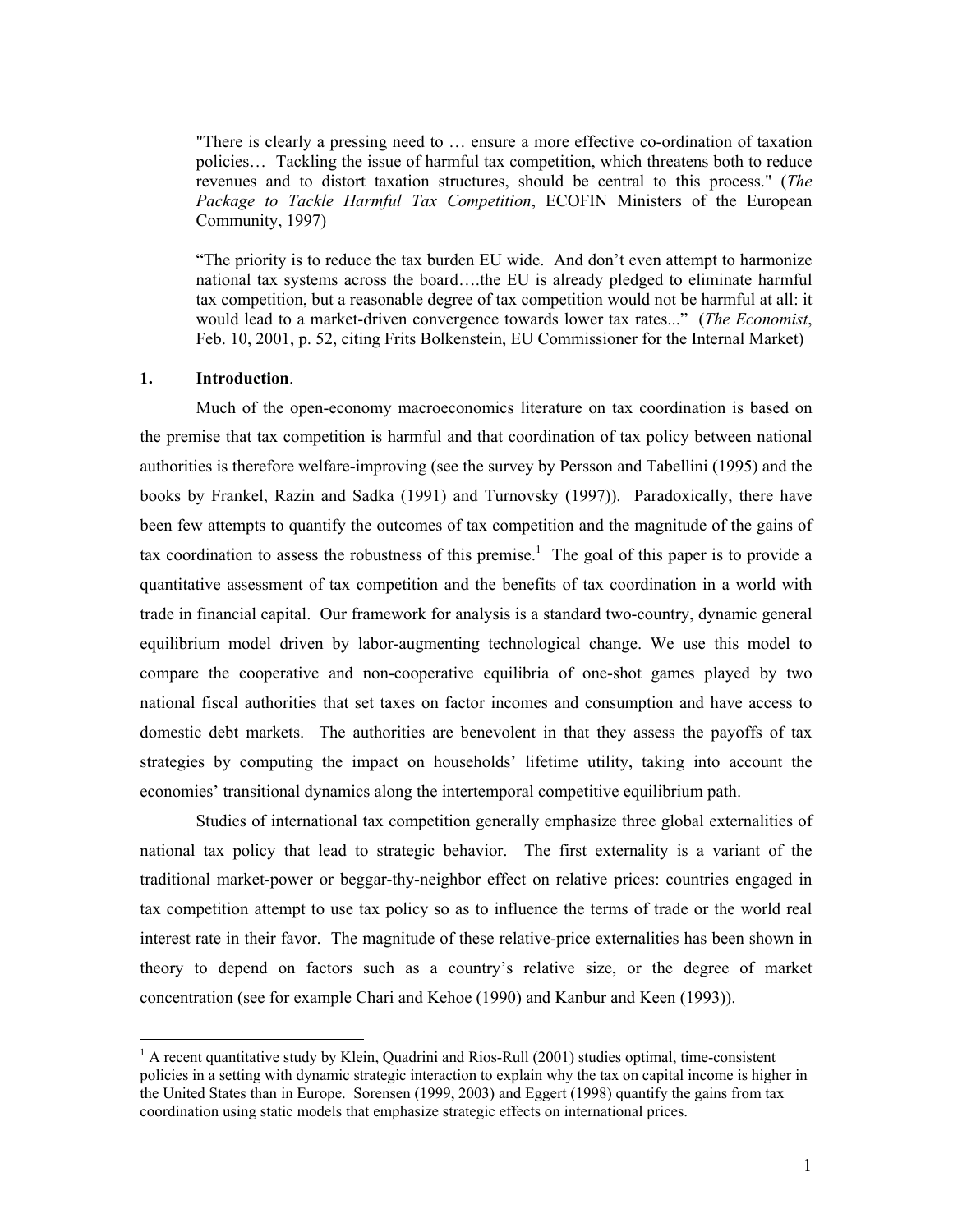The second externality operates via a wealth-redistribution effect. Strategic cuts in taxes can be used to attract internationally mobile factors of production. The payoffs assigned to strategic tax cuts reflect the welfare effects induced by the cross-country relocation of mobile factors and its impact on the present discounted value of national income and the long-run stocks of physical capital and foreign financial assets. Mendoza and Tesar (1998) and Mendoza (2002) show that this wealth-redistribution externality is large and has significant welfare effects in quantitative experiments of unilateral capital income tax cuts.

The third externality is a fiscal solvency externality triggered by the adverse effect of tax competition on tax revenue, and is a byproduct of the relative-price and wealth-redistribution externalities discussed above. For example, tax competition may trigger a "race to the bottom" in which governments reduce taxes on mobile factors of production. This erodes tax revenues because (a) revenues from taxes on mobile factors decline on account of lower tax rates (assuming these tax rates are in the upward-slopping region of their Laffer curves), (b) the flow of mobile factors of production from a high-tax country to a low-tax country directly reduces the tax base in the high tax country, and (c), in general equilibrium, the relocation of mobile factors can also lower factor payments to immobile factors and overall factor income in the high tax country, thus further eroding its tax base. As tax revenue falls, governments are forced either to reduce expenditures or to raise other taxes. If government outlays have utility or production benefits, or if the alternative taxes are distortionary, this fiscal solvency externality reduces welfare (see Huber (1999), Keen and Marchand (1997) and Rodrik and van Ypersele (1999)).

The existing literature on international tax competition typically treats these three externalities separately and often deals with them in simplified dynamic environments under partial equilibrium and with governments running balanced budgets in every period. In contrast, the quantitative analysis we conduct in this paper captures the three international externalities of national tax policy simultaneously in a fully dynamic general equilibrium framework. Each country taxes a mobile factor of production (physical capital), an immobile factor (labor) and consumption using time-invariant tax rates. Countries trade one-period bonds under perfect mobility of *financial* capital. This allows physical capital to relocate across countries even though ownership shares of each country's capital stock are not directly traded. The international mobility of *physical* capital is less than perfect, however, because capital-adjustment costs limit the pace at which capital migrates across countries. The model also features domestic public debt markets so that the fiscal authorities do not need to balance the primary deficit each period, but instead equate the present value of tax revenue with the present value of a pre-determined, timeinvariant amount of government outlays (i.e., current government purchases plus transfer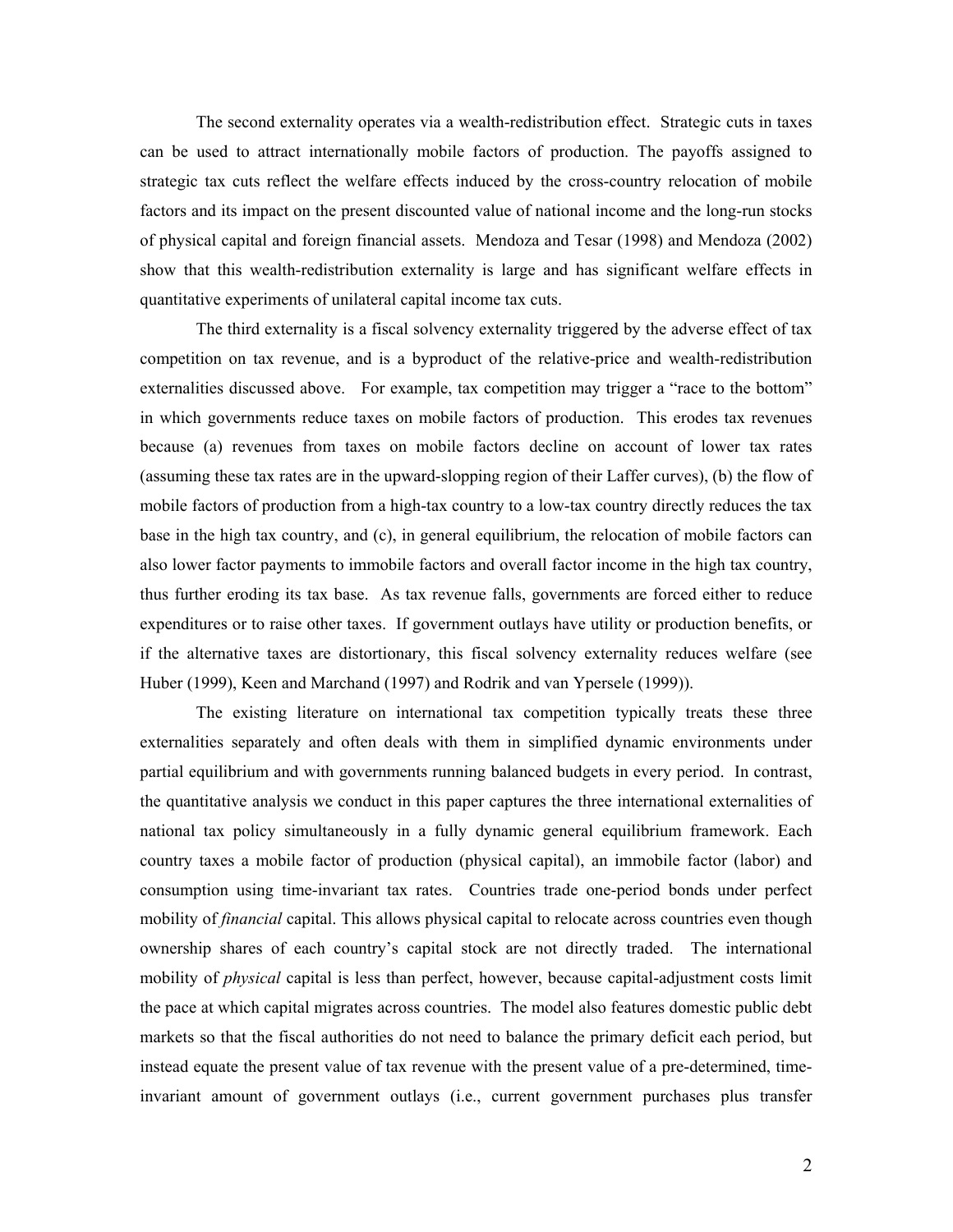payments). Thus, the fiscal solvency externality imposes endogenous tax adjustments but with the flexibility to use public debt as a means to smooth the tax burden over time.

In Mendoza and Tesar (1998) we used a similar model to quantify the international spillovers of tax policy caused by a unilateral tax reform replacing a country's tax on capital income with a consumption tax. In simulations calibrated to data for the United States and Europe, we found that these spillovers are very large and that they lead to important deviations from what similar experiments predict in closed-economy models. In a closed economy, agents face the prospect of a large and costly transition period as the cut in the capital tax triggers an investment boom that is financed at the expense of reduced consumption and increased labor effort. The economy faces a tradeoff between the short-run pain of postponing consumption and the long-run benefit of higher output and higher consumption that results from more efficient taxation (see Chamley (1981) and Lucas (1990)). In a world with open capital markets, however, the ability to borrow from abroad reduces the transition costs and shifts some of the burden of adjustment onto the rest of the world. Indeed, we found that eliminating the U.S. capital income tax leads to an increase in welfare for U.S. households equivalent to a 2.9 percent rise in trend consumption and a fall in European welfare equivalent to  $a -1.7$  percent adjustment in trend consumption. The negative impact on Europe is due to a temporary increase in the world interest rate, a large outflow of capital from high-tax Europe to the low-tax United States, and an undesired increase in the European consumption tax needed to preserve fiscal solvency (Europe's consumption tax must increase nearly 10 percentage points).

Our previous work did not consider the strategic interaction that would surely result from the international externalities of unilateral tax reforms that we quantified. We did show that an arbitrary world-wide elimination of the capital income tax could lead to significant welfare gains in both countries. Hence, our previous results suggested that strategic interaction is likely to play a central role in the analysis of international taxation. This paper follows up on this suggestion by undertaking a quantitative analysis of the positive and normative effects of tax competition and tax coordination.

Our previous analysis also did not explore the possibility of trade offs across highlydistortionary taxes. We assumed that losses in the present value of tax revenues resulting from unilateral cuts in capital income taxes were made up by increases in consumption taxes, which in our Neoclassical setup result in weak distortions. Hence, in this paper we alter this assumption and explore tax competition games in which fiscal solvency effects due to strategic cuts in capital income taxes result in either consumption tax adjustments or labor tax adjustments. Mendoza (2002) showed that in the latter case the trade off between the two highly-distorting factor income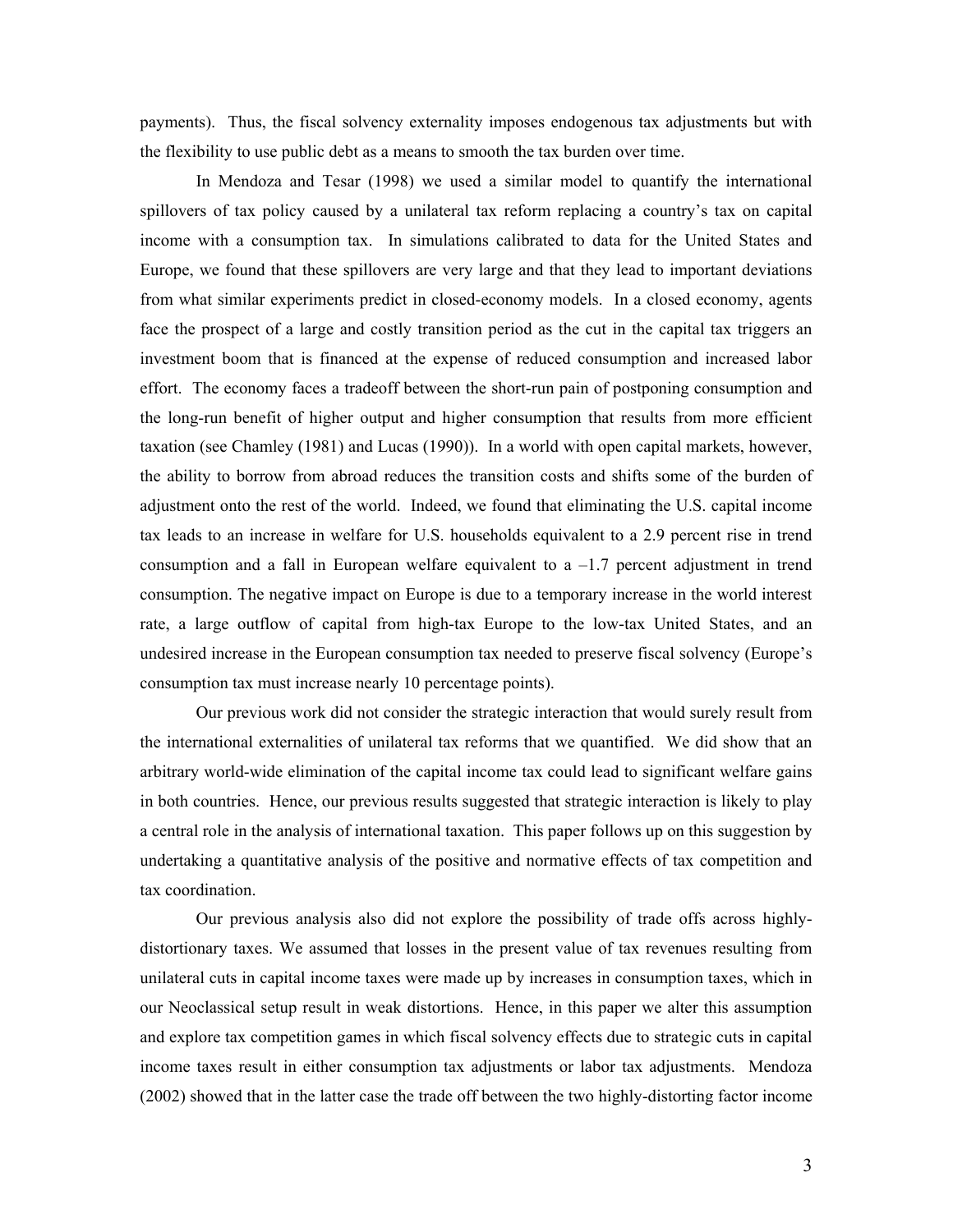taxes can be quite complex because of dynamic Laffer curve considerations. In our gametheoretic analysis, these considerations imply that reaction curves are only well-defined in the region of the strategy space of capital tax rates in which the Laffer curves generate enough tax revenue to cover the present value of government outlays.

International competition over capital income taxation is currently a key issue for countries in the European Union. The 1997 report by the ECOFIN Ministers of the European Community (*The Package to Tackle Harmful Tax Competition*), and recent articles in the financial media (see, for example, *Financial Times*, May 2, 2003, p. 2) document recent rounds of competitive corporate income tax cuts throughout Europe. Ongoing negotiations over mutual reporting of non-resident capital income reflect similar concerns. In order to quantitatively assess the impact of tax competition in Europe, we calibrate our tax policy games to European data. This approach still allows for important differences in the tax structure at the initial status quo, since the data show that the United Kingdom taxes capital income significantly more than Continental Europe and the opposite holds for labor income (see Mendoza, Razin and Tesar (1994)).

The quantitative analysis starts with a simulation of two perfectly symmetric countries in which the pre-tax-competition status quo is calibrated to an "average" country in continental Europe with relatively high tax rates on labor income and relatively low taxes on capital income. The aim is to start with a scenario in which the three externalities driving strategic tax choices are unaffected by country-specific differences in initial tax structures, government outlays, or initial holdings of physical capital and foreign financial assets. We examine two variations on the tax competition game. In the first case, the fiscal solvency externality induced by strategic choices on capital income taxes forces endogenous adjustments in labor income tax rates so as to ensure that the present value of tax revenue in each country matches the present value of their unchanged government outlays. The second case preserves fiscal solvency by requiring instead adjustments in consumption tax rates.

The results of these experiments are striking. In the first experiment, the Nash equilibrium of the symmetric tax competition game with labor taxes adjusting in response to the fiscal solvency externality yields capital and labor tax rates that are remarkably close to the set of initial tax rates. Thus, the model can account for the tax rates observed in Europe in the 1980s as the outcome of tax competition over capital income taxes in a game in which the tax revenue externality triggered changes in tax rates on the immobile factor, labor. This is also consistent with the fact that there was little room for changes in indirect taxes in Europe because of VAT harmonization treaties. When countries coordinate, we obtain the standard result that they choose higher tax rates on capital income relative to the Nash outcome, and these higher taxes in turn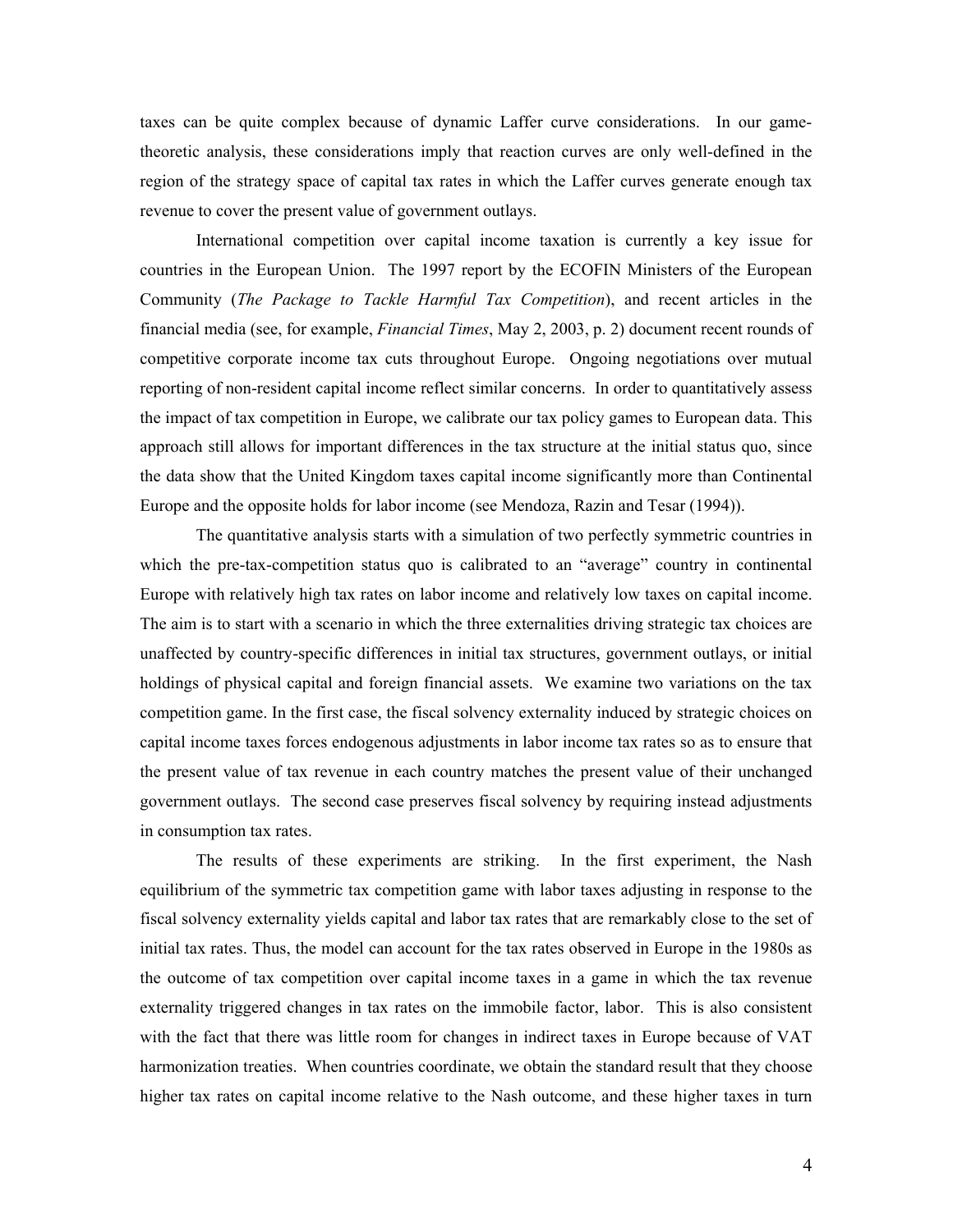support slightly lower labor tax rates. However, despite the large differences between tax policy and real allocations under tax competition and coordination, the welfare gain of coordination is under 0.26 percent in terms of a compensating variation in lifetime consumption.

In the case in which the fiscal solvency externality works through adjustments in the consumption tax, the results are markedly different. Tax competition triggers a race to the bottom in capital income tax rates, and the consumption tax rates in each country increase by 8 percent to maintain fiscal solvency. However, as the opening quote from Frits Bolkenstein suggested, both countries *gain* from tax competition (relative to the status quo) as the more distortionary capital income tax is replaced by higher consumption taxes. The gains from coordination are even smaller than in the previous game as the gain in welfare relative to the Nash outcome is about 0.04 a percentage point.

We then move on to a scenario calibrated to capture tax competition between the United Kingdom and Continental Europe (which incorporates observed differences in initial tax rates and transfer payments). We find that tax competition is immiserizing for Europe and welfareimproving for the UK when labor taxes must be used to maintain fiscal solvency. The UK starts the game with a lower labor income tax rate and a higher capital income tax rate. Tax competition results in a lower capital income tax in the UK and capital relocates from Continental Europe to the UK. The tax base in Europe erodes and therefore Europe must increase *both* capital and labor income tax rates to maintain fiscal solvency. The gains from coordination are small for both the UK and Europe, and do not allow Europe to recoup its losses from tax competition. In the tax competition game with adjustment in the consumption tax, we again observe the race-to-thebottom in capital income taxes and both parties gain from competition. Coordination again yields only tiny welfare gains over the Nash outcome.

We conduct sensitivity analysis how our results vary with changes in initial debt levels, labor supply elasticity, and capital adjustment costs. The tax rates that emerge from tax competition are quite different from our benchmark case, and in some instances it is possible for countries to engage in a "race to the top" in capital income taxation. However, the finding that the gains from tax coordination are small is robust to the sensitivity analysis, ranging from 0.01 to 0.5 percent of trend consumption. Based on these findings we conclude that the structure of tax rates observed in Europe is consistent with the pressures induced by tax competition, and that, given the small incremental gains from tax competition, it is not surprising that tax policy coordination has proven to be an elusive goal.

The paper proceeds as follows. Section 2 presents the structure of the model, defines the model's competitive equilibrium, and develops the intuition behind the three international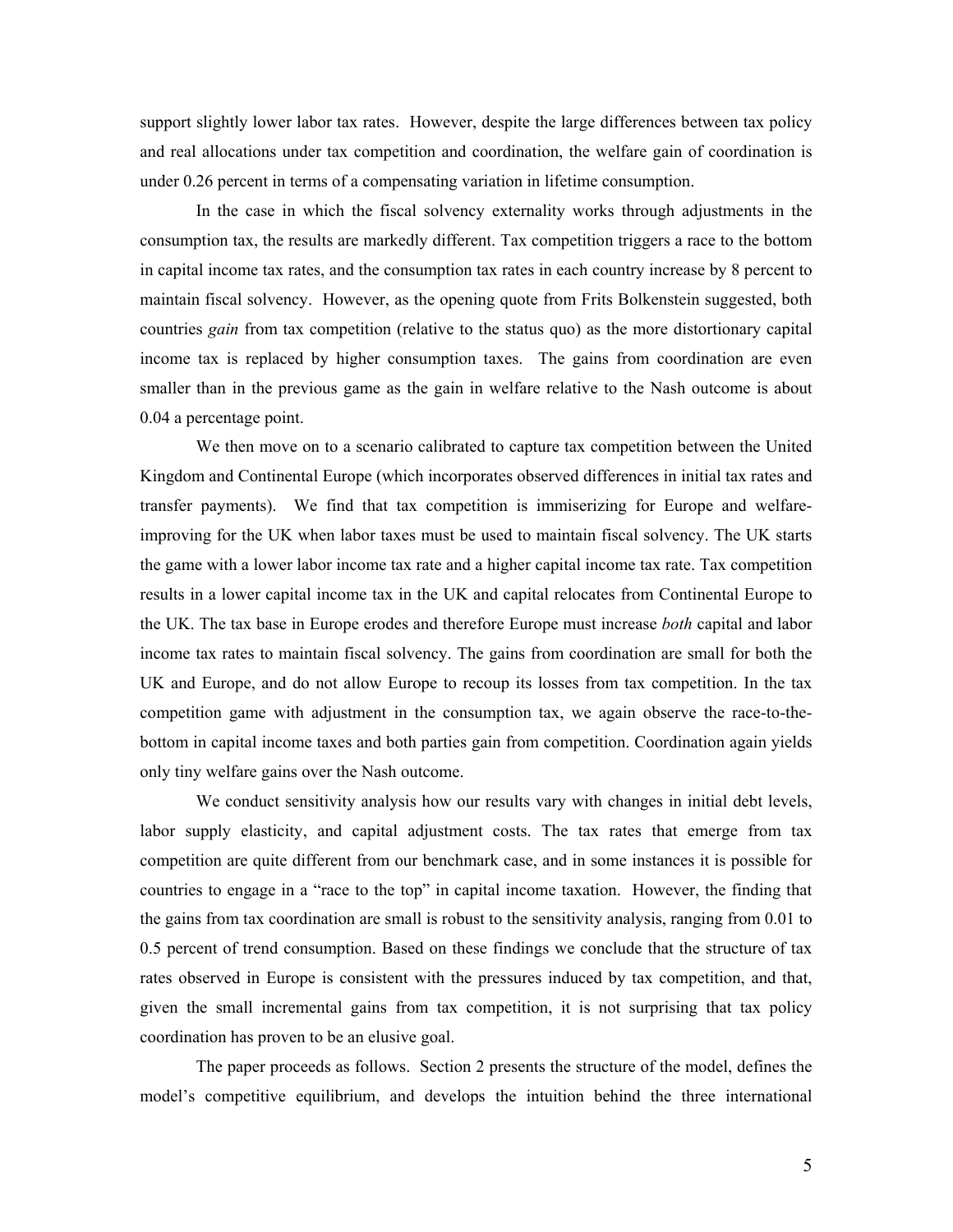externalities of unilateral tax policy. Section 3 defines the tax competition environment by providing explicit definitions for the pre-tax-competition equilibrium, the tax strategy space, the Nash equilibrium of tax competition, and the cooperative equilibrium. Section 4 calibrates the model to European data. Section 5 reports the results from the tax competition experiments and Section 6 concludes.

#### **2. A Two-Country World Economy with Distortionary Taxes**

We study international tax competition using a standard two-country, neoclassical balanced-growth model. The model is a deterministic version of the typical two-country realbusiness-cycle model to which we introduce fiscal policy following the setup developed by Mendoza and Tesar (1998). Each country is inhabited by identical, infinitely-lived individuals. Both countries produce a single tradable commodity using capital and labor as inputs, and trade this good and real one-period bonds issued by the private sector. All markets for goods, factors of production and financial assets are perfectly competitive. To help isolate the effects of the international externalities of tax policy and their impact on tax competition, we assume that countries are fully symmetric in technology and preferences. Therefore, the model will be characterized using home-country equations. Later, foreign variables will be denoted with an asterisk (\*).

The specification of preferences and technology is consistent with the well-known conditions required to support exogenous balanced growth driven by labor-augmenting technological change. Accordingly, we assume that long-run growth is driven by laboraugmenting technological change at rate  $\gamma$ . All variables, except leisure and labor input, are made stationary by dividing through by  $\gamma$  and the stationary variables are written in lower case. We focus on the competitive equilibrium of the detrended model without loss of generality.

The assumption that long-run growth is exogenous implies that the externalities of tax policy and tax competition are modeled abstracting from any effects of taxes on economic growth over the long run. This may seem at odds with *qualitative* predictions of a large class of endogenous growth models, but it is in line with their *quantitative* predictions and with the evidence indicating that long-run growth seems largely independent of the variations of tax rates observed in the data (see Lucas (1990) and Mendoza, Milesi-Ferretti and Asea (1997)). Note in addition that even without growth effects, the welfare implications of tax policies that result from efficiency gains or losses in exogenous-growth models are generally quite large (see Lucas (1990), Cooley and Hansen (1992) and Mendoza and Tesar (1998)).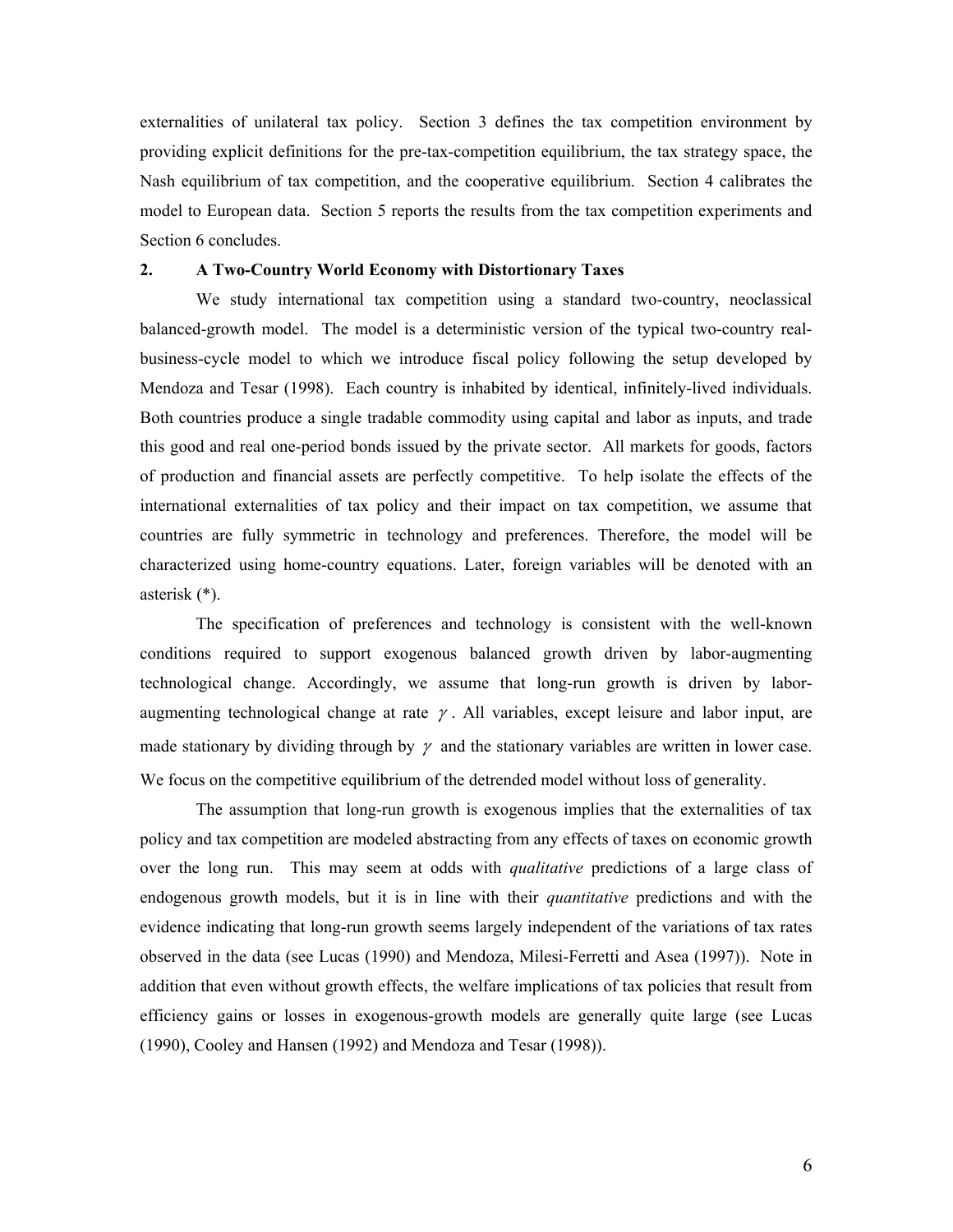#### *Households*

The representative household in the home country maximizes an isoelastic lifetime utility function over consumption,  $c_t$ , and leisure,  $l_t$ :

$$
\sum_{t=0}^{\infty} \left[ \beta \left(1+\gamma\right)^{1-\sigma} \right]^t \left( \frac{\left(c_t \ell_t^a\right)^{1-\sigma}}{1-\sigma} \right), \quad \sigma > 1, \quad a > 0, \quad 0 < \beta < 1. \tag{1}
$$

In this expression,  $\beta$  is the household's subjective discount factor,  $1/\sigma$  is the intertemporal elasticity of substitution in consumption, and *a* is a coefficient that governs the intertemporal elasticity of labor supply for a given value of  $\sigma$ . Note that the stationary transformation of the model implies an effective discount factor given by  $\beta (1+\gamma)^{1-\sigma}$  instead of  $\beta$ .

The household maximizes (1) subject to the sequence of period budget constraints:

$$
(1 + \tau_c)c_t + (1 + \gamma)\left(k_{t+1} + q_t b_{t+1} + q_t^s d_{t+1}\right) + \left(\frac{\eta}{2}\left(\frac{x_t}{k_t} - z\right)^2 - 1\right)k_t =
$$
\n
$$
(1 - \tau_L)w_t L_t + (1 - \tau_K)(r_t - \delta)k_t + b_t + d_t + e_t
$$
\n(2)

for  $t = 0,...,\infty$ , given the initial conditions  $k_0>0$ ,  $b_0$ , and  $d_0$ . The household takes as given government-determined tax rates on consumption, labor income and capital income, denoted  $\tau_c$ ,  $\tau_L$ , and  $\tau_K$ , respectively, and lump-sum government transfer or entitlement payments, denoted by  $e_t$ . The household also takes the factor payment rates to labor,  $w_t$  and capital,  $r_t$ , and the prices of government bonds and foreign bonds,  $q_t^g$  and  $q_t$  as given (for simplicity, international and government bonds are represented as discounted bonds, so the gross real rates of return on these bonds are  $R_t/(1/q_t)$  and  $R_t^g/(1/q_t^g)$  respectively).

The left-hand-side of (2) measures household expenditures. These include purchases of consumption goods inclusive of the indirect tax, new capital goods,  $k_{t+1}$ , private international bonds,  $b_{t+1}$ , and domestic government bonds  $d_{t+1}$ . The price of capital and the price of consumer goods differ because investment incurs quadratic capital-adjustment costs as a function of the ratio of net investment  $(x_t)$  to existing capital  $(k_t)$ . The coefficient  $\eta$  determines the speed of adjustment of the capital stock, while *z* is set equal to the long-run investment-capital ratio to ensure that at steady state the capital adjustment cost is zero. Net investment adjusted for exogenous technological progress is defined as  $x_t$  /( $1+y$ ) $k_{t+1}$ -( $1-\delta$ ) $k_t$ , where  $\delta$  is the rate of depreciation of the capital stock.

The right-hand side of (2) shows the household's after-tax income, which includes payments on labor and capital rented out to firms, the payoffs on domestic public bonds and foreign bonds, and government transfers. Implicit in this expression are the assumptions that the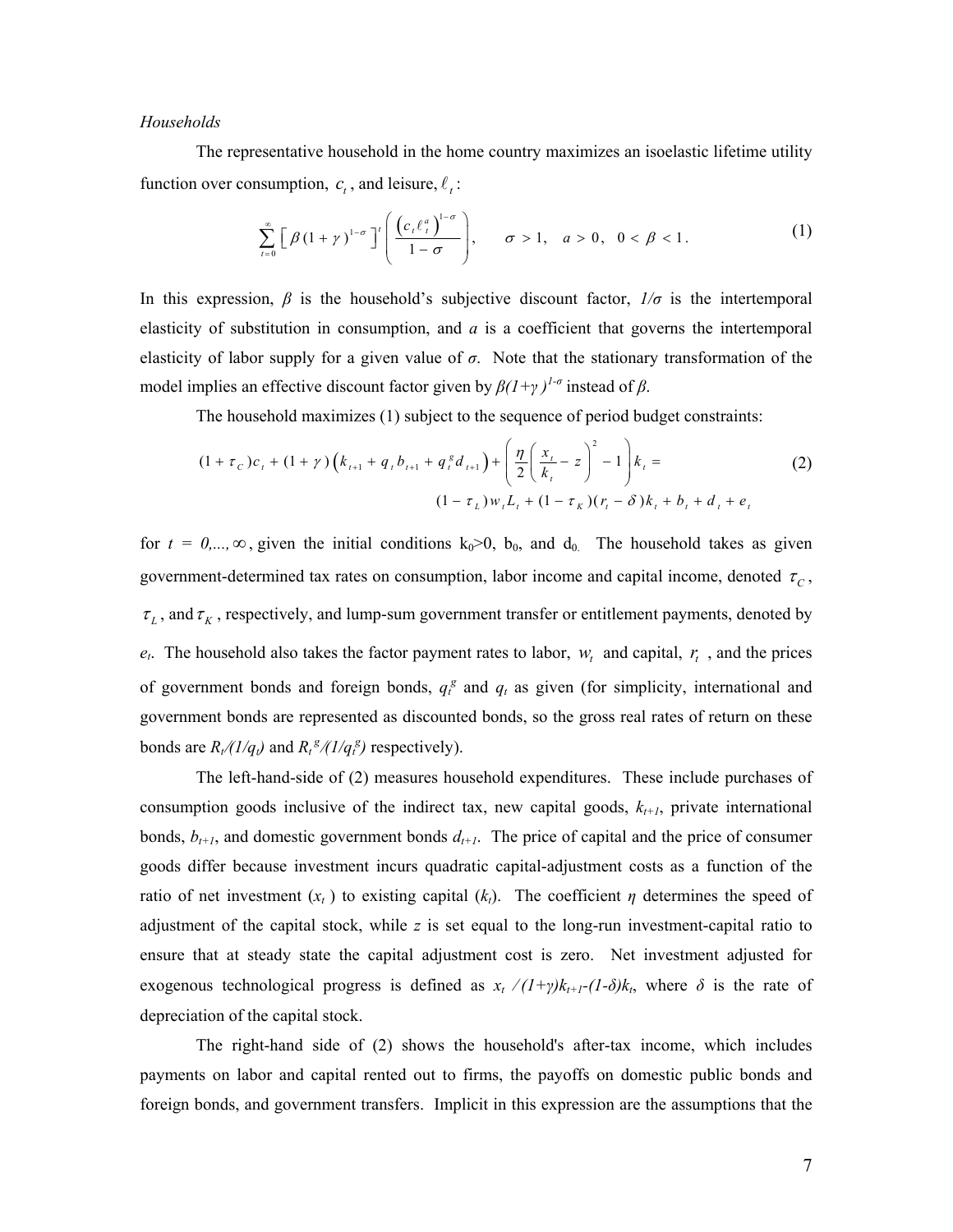capital income tax is based on the residence principle and the tax code provides for a depreciation allowance. Also implicit is the assumption that bond payments are tax-free (Mendoza and Tesar (1998) examined the implications of relaxing this assumption and found that it can have important effects on the quantitative predictions of the model).

According to equation (2), domestic physical capital and public debt are owned entirely by domestic households. This assumption of "extreme home bias" in the holdings of these assets is required for the model to support competitive equilibria in which international trade in private bonds and residence-based taxation co-exist with different country-specific tax rates on domestic capital income. As we show in Mendoza and Tesar (1998), this is not possible if shares on physical capital and/or government bonds are freely traded across countries (see also Frenkel et al. (1991))*.* Other forms of financial-market segmentation, such as trading costs or short-selling constraints, could be introduced for the same purpose, but so far they have proven inadequate to solve the high degree of home bias observed in the data and they would complicate the model significantly. $2$ 

Households also face a standard no-Ponzi-game restriction. This restriction, together with (2) implies that the present value of household income must equal that of expenditures plus any initial asset holdings.

Households allocate their time between labor and leisure subject to the time constraint:

$$
\ell_t + L_t = 1 \tag{3}
$$

where we normalize the total number of hours to unity. Labor is immobile across countries. *Firms* 

Firms employ labor and capital so as to maximize profits, taking factor prices as given. The production function is Cobb-Douglas:

$$
F(k_t, L_t) = k_t^{1-\alpha} L_t^{\alpha}, \qquad 0 < \alpha < 1.
$$
 (4)

where  $\alpha$  is the labor income share. Since firms operate under perfect competition, they earn zero profits in equilibrium and factor demands are given by standard marginal productivity conditions. Without loss of generality, all corporate taxes are viewed as included in the capital income tax levied on households.

<span id="page-9-0"></span> $\frac{1}{2}$ <sup>2</sup>The assumptions of extreme home bias and residence-based taxation could be replaced with source-based taxation and this would result in similar saving and investment optimality conditions that would support competitive equilibria with different capital income tax rates across countries. However, actual tax systems are a mixture of residence- and source-based systems. Frenkel et al. (1991) show that personal income taxes across OECD countries are mainly residence based, while corporate income taxes are source based in principle but supplemented by treaties that allow for credits or deductions so as to approximate residencebased taxation.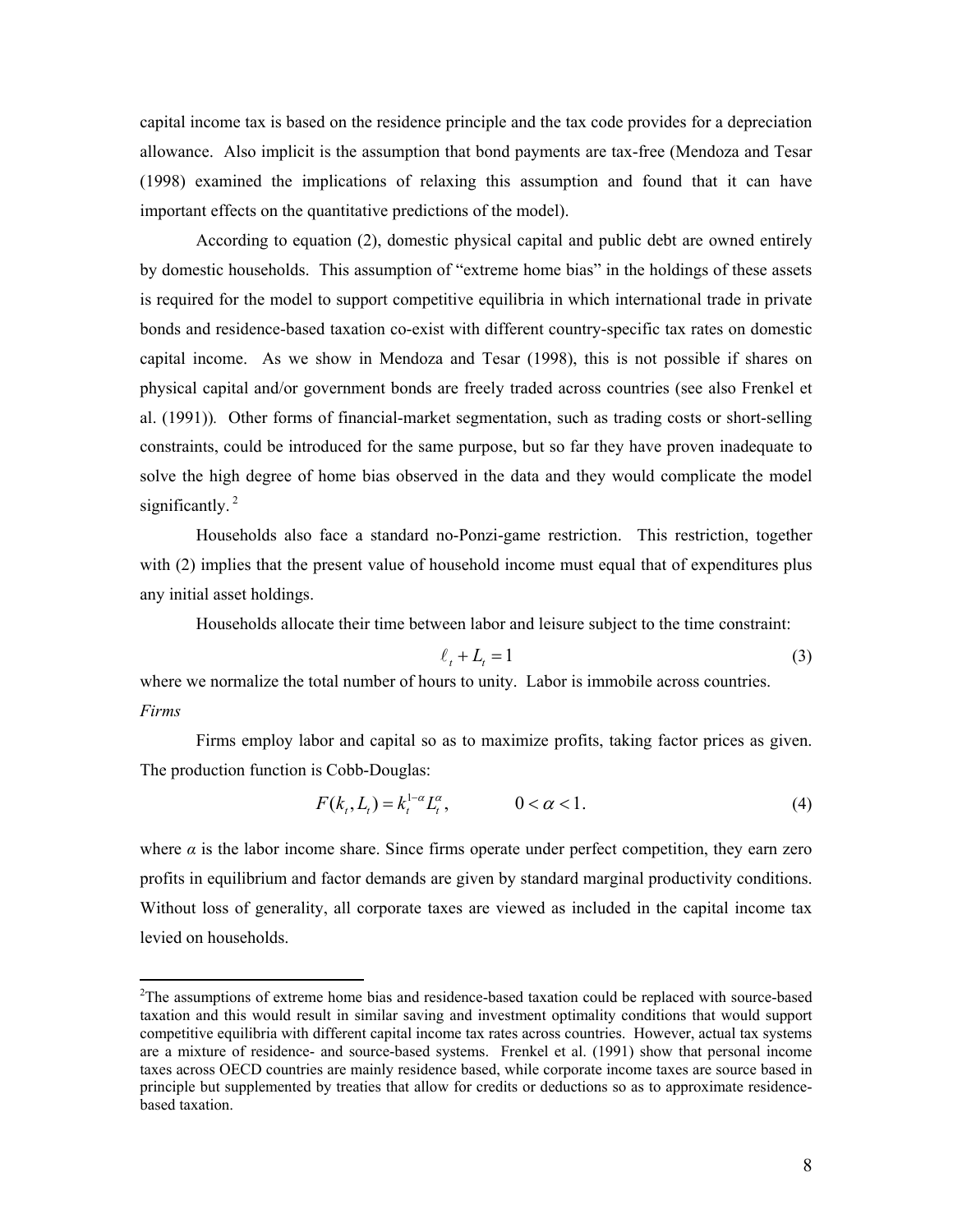#### *The Public Sector*

Fiscal policy in each country has three components: first, a predetermined sequence of government outlays made up of unproductive expenditures and entitlement payments,  $(g_t + e_t)$  for *t*=0,..., ∞; second, a set of time-invariant tax rates  $τ = (τ<sub>C</sub>, τ<sub>L</sub>, τ<sub>K</sub>)$ ; and third, a sequence of public bond issues,  $d_t$ , for  $t=0,...,\infty$ . The period government budget constraint is given by:

$$
(g_{t} + e_{t}) + d_{t} = \tau_{c} c_{t} + \tau_{L} w_{t} L_{t} + \tau_{K} (r_{t} - \delta) k_{t} + (1 + \gamma) q_{t}^{g} d_{t+1}
$$
\n
$$
(5)
$$

The left-hand-side of equation (5) measures uses of government income (i.e. goods purchases, entitlement payments, and debt payments). The right-hand-side measures sources of government income: tax revenue and the proceedings from sales of newly-issued bonds (adjusted to conform with the stationary transformation of the model). Government purchases, entitlement payments, and tax rates are the instruments of fiscal policy. Thus, a primary fiscal deficit or surplus at date *t* (i.e., a gap between goods purchases, entitlement payments and tax revenue) is offset by an endogenous change in public debt (net of interest and principal on existing debt). However, since the government also faces a no-Ponzi-game constraint, the intertemporal government budget constraint requires that the present value of government expenditures plus entitlement payments must equal the present value of tax revenue net of payments on initial publicdebt.<sup>3</sup> Hence, given its tax and expenditure policies and its initial bond position, the government is constrained to choosing a time path of public bond issues that satisfies its intertemporal budget constraint.

Public debt is "Ricardian" in the sense that, given  $d_0$  and the policy choices on government purchases, entitlement payments, and tax rates, the competitive equilibrium can be represented either with the path of public bonds dictated by (5) or with a hypothetical sequence of lump-sum taxes (subsidies),  $T_t$ , set to an amount equal to the primary fiscal deficit (surplus) each period:

$$
T_t = \tau_c c_t + \tau_L w_t L_t + \tau_K (r_t - \delta) k_t - (g_t + e_t)
$$
\n
$$
(6)
$$

For simplicity, the numerical analysis is conducted using this Ricardian representation of the government budget constraint. With this change, the budget constraint for households becomes:

$$
(1 + \tau_c)c_t + (1 + \gamma)\left(k_{t+1} + q_t b_{t+1}\right) + \left(\frac{\eta}{2}\left(\frac{x_t}{k_t} - z\right)^2 - 1\right)k_t =
$$
\n
$$
(1 - \tau_L)w_t L_t + (1 - \tau_K)(r_t - \delta)k_t + b_t + e_t + T_t
$$
\n(7)

<span id="page-10-0"></span><sup>&</sup>lt;sup>3</sup>  $3$  Note that (2), (5), and the no-Ponzi-game constraints on households and government imply that the present value of the trade balance equals  $b_0$ .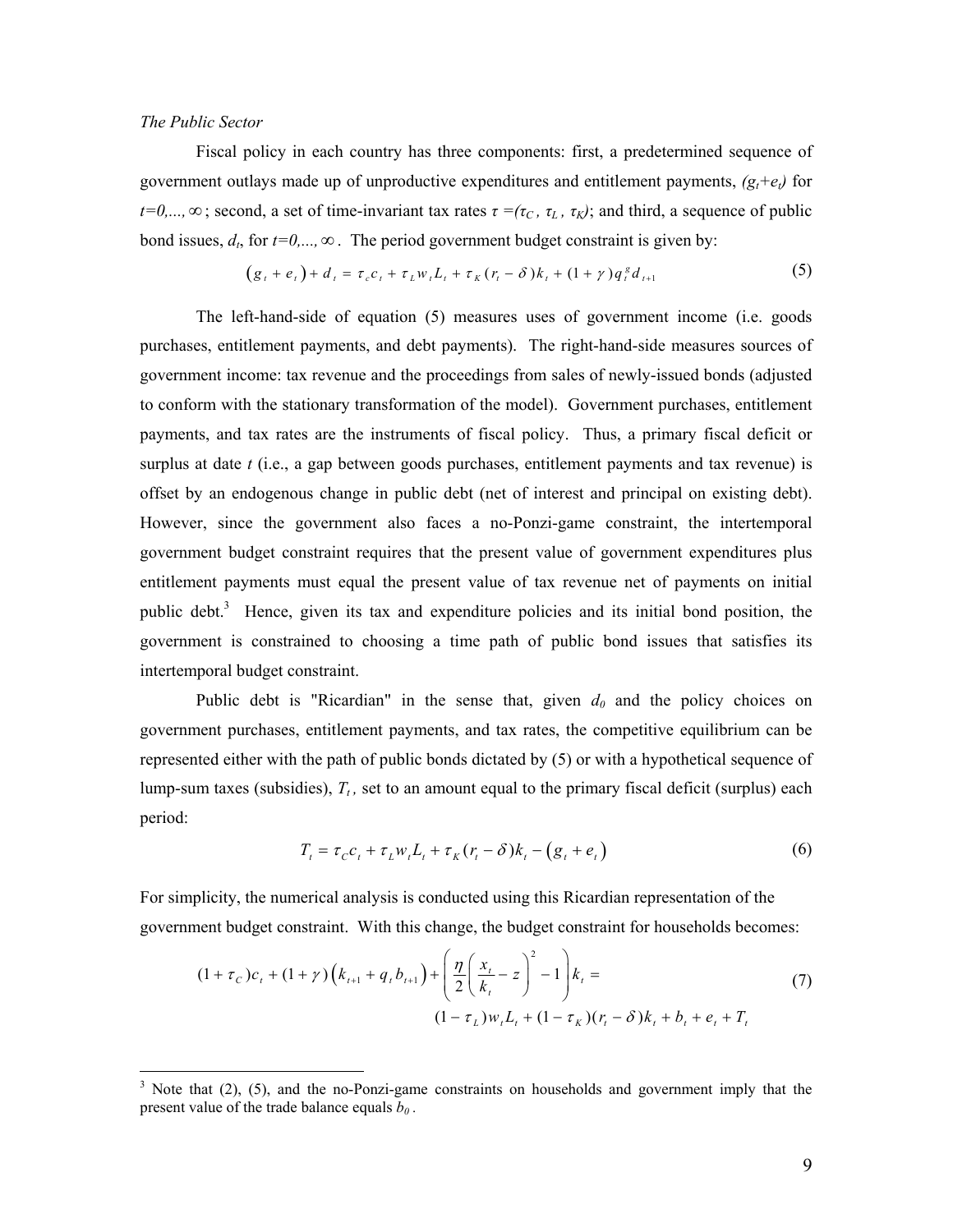### *Competitive Equilibrium*

A *competitive equilibrium* for this two-country world economy is defined by sequences of prices  $[r_b \, r_t^*, q_b \, w_b \, w_t^*]$  and allocations  $[k_{t+1}, k_{t+1}, k_{t+1}, b_{t+1}, k_{t+1}, x_b, x_t^*, L_b, L_t^*, \ell_t, k_t^*, c_b, c_t^*, T_b, T_t^*]$ for  $t=0,...,\infty$  such that: (a) households in each country maximize utility subject to their corresponding budget constraints, time constraints and no-Ponzi-game constraints, taking as given pre-tax prices and factor rental rates, the values of all fiscal policy variables, and date-0 holdings of capital and foreign bonds, (b) firms maximize profits subject to the Cobb-Douglas technologies taking as given pre-tax factor prices, (c) the government budget constraints hold for given tax rates and exogenous sequences of government purchases and entitlements, and (d) the following market-clearing conditions for the global markets of goods and bonds hold:

$$
k_{t}^{1-\alpha} L_{t}^{\alpha} + (k_{t}^{*})^{1-\alpha^{*}} (L_{t}^{*})^{\alpha^{*}} =
$$
\n
$$
c_{t} + c_{t}^{*} + x_{t} + \frac{\eta}{2} \left( \frac{x_{t}}{k_{t}} - z \right)^{2} k_{t} + x_{t}^{*} + \frac{\eta^{*}}{2} \left( \frac{x_{t}^{*}}{k_{t}^{*}} - z^{*} \right)^{2} k_{t}^{*} + g_{t} + g_{t}^{*},
$$
\n(8)

$$
b_t + b_t^* = 0 \tag{9}
$$

# *The Three International Externalies of National Tax Policy*

The international externalities of tax policy operating in the model can be understood by studying the implications of the tax distortions on saving, investment and labor supply. This issue is covered in detail in Mendoza and Tesar (1998). We provide here a condensed description to make more room for the analysis of tax competition.

One of the main driving forces of international tax policy externalities in the model is the arbitrage of after-tax real returns to physical capital that is obtained through cross-country trade in one-period private bonds. The optimality conditions for capital and bond allocations in the two countries (simplified here to ignore capital-adjustment costs) imply:

$$
\frac{(1+\gamma)u_1(c_1, L_t)}{\beta u_1(c_{t+1}, L_{t+1})} = (1 - \tau_k)[F_1(K_{t+1}, N_{t+1}) - \delta] + 1 = R_t
$$
\n(10)

$$
\frac{(1+\gamma)u_1(c^*,L^*_{t})}{\beta u_1(c^*_{t+1},L^*_{t+1})} = (1-\tau^*)[F_1(K^*_{t+1},N^*_{t+1}) - \delta] + 1 = R_t
$$
\n(11)

Bond trading ensures that the intertemporal marginal rate of substitution in consumption in each country equals the common real rate of return on bonds. In turn, households in each country set optimal investment in their country's capital so that the after-tax net return on capital equals the return on international bonds. Thus, after-tax returns on capital are equalized across countries.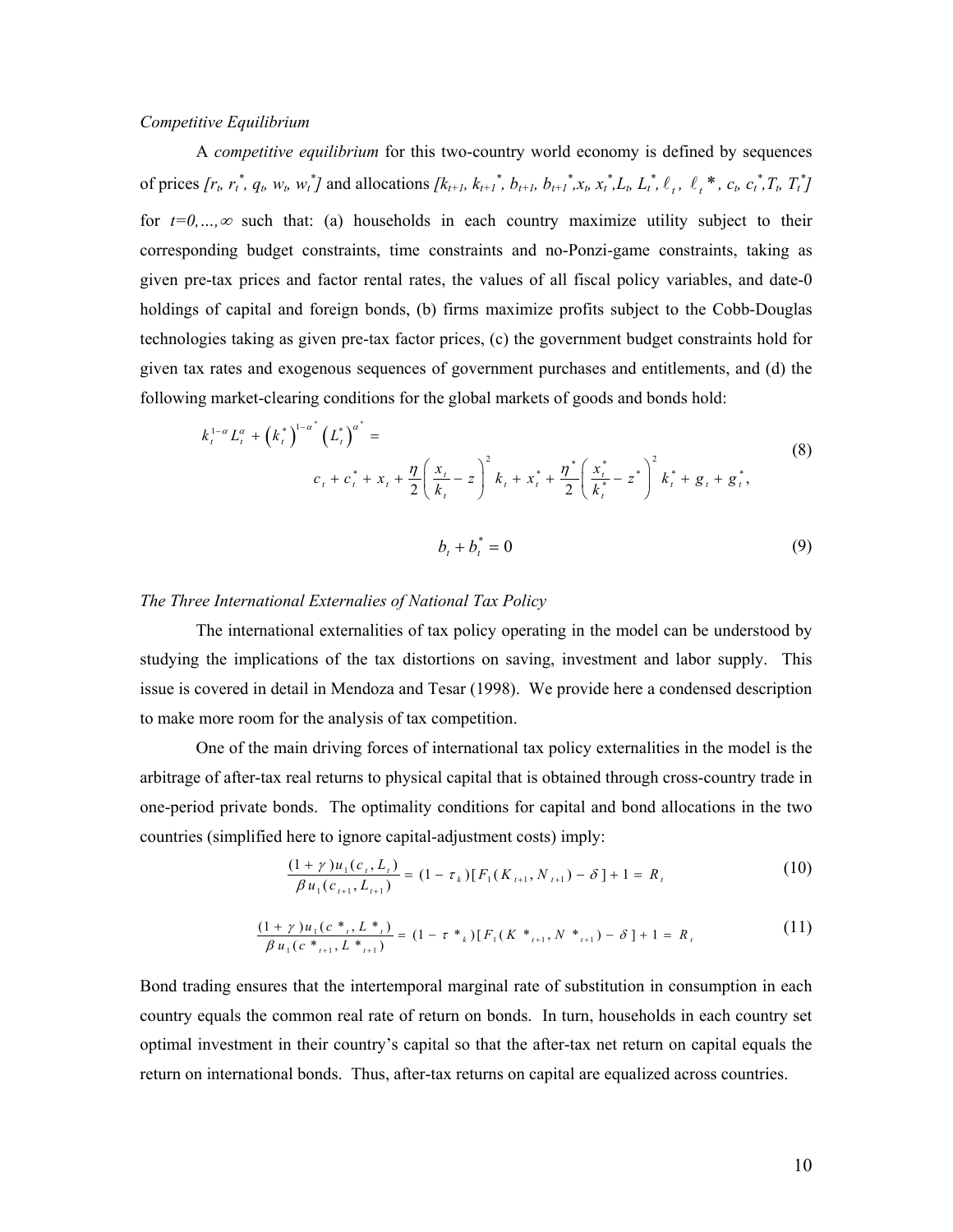Consider a unilateral cut in the home capital income tax rate. The home country after-tax return on capital increases relative to the foreign country. This efficiency gain leads home agents to borrow from abroad to spread the resulting increase in wealth across consumption in all periods and to offset the short-run burden of increased investment as the economy evolves toward a higher capital stock. This short-run accumulation of debt leads them to service a larger stock of foreign debt in the new long-run equilibrium. In Mendoza and Tesar (1998) we labeled the initial inflow of foreign goods to the home country implied by the debt build-up the "smoothing effect," and the long-run outflow implied by the increased long-run debt service the "incomeredistribution effect."

The increased borrowing by the domestic economy puts pressure on the world interest rate to increase, but the increase can only be temporary because in the long run the model's balanced growth restrictions pin down the long-run real interest rate independently of the tax structure. In particular, the gross long-run real interest rate is given by  $R = \beta^{-1}$ - $\gamma \sigma$ . However, we show in Mendoza and Tesar (1998) that even though the interest rate hike is only temporary and quantitatively small, it can trigger large reallocations of capital across countries and large adjustments in consumption (which in turn can have sizable welfare effects).

In this example of a unilateral home capital income tax cut, the international externality operating via the intertemporal relative price of consumption is reflected in the transitory interest rate hike discussed above. Moreover, since equilibrium factor prices depend on labor and capital allocations, which are altered by the tax cut, there are also price externalities working through changes in wages and the rental rate of capital in each country. The wealth redistribution effect results from changes in the present value of factor income induced by the reallocation of capital across countries and the changes in the dynamics of capital and labor allocated to production.

Changes in prices, factor incomes and the distribution of wealth in turn have an impact on the tax base in the two countries. Since we assume that government outlays are constant, the decline in the foreign country's present value of tax revenue induced by the price and wealth externalities means that the foreign labor income and/or consumption taxes must increase to bring the present value of tax revenue back into balance with the present value of government outlays. These changes in consumption or labor taxes abroad are distortionary because they drive the traditional wedge between the marginal rate of substitution in consumption and leisure and the pre-tax real wage. Labor and consumption taxes have symmetric distortionary effects on account of this wedge, but they are not equivalent because labor is not the sole source of factor income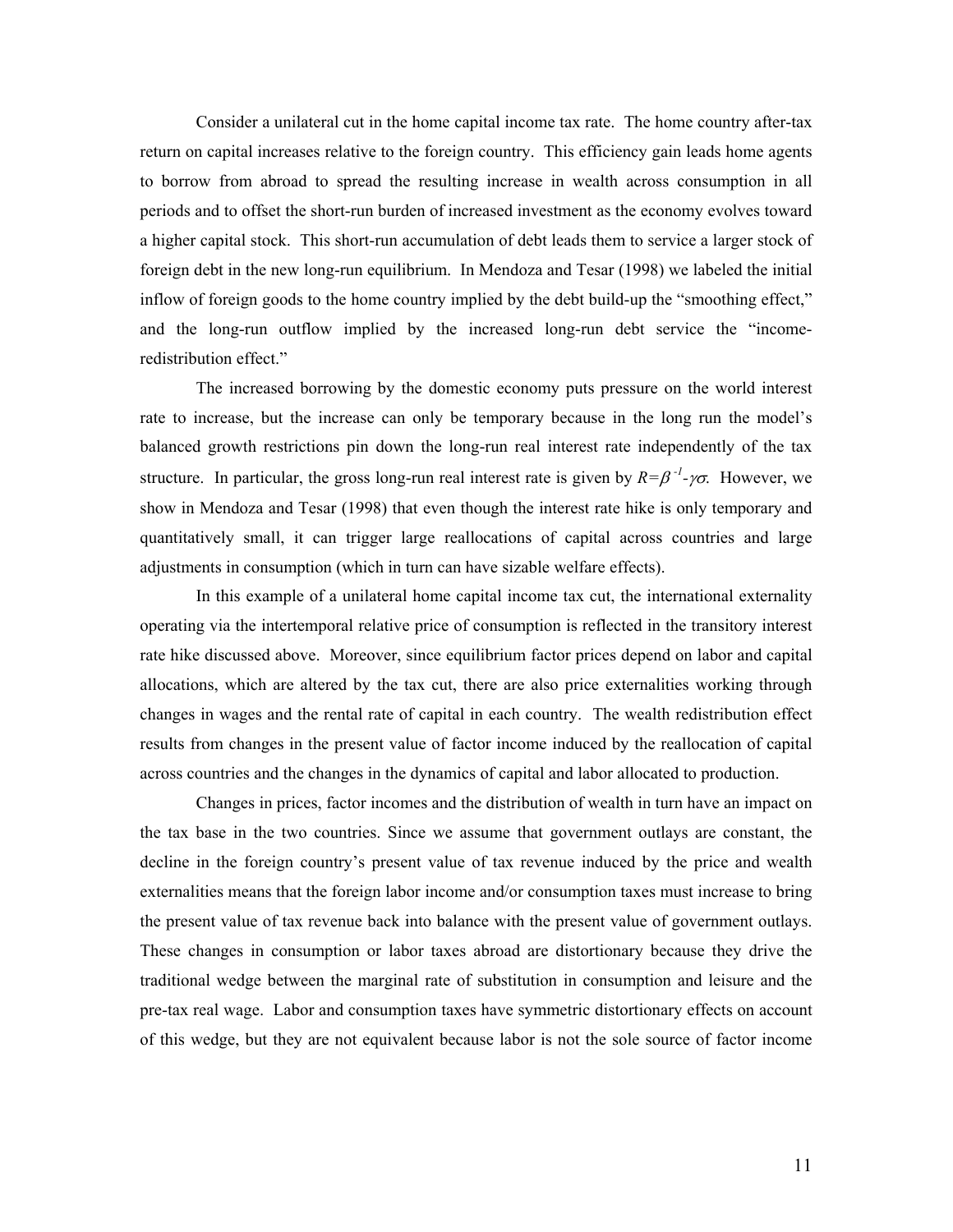and capital and labor income are not taxed at the same rates.<sup>[4](#page-13-0)</sup> Moreover, around the calibrated values of the tax rates we work with later, labor and consumption taxes have very different effects on tax revenue, welfare and household income. In particular, the increase in the labor tax needed to replace the loss in the present value of tax revenue due to a reduction in the capital income tax involves greater distortions than those caused by the consumption tax.

#### **3. Pre-Tax Competition Equilibrium and Tax Competition Framework**

The strategic interaction between the two countries' fiscal authorities takes place starting from a pre-tax-competition stationary equilibrium. This pre-tax-competition equilibrium is determined by assigning values to the model's preference, technology and fiscal policy parameters and solving for steady-state allocations along the long-run balanced-growth path (the equations describing the balanced-growth stationary equilibrium of the home country are provided in Appendix A). With regard to fiscal policy, this calibration exercise specifies a pair of initial tax structures  $\tau = [\tau_c, \tau_L, \tau_k]$  and  $\tau^* = [\tau_c^*, \tau_L^*, \tau_k^*]$ , and time-invariant levels of transfer payments and government purchases in each country  $[g,e]$  and  $[g^*,e^*]$ . The solution to the stationary equilibrium yields a solution for the primary fiscal balances T and  $T^*$ , which represent the debt service of the steady-state stocks of public debt in each country.

Once the prices and allocations of the pre-tax competition equilibrium are determined, we calculate the payoff that each country receives under a particular choice of capital tax strategies played by each country's fiscal authority. These payoffs correspond to the welfare gain or loss that each country stands to make at the competitive equilibrium supported by the chosen capital tax rates and the endogenous labor or consumption taxes needed to satisfy the intertemporal government budget constraints. Welfare gains are computed as percent variations in consumption at all dates that render households indifferent between the pre-tax-competition levels of lifetime utility and the lifetime utility derived under the competitive equilibrium of the new tax rates.

The welfare calculations take into account the transitional dynamics that the two countries follow in moving from the pre-tax-competition equilibrium to the new long-run equilibrium implied by the new set of tax rates.<sup>[5](#page-13-1)</sup> Both the transitional dynamics and the new long-run equilibrium need to be solved simultaneously because models of the class we study here display dependency on initial conditions in the long-run allocations of foreign bonds, and because

<span id="page-13-1"></span><span id="page-13-0"></span><sup>&</sup>lt;sup>4</sup> See Frenkel et al. (1991) for details on direct versus indirect taxation equivalences. The equivalence in our model would also require an inelastic capital stock because otherwise the common labor-capital tax that could yield a leisure-consumption distortion identical to that of a given consumption tax would imply a different distortion on the investment margin.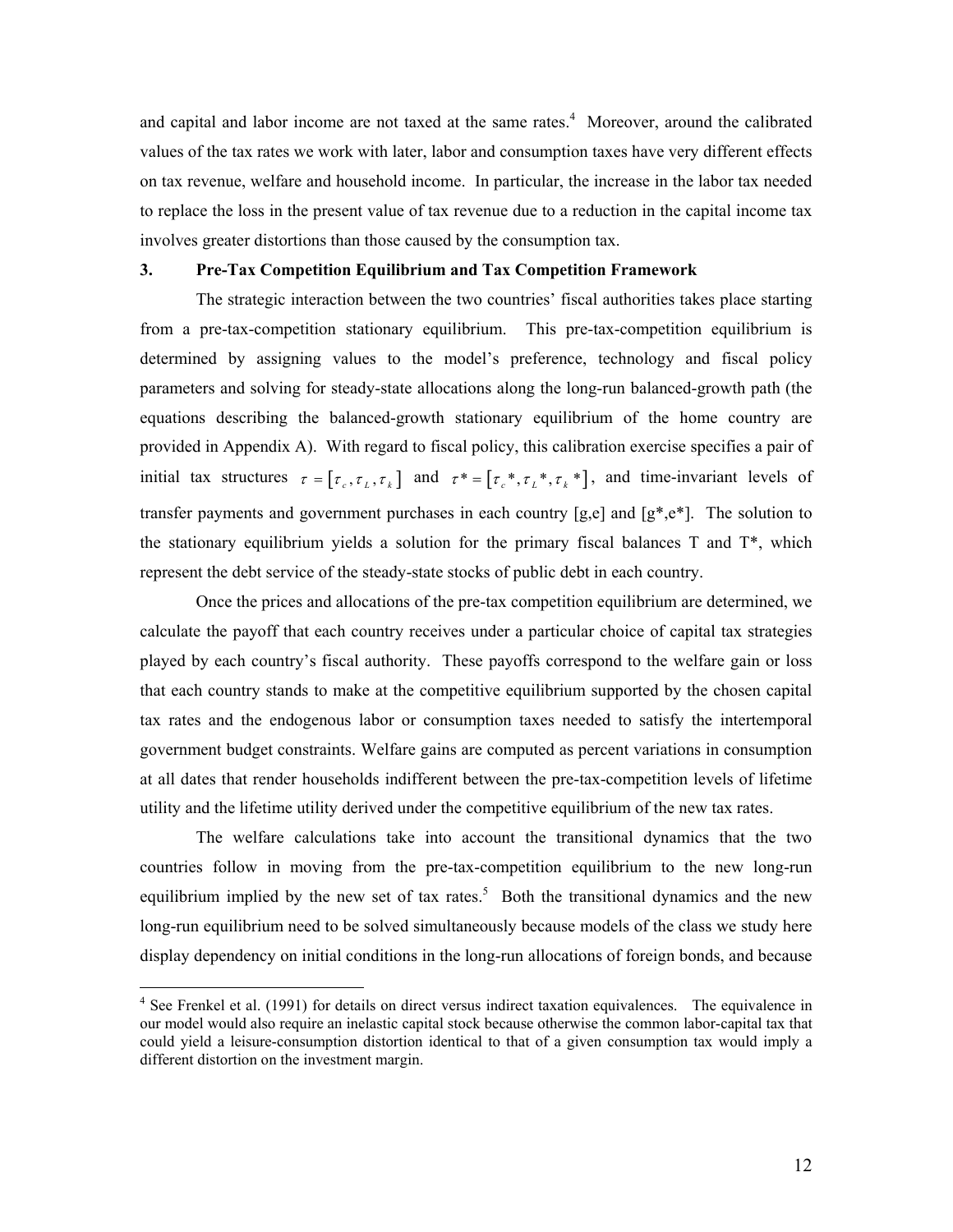of the endogenous adjustment in either the labor or the consumption tax needed to preserve fiscal solvency. We employ the solution method proposed in Mendoza and Tesar (1998), which takes care of these two issues by ensuring that the tax rates in each country and the dynamics of foreign assets satisfy the present-value constraints of private agents and the government in both countries.

The relationship between the endogenous tax adjustments needed to preserve fiscal solvency and the intertemporal government budget constraints can be characterized as follows. At a competitive equilibrium, the home country's intertemporal government budget constraint can be expressed as:

$$
\sum_{t=0}^{\infty} \left[ \prod_{\tau=0}^{t} R_{\tau} \left( \tau, \tau^{*} \right) \right]^{-1} (g+e) =
$$
\n
$$
\sum_{t=0}^{\infty} \left[ \prod_{\tau=0}^{t} R_{\tau} \left( \tau, \tau^{*} \right) \right]^{-1} \left[ \tau_{K} \left( r_{t} \left( \tau, \tau^{*} \right) - \delta \right) k_{t} \left( \tau, \tau^{*} \right) + \tau_{L} w_{t} \left( \tau, \tau^{*} \right) N_{t} \left( \tau, \tau^{*} \right) + \tau_{C} c_{t} \left( \tau, \tau^{*} \right) \right]
$$
\n(15)

In this present value calculation,  $\left[R_t(\tau,\tau^*)\right]_0^{\infty}$  is the intertemporal sequence of *equilibrium* world The left-hand-side of (15) is the present value of the constant stream of government outlays  $g+e$ . real interest rates that pertain to a competitive equilibrium for given vectors of tax policy  $(\tau, \tau^*)$ . The right-hand-side of (15) is the present value of tax revenues. The sequences of *equilibrium* factor prices and allocations that determine the flow of tax revenues  $(r_b, k_b, w_b, N_b, \text{ and } c_t)$  are also competitive equilibrium prices and allocation for the same two tax vectors.

In principle, for given capital income taxes  $(\tau_K, \tau_K^*)$ , the home-country government could satisfy the above constraint (i.e., maintain intertemporal fiscal solvency) with any combination of  $\tau_C$  and  $\tau_L$  that solves equation (15). However, the equation cannot be solved in closed form for these endogenous tax adjustments because the equilibrium prices and allocations in both sides of (15) vary with the tax rates on factor incomes and consumption. For tractability, we narrow the analysis to tax competition experiments that adopt one of these two rules to maintain fiscal solvency: adjust consumption taxes only (keeping labor tax rates constant) or adjust labor taxes only (keeping consumption taxes constant). These fiscal solvency rules are known to both governments and both governments are assumed to be credibly committed to follow them. The fiscal solvency rule that adjusts the labor tax is a better proxy for the current situation in the European Union, where the high degree of VAT harmonization attained by international treaties limits the possibility of adjusting indirect tax rates.

 <sup>8</sup> We consider only time-invariant changes in tax policy. In the closed-economy context, Lucas (1990) and Cooley and Hansen (1992) show that the welfare gains from tax reform with time-invariant tax rates dwarf the additional gains from allowing time-variation in tax rates.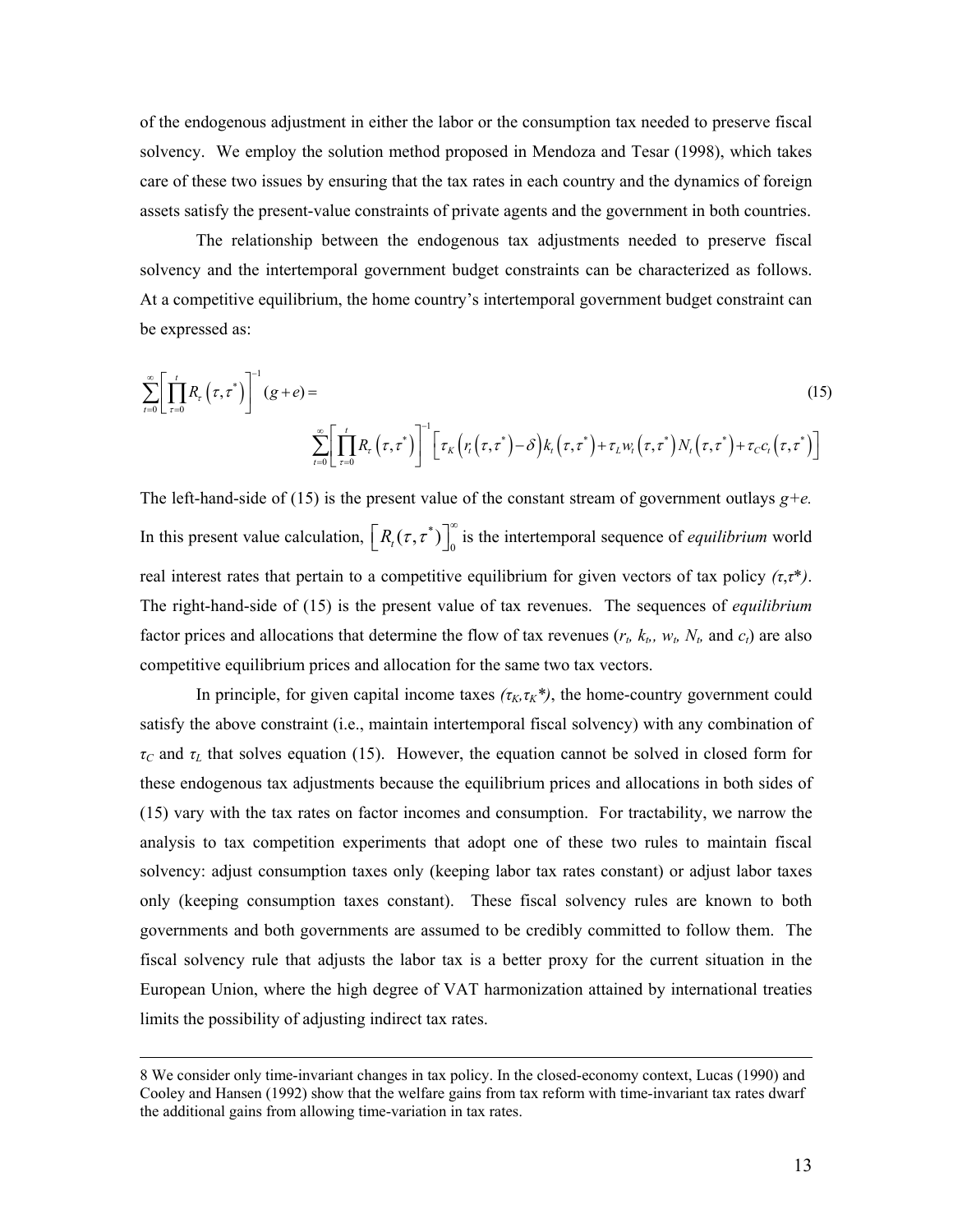In this environment of international tax competition, a strategic decision rule for each country's capital income tax rate given the other country's capital tax rate is obtained as follows. The government of each country chooses its capital income tax rate so as to maximize the payoff to that country's residents taking as given the other country's capital income tax and subject to the constraints that:

- (a) the implied allocations and prices for a global tax structure  $\tau = (\tau_K, \tau_L, \tau_C)$  and  $\tau^* = (\tau_K^*, \tau_L^*, \tau_C^*)$  are a competitive equilibrium, and
- (b) the labor or consumption taxes in both countries adjust so that the intertemporal government budget constraints of the two countries hold.

In the numerical solutions of the tax competition games, each country can choose its capital income tax rate from values in discrete grids:  $\tau_K \in \Psi_K = \{\tau_{K,1} < \tau_{K,2} < \ldots < \tau_{K,M}\}\$ and  ${\tau}_{K}^{*} \in \Psi_{K}^{*} = {\tau}_{K,1}^{*} < {\tau}_{K,2}^{*} < ... < {\tau}_{K,M}^{*}$ . Hence the tax strategy space is defined by the set of MxN capital income tax rate pairs  $(\tau_K, \tau_K^*)$  in  $\Psi_k x \Psi_k^*$ . For each of these pairs, we compute prices and allocations that satisfy conditions (a) and (b) and the associated welfare payoffs. Condition (b) implies endogenous adjustments in either  $(\tau_L, \tau_L^*)$  or  $(\tau_C, \tau_C^*)$  so as to ensure that the present value of government outlays equals the present value of tax revenue in each country. When the consumption (labor) taxes are used to maintain fiscal solvency the labor (consumption) taxes are held constant at their pre-tax-competition values.

The payoff function for the domestic country's strategic choice of capital income tax given a foreign capital income tax is denoted by  $V(\tau_K | \tau_K^*)$ . The corresponding foreign payoff function is denoted by  $V^*(\tau_K^*|\tau_K)$ . Hence, the home country reaction curve  $\tau_K(\tau_K^*)$  is given by  $\tau_K = \argmax_{\tau K} V(\tau_K | \tau_K^*)$  and the foreign reaction curve  $\tau_K^* (\tau_K)$  is given by  $\tau_K^* = \argmax_{\tau_K^*} \tau_K^*$  $V(\tau_K^*$  \*| $\tau_K$ ).

Two important caveats with regard to the above characterization of optimal tax strategies are worth noting. First, there can be multiple solutions that satisfy conditions (a) and (b) because of the Laffer-curve effects of distortionary taxes. For a given pair  $(\tau_K, \tau_K^*)$  in  $\Psi_k x \Psi_k^*$ , bell-shaped "intertemporal" Laffer curves relating the present value of tax revenues to labor or consumption tax rates imply that there can be up to four combinations of foreign and domestic labor or consumption tax rates that produce present values of tax revenues equal to the present values of government outlays (with the labor or consumption tax of each country set in the efficient or the inefficient side of the corresponding Laffer curve). In this case, we assume that the outcome that Pareto-dominates the others prevails. This outcome will keep the endogenous labor or consumption taxes of both countries in the upward-sloping portion of the Laffer curve. The same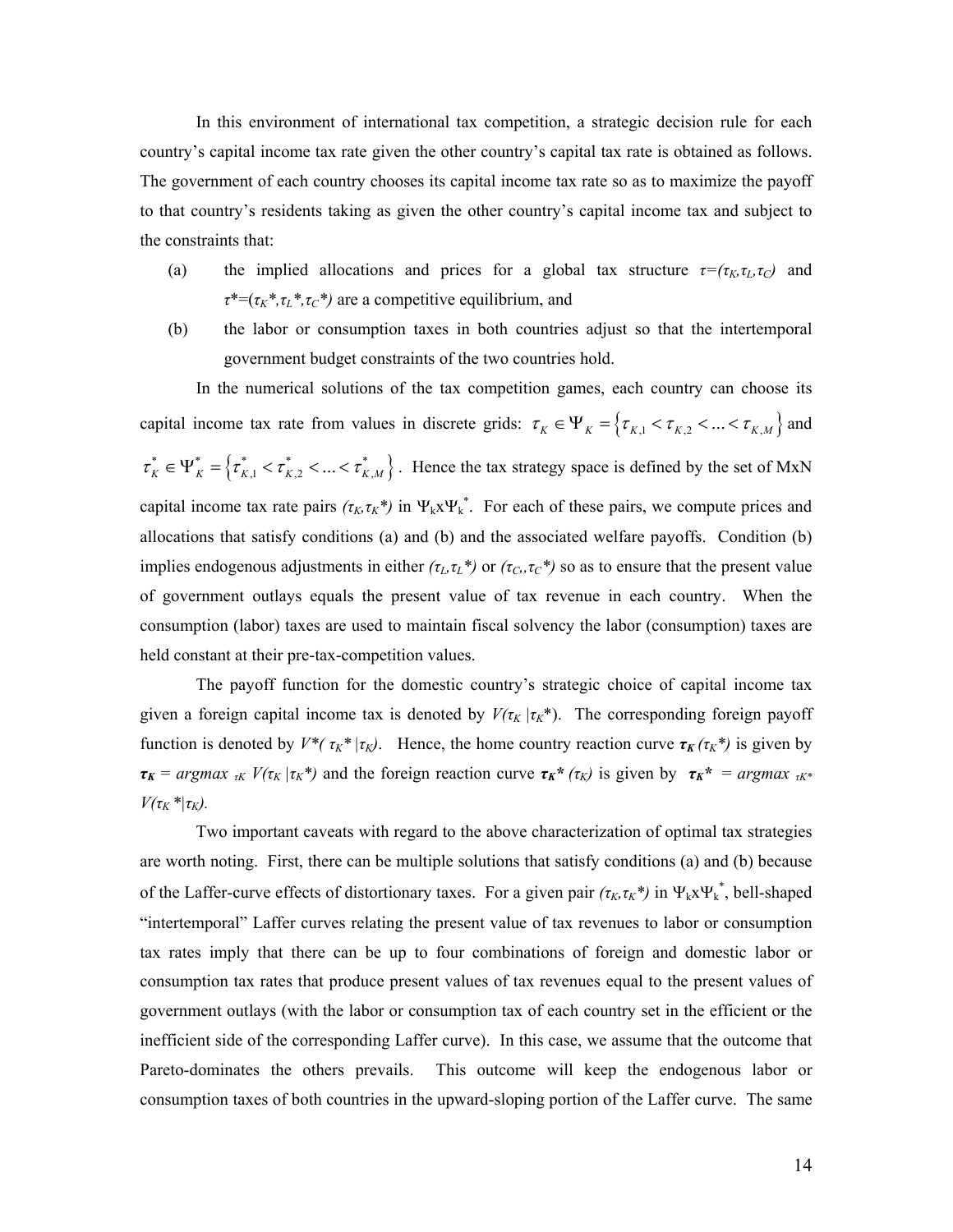outcome would obtain if we assume that countries play at this point a game over the consumption or labor tax rates, for given capital taxes. The Nash equilibrium would set the consumption or labor tax rates to the efficient side of the Laffer curve.

The second caveat relates to the possibility that solutions satisfying conditions (a) and (b) may not exist. This is possible because the international externalities of unilateral capital income tax cuts in one country cause a downward shift in the other country's intertemporal Laffer curve. As a result, it is possible that a given pair  $(\tau_K, \tau_K^*)$  in  $\Psi_k x \Psi_k^*$  does not have a solution that can satisfy (b). This will occur when the intertemporal Laffer curve in at least one of the two countries lies below the present value of government outlays for all values of the country's labor or consumption tax rates. Hence, the reaction curves are well-defined only for pairs  $(\tau_K, \tau_K^*)$  in  $\Psi_k X \Psi_k^*$  for which a solution that satisfies (a) and (b) exists, and they are discontinuous otherwise.

A *Nash equilibrium* for the capital-income-tax competition game is defined by a pair of capital income tax rates  $(\tau_K^N, \tau_K^{N})$  and the associated payoffs  $V(\tau_K^N | \tau_K^{N})$  and  $V^*(\tau_K^{N} | \tau_K^N)$  such that: (a)  $\tau_K^N$  maximizes  $V(\tau_K^N | \tau_K^{N})$  given  $\tau_K^{N,N}$ , (b)  $\tau_K^{N,N}$  maximizes  $V^*(\tau_K^{N,N} | \tau_K^N)$  given  $\tau_K^N$ , (c) the payoffs are supported by the prices and allocations corresponding to the competitive equilibrium for  $(\tau_K^N, \tau_K^{N})$ , and (d) the fiscal solvency rules of both countries (setting either  $(\tau_C, \tau_C^*)$  or  $(\tau_L, \tau_L^*)$ ) are satisfied. Thus, the Nash equilibrium satisfies  $\tau_K^N = \tau_K (\tau_K^{*N})$  and  $\tau_K^{N^*} = \tau_K^* (\tau_K^N)$  (i.e., the Nash equilibrium is at the intersection of the reaction curves).

A *cooperative equilibrium* is defined as a pair  $(\tau_K^C, \tau_K^{*C})$  that maximizes the weighted sum of country payoffs,  $\lambda V(\tau_K|\tau_K^*)$  + (1- $\lambda)V^*(\tau_K^*|\tau_K)$  for any  $\lambda \in [0,1]$  subject to the constraint that each country is at least as well off as in the Nash equilibrium:  $V(\tau_K^C | \tau_K^{*C}) \geq V(\tau_K^N | \tau_K^{*N})$  and  $V^*(\tau_K^{*C}|\tau_K^C) \geq V^*(\tau_K^{*N}|\tau_K^N)$ . Thus, there can be several cooperative equilibria supported by different *λ's* and the set of all cooperative equilibria determines the core of the players' contract curve. Cooperative equilibria are still tax-distorted competitive equilibria because cooperation undoes the effects of the international tax externalities but not those of domestic tax distortions.

It is important to note that the tax competition games modeled here are one-shot games in which tax authorities meet once at date  $t=0$ . We implicitly assume that there is an institutional arrangement (such as an international tax treaty) that operates as a credible commitment mechanism preventing countries from deviating in the future from the outcome of the date-0 game. Still, even though the game is played once, the outcome of the game is influenced by three key dynamic features. First, the payoffs are dynamic because they capture the equilibrium dynamics that take the world economy from the pre-tax-competition equilibrium to the equilibrium determined by the new tax rates. Second, implicit in the determination of the payoffs are the intertemporal effects of the three international externalities of tax policy that we reviewed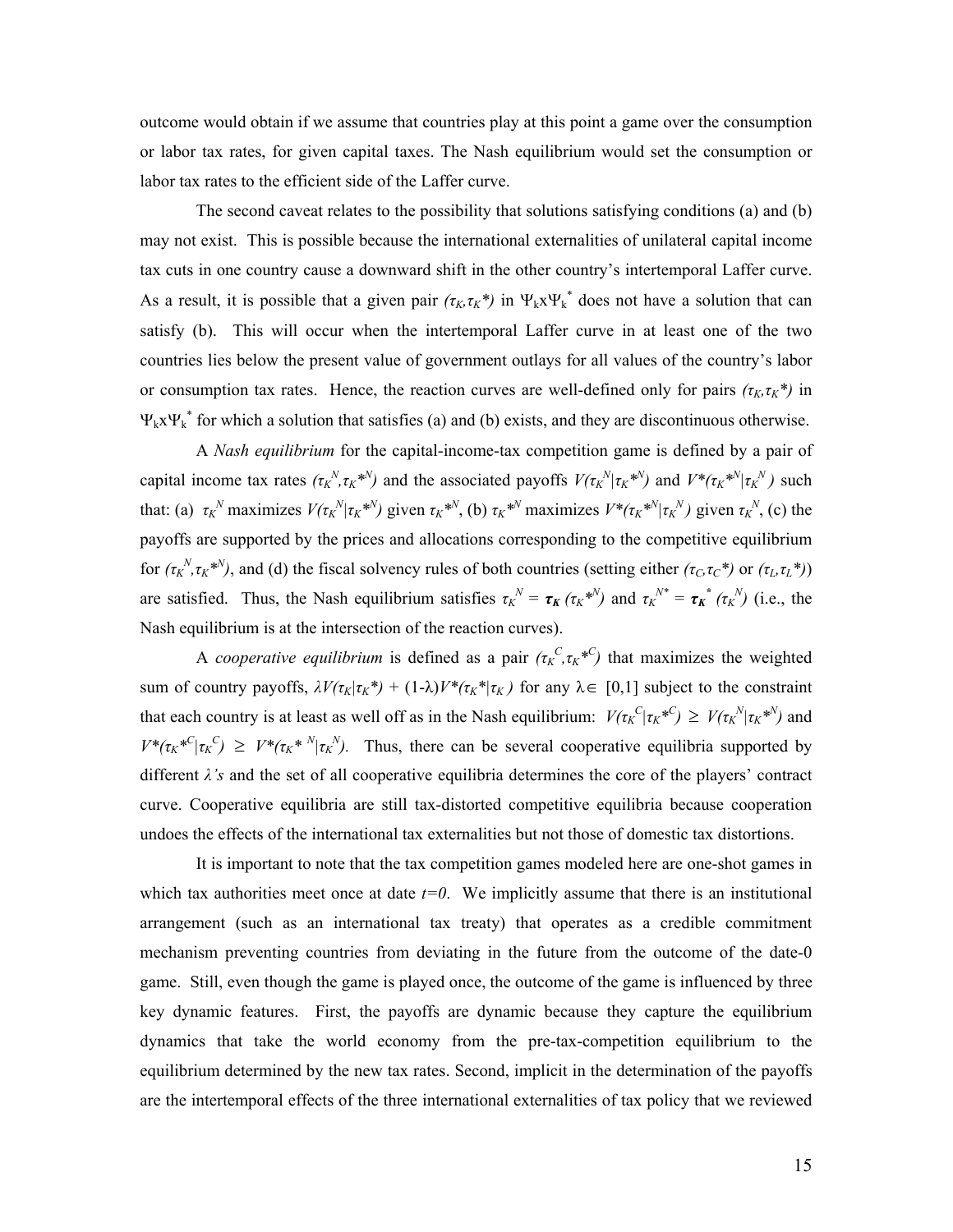earlier. Third, the payoffs also consider that governments in each country access their corresponding domestic public debt markets in order to smooth intertemporally the impact of the fiscal solvency externality on the setting of taxes on consumption or labor.

We acknowledge that a limitation of the analysis of one-shot games is that it cannot address the time-inconsistency problems that regularly arise in the class of one-shot policy games like the ones studied here. It is interesting to note, however, that Klein, Quadrini and Rios-Rull (2001)) found that when time-inconsistency is taken into account, strategic interaction amongst two national tax authorities results in equilibrium strategies that feature large adjustments in capital income taxes in the first period followed by nearly time-invariant taxes.

### **4. Pre-Tax Competition Calibration**

We construct the pre-tax competition calibration so that the steady-state, balanced-growth equilibrium of a version of the model with two identical countries matches key features of macroeconomic and fiscal policy data for the three large economies of continental Europe (or the "C3"), France, Italy and Germany. The C3 have similar macroeconomic features and also share similar tax structures. Later we also consider data for the United Kingdom to introduce asymmetry in initial tax structures. Since our goal is to characterize the outcome of tax competition under perfect international capital mobility, we calibrate the model using data for the early 1980s when barriers to capital mobility across Europe were largely being dismantled.<sup>6</sup> The calibrated values of technology and preference parameters, tax rates and government expenditure shares used in the pre-tax-competition calibration are listed in Table 1.

<span id="page-17-0"></span>Figures 1 through 3 plot the time series of capital, labor and consumption taxes in the C3 and the UK over the 1965-97 period. These tax rates are updated estimates of the effective tax rates proposed by Mendoza, Razin and Tesar (1994). Figure 1 shows that capital income taxes have remained fairly constant since the early 1980s, hovering around 25-30 percent, with a significant increase in the capital tax rate in Italy in the early 1990s. Still, the capital tax rates of France, Germany and Italy have remained consistently below the capital income taxes in the UK. On the other hand, labor income taxes in the C3 (see Figure 2) have steadily risen since the 1960s and are significantly higher than labor income tax rates in the UK. Consumption taxes used to differ significantly across all European countries, but the sustained efforts at indirect tax harmonization have resulted in significant convergence in effective consumption tax rates across the C3 and the UK over the course of the 1990s. For the purposes of the pre-tax competition calibration, we take the average of each of capital income, labor income and consumption tax rates across the C3 in 1980 (26.5, 37.4 and 16.6, respectively).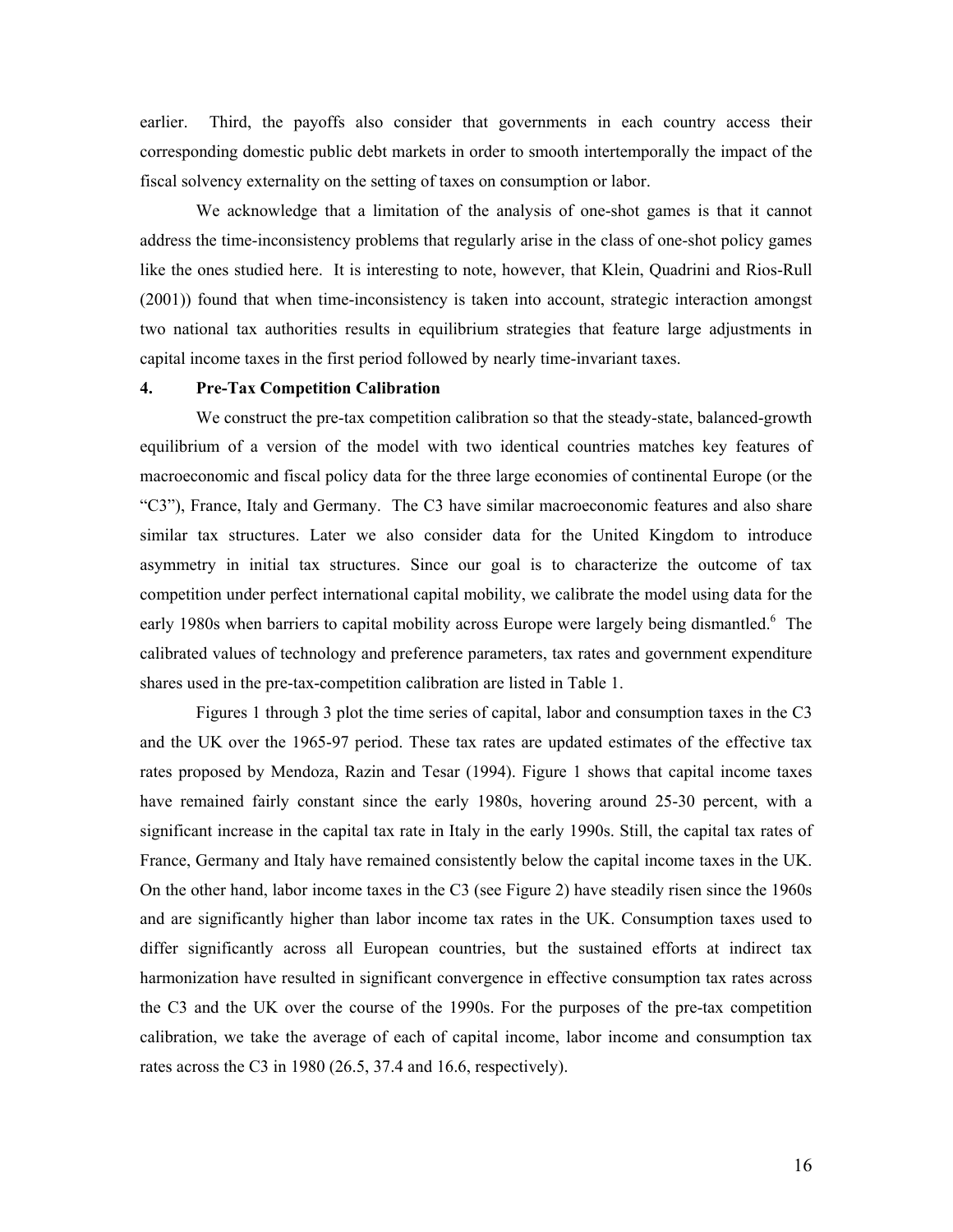Government expenditure shares have remained fairly steady since 1980. The 1980-1999 sample averages for France, Germany and Italy range between 17 and 24 percent. We use a value of  $g/y = 0.18$  for the calibration.

The values of preference and technology parameters listed at the top of Table 1 are taken from Mendoza and Tesar (1998). The post-WWII average growth rate of GDP in the OECD is 1.56 per cent per annum, but since a period in the model is defined to be one quarter we set  $\gamma$  = 0.0039. The intertemporal elasticity of substitution is set at  $\frac{1}{2}$ , which implies  $\sigma = 2$ . National accounts data on the share of labor in GDP implies a value of  $\alpha = 0.64$ . Given these three parameter values, the C3 average of the investment-output ratio in 1996 (adjusted to exclude public investment), which is  $x/y = 0.24$ , and the value of  $\tau_K$ , the steady state conditions (A.1) and (A.2) in the Appendix yield a value for the depreciation rate of  $\delta$  = 0.0161 per quarter and a value for the subjective discount factor of  $\beta = 0.993$ . The steady-state real interest rate then follows from the balanced-growth condition  $R = \beta^{-1}$ - $\gamma \sigma$ , so the implied real interest rate is 6.1 per cent per annum (1.46 percent quarterly). Steady state conditions (A.3)-(A.5), together with  $g/v$ ,  $x/v$ ,  $\tau_c$ ,  $\tau_L$ , a calibrated steady-state labor supply allocation of 0.2, and the assumption that in the symmetric pre-tax competition steady state the share of net exports in GDP is zero in both countries, yield a value for the exponent of leisure in utility of  $a = 2.675$  and solutions for the steady-state output shares of consumption and foreign asset holdings. The parameters of the adjustment cost function are set to  $\eta = 10$  and  $z = \gamma + \delta$ .

The bottom panel of Table 1 shows that the model's pre-tax competition steady state does well at mimicking the GDP shares of key macroeconomic aggregates observed in European data. The calibration forces the model to reproduce the GDP shares of government expenditures and investment, and the trade balance is set equal to zero by the symmetry assumption. However, the consumption, tax revenue and net transfers shares are produced endogenously. The model generates slightly higher consumption-GDP and tax revenue-GDP ratios than is observed in the data (58 v. 5[7](#page-18-0) percent and 38 percent v. 37 percent respectively).<sup>7</sup> The ratio of transfers to output (*e/y*) is roughly the same as the average of the observed transfers-GDP ratios for France, Italy and Germany in 1985. The 1985 average of net transfers (including subsidies and payments stemming from welfare, healthcare and other entitlement programs) as a share of GDP in the C3 was 24 percent of GDP. Any remainder after the level of transfer payments is subtracted from the

 $\frac{1}{6}$ 

<span id="page-18-0"></span><sup>&</sup>lt;sup>6</sup> We are grateful to Peter Birch Sorensen for suggesting that we place our analysis in this context. <sup>7</sup> Tax revenue as a share of GDP was fairly stable during the 1985-1999 period in France and the UK but it rose sharply in Germany and Italy, reflecting largely the process of debt reduction undertaken in these countries to reach the Maastricht guidelines. The average for the C3 in 1985 tax was 37 percent.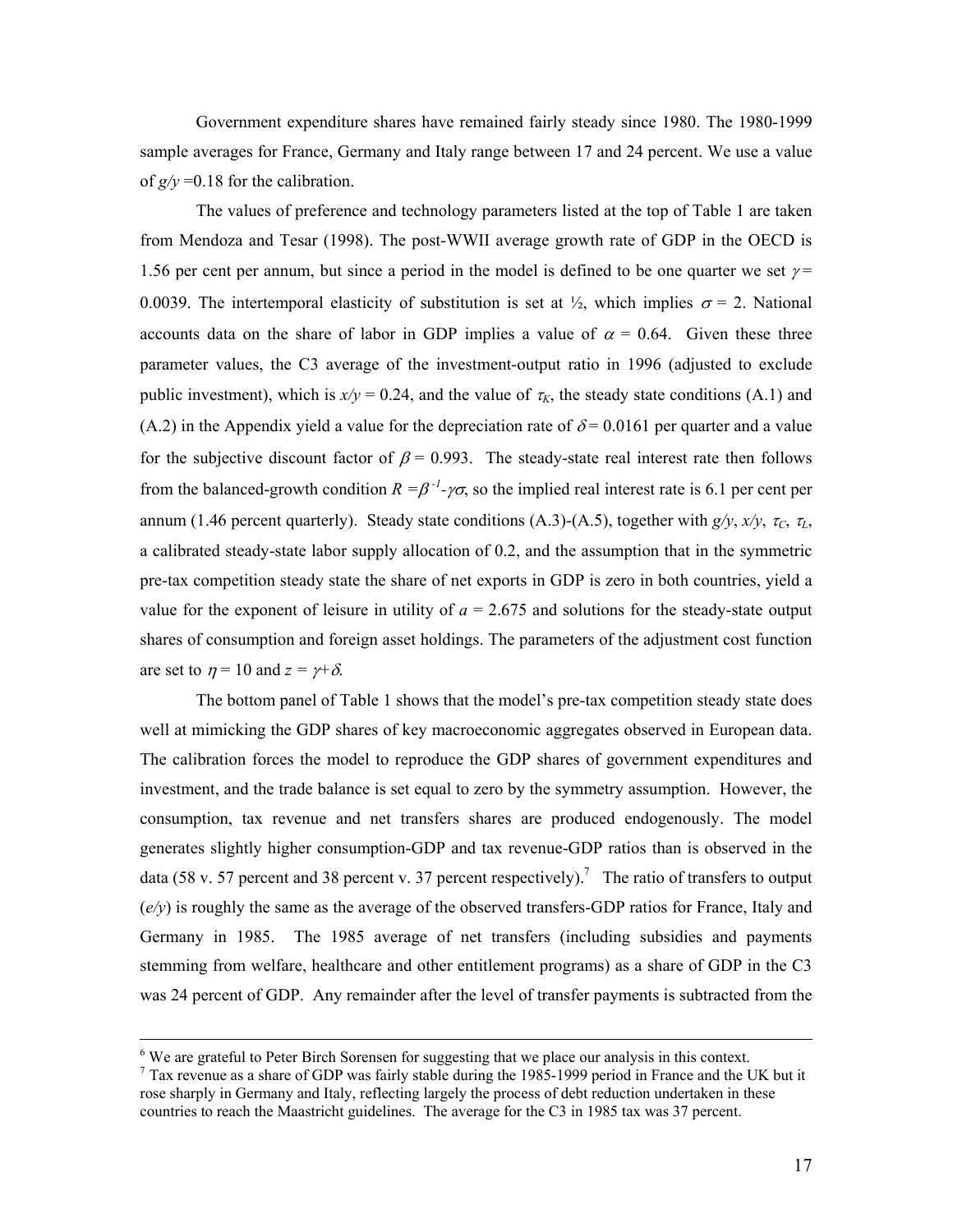primary deficit (i.e., the gap between the levels of tax revenue and current expenditures) represents interest payments on the steady-state level of public debt (i.e., the Ricardian transfers described in Section 2). We keep the *level* of government expenditures and entitlement payments constant throughout all the tax competition calculations.

# **5. Quantitative Outcomes of Tax Competition and Tax Coordination**

#### a. Tax Competition with Symmetric Countries

The first tax competition game we consider is based on the calibration to two symmetric European countries described in Section 4 and it assumes that countries adjust labor tax rates to maintain fiscal solvency. We believe this is an interesting starting point for three reasons. First, in our framework, the consumption tax is close to a non-distortionary tax so that replacing the revenue lost from the reduction in the capital tax with an increase in the consumption tax is fairly painless. In reality, however, governments are likely to face more painful trade-offs by either cutting government expenditures that have some utility or production benefits or by raising another tax that has more distortionary effects. Second, much of the focus of the literature on tax competition (and certainly a concern of European policymakers) is that with increased capital mobility, the burden of taxation has shifted from capital onto labor. This experiment looks directly at the trade-off between capital and labor income taxes. Third, from a practical standpoint, a great deal of effort has gone into harmonizing indirect taxes in Europe. It seems unlikely that policymakers would undo the process of harmonization in indirect taxes but would instead use other instruments to maintain fiscal balance.

Section A.1. of Table 2 shows the capital and labor taxes and the welfare gains when countries play Nash and when they cooperate. Figure 4 shows the reaction curves of each country and the core of the contract curve under cooperation. Strikingly, the Nash equilibrium yields tax rates on capital and labor that are almost identical to the tax rates in the pre-tax competition equilibrium! This suggests that the tax rates observed in Europe at the time in which barriers to capital mobility were removed can be rationalized as the outcome of tax competition between countries in an environment of perfect capital mobility. Since tax rates at the Nash equilibrium differ very little from the tax rates at the pre-tax competition steady state, the prices and allocations at the Nash equilibrium also remain nearly unchanged and the effects of transitional dynamics on welfare calculations are negligible.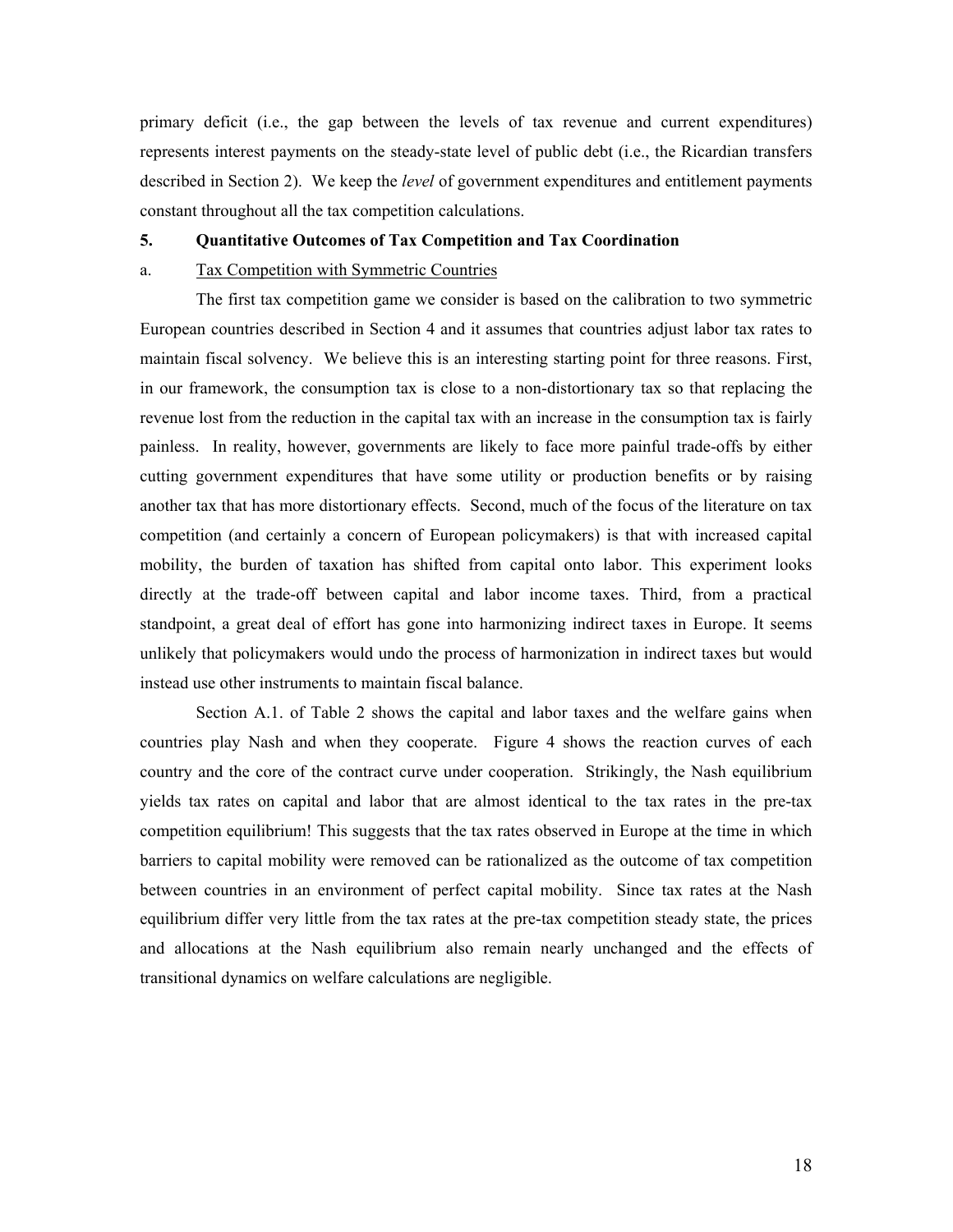When countries cooperate, the resulting tax rates on capital income are *higher* than under the Nash equilibrium.<sup>[8](#page-20-0)</sup> The capital income tax rises almost 10 percentage points and the labor income tax declines about 3 percentage points. This is because the labor income tax is highly distorting and it is in both countries' interest to substitute higher capital income taxes for somewhat lower labor income taxes. In this case, there are changes in prices and allocations at the new steady state under cooperative taxation and there are significant transitional dynamics between the pre-tax-competition equilibrium and this new steady state. Despite these changes, however, the welfare gains from cooperation over Nash are small, at roughly one quarter of one percent of trend consumption. Thus, these results may explain why little progress has been made in coordinating capital income taxes and why the burden of taxation has shifted onto labor, the immobile factor of production.

We next turn to the tax competition game when the consumption tax is used to maintain fiscal solvency (see Table 2.A.2 and Figure 5). Given the small distortion associated with increasing the consumption tax, Nash competition triggers the familiar "race to the bottom" in capital income taxes. Nash competition leads to a large reduction in the capital income tax in each country from 26.5 percent in the pre-competition equilibrium to a subsidy of 11.1 percent.<sup>[9](#page-20-1)</sup> To maintain the present value of tax revenue equal to the present value of the unchanged government outlays, each country raises the consumption tax from 16.6 to 24.1 percent. Still, Nash competition is beneficial in the sense that households in both countries obtain a gain in lifetime utility relative to the pre-tax competition stationary state that is equivalent to an increase of 0.68 percent in consumption in every period. This welfare gain is much larger than existing estimates of the welfare gains of eliminating business cycles but it is also smaller than existing measures of the welfare gains of replacing capital income taxes with consumption taxes in the United States, which range between 2 and 4 percent (see Lucas (2003) and Mendoza and Tesar (1998)). Thus, our findings suggest that these estimates of the benefits of tax reforms may be significantly overstated because they do not take into account the high degree of international capital mobility and the incentives it provides for strategic behavior in tax policy setting.

The driving force of the "race to the bottom" in capital income taxes is the incentive that each country has to attempt to undercut the capital income tax in the other country, and use the

 <sup>8</sup>  $8$  There exists a range of cooperative equilibria that are Pareto improvements over the Nash equilibrium.

<span id="page-20-0"></span>For symmetric games, we focus on the cooperative equilibrium for which the planner assigns equal weights to each country. For asymmetric games we report the full range of cooperative equilibria. 9

<span id="page-20-1"></span> $\degree$  Note that tax competition does not drive taxes on capital to zero in this model because countries are large enough to affect the world interest rate. At the point of zero capital income taxes, each country has an incentive to subsidize capital, pushing up the world interest rate and forcing some of the costs of capital accumulation onto the rest of the world.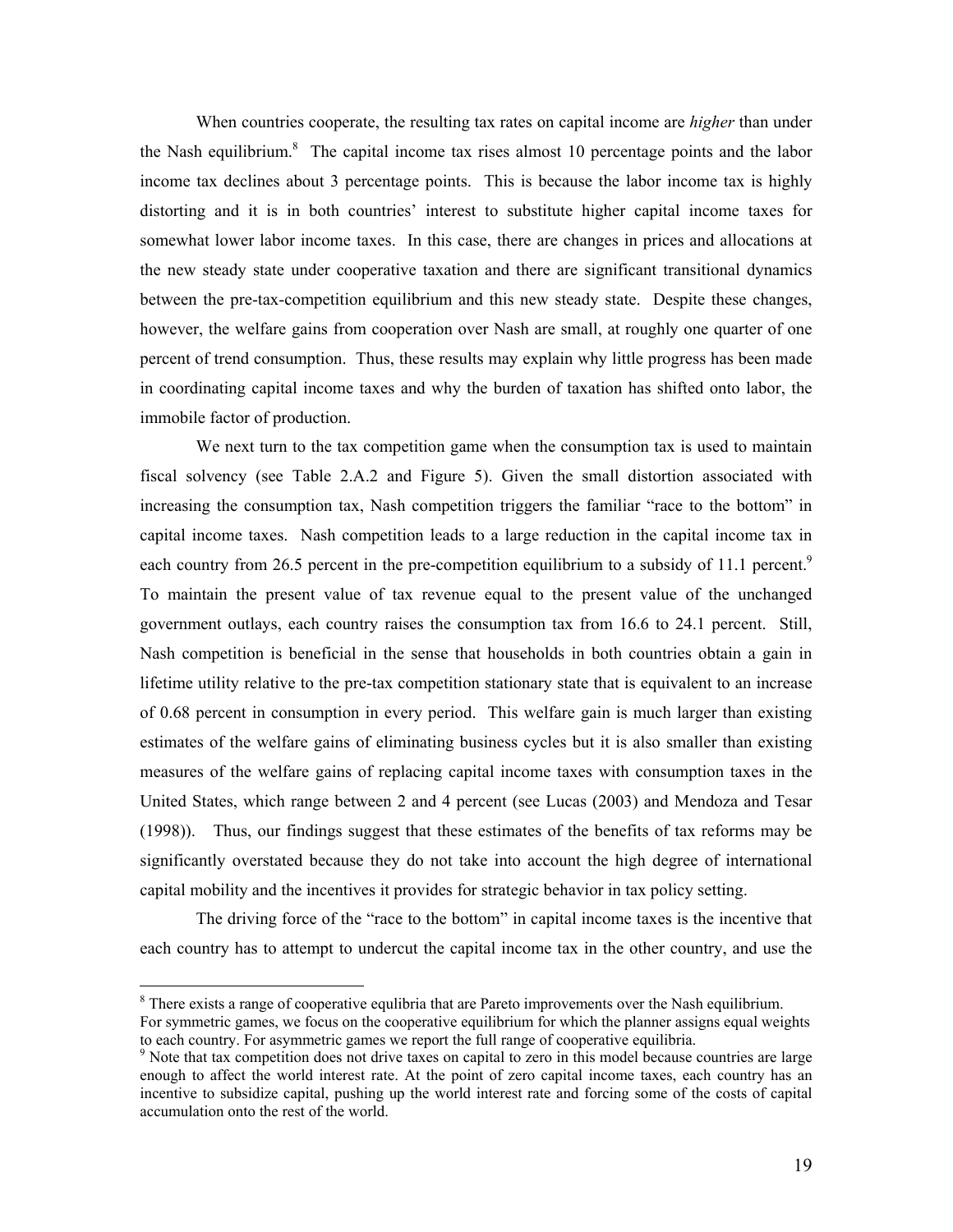resulting inflow of financial capital to help smooth the cost of increasing the capital stock. There are three limiting factors to this "race to the bottom." One is the trade-off between labor and leisure – as the capital stock increases, work effort must increase and at some point the marginal value of leisure offsets the consumption benefit from higher output. The second limiting factor is the fact that, since strategic interaction leads the two countries to cut capital taxes simultaneously, access to global capital markets cannot help households reduce the welfare cost of having to expand the capital stock by borrowing from abroad, and hence they must sacrifice lower current consumption for higher future consumption (as they would in a closed economy undertaking a tax reform). Although the real interest rate increases to compensate for this sacrifice, the households' private rate of discount places a limit on the extent to which they are willing to forego current consumption. The last limiting factor is the distortion of the consumption tax. In the model, this distortion is generally weaker than the distortions of the capital and labor taxes, but at some point increasingly large subsidies on capital income would need to be traded for increasingly large consumption taxes that would induce large distortions.

In the Nash game, policymakers fail to internalize the impact of the reduction in the capital income tax in each country on the world interest rate. When countries cooperate and the joint effect on the interest rate is internalized, each country prefers a somewhat smaller subsidy of 3 percent relative to the noncooperative subsidy of 11.1 percent. Because of the shift to more efficient taxation, the welfare gain from tax coordination relative to the pre-tax-competition equilibrium is now larger than under Nash competition at 0.72 percent of lifetime consumption. However, the result that cooperation yields only small incremental utility gains remains intact. The incremental welfare gain from cooperation over tax competition is only 0.04 percent of trend consumption, a tiny fraction of the gains from simply playing Nash. These findings suggest that if there are small costs involved in coordinating tax policy, these costs would likely eliminate the incentives for cooperation.

### b. Tax Competition with Asymmetric Countries

The second set of tax competition experiments we consider are aimed at studying how a tax competition game between the UK and C3 might play out. In this case, we introduce important asymmetries in tax rates into the pre-tax competition equilibrium by calibrating it to the 1980 tax rates observed in the UK and the C3. As illustrated in Figures 1 through 3, the UK has higher capital income tax rates than the C3 and significantly lower labor income tax rates. Tax rates on capital, labor and consumption in the C3 are set at 26.5, 37.4 and 16.6 percent (respectively) and in the UK at 53.0, 25.0 and 14.0 percent. All other parameters of the baseline calibration remain unchanged.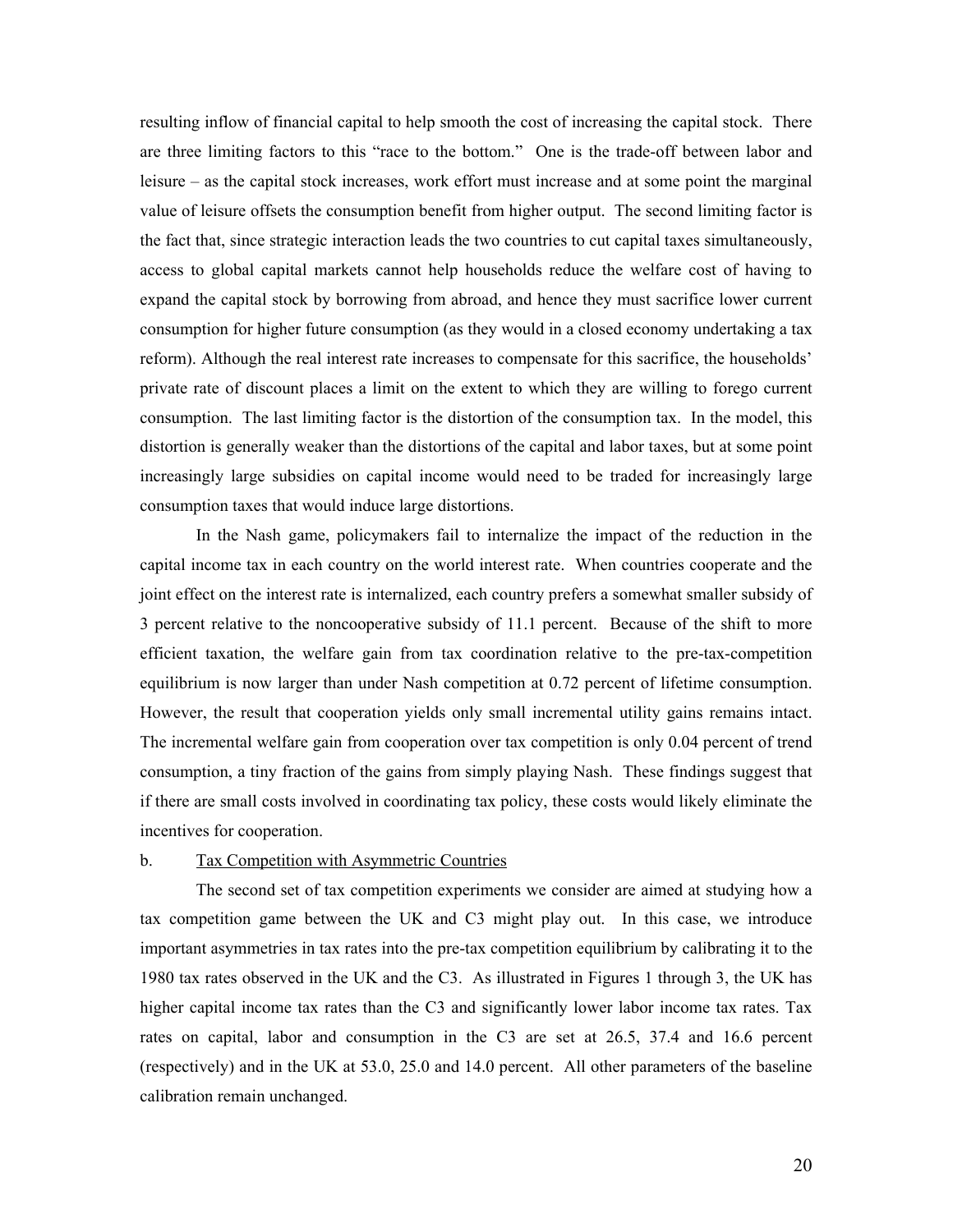Part B.1 of Table 2 shows the outcome when the C3 and the UK adjust the labor tax to preserve fiscal solvency. Tax competition now results in a substantial increase in UK welfare of 3.87 percent and a substantial welfare loss for the C3 of 2.17 percent. Tax competition leads to a large decline in the capital income tax rate in the UK from 53 to 20 percent, inducing a large relocation of capital from the C3 to the UK. As a consequence, the tax base in the C3 erodes, and the tax authorities on the continent are forced to increase *both* the capital and labor income taxes to balance the budget. With cooperation, the capital income tax rate is *higher* in both regions relative to the Nash outcome. However, even under cooperation, the C3 ends up worse off than in the pre-tax-competition equilibrium. The welfare loss (gain) for the C3 (UK) under cooperation is between 1.93 (3.88) and 2.17 (4.16) percent depending on the country weighs in the cooperative payoff function. This suggests that, relative to a pre-tax competition baseline calibrated to tax rates observed in 1980, the C3 are at a disadvantage relative to the UK in the process of financial integration – given the higher initial labor taxes in the C3, any move to engage in cooperative or noncooperative tax competition with the UK under perfect mobility of financial capital would be immiserizing for the C3.

As before, the results are different when countries can use the consumption tax to maintain fiscal solvency. As shown in Table 2.B.2, tax competition once again produces a race to the bottom in taxation of capital and substantial welfare gains for both countries, as they replace distortionary capital income taxes with higher, more efficient consumption taxes. The lion's share of the gains from tax competition goes to the UK (5.3 percent of trend consumption), but the continent also enjoys a positive welfare gain of 0.35 percent.

The gains from tax coordination remain small in the above two tax competition experiments between the C3 and the UK. The largest gain from cooperation is 0.29 percent of trend consumption, and it is obtained by the UK in the case in which the labor tax adjusts to maintain fiscal solvency and the weigh of the UK in the cooperative payoff function is set to maximize the payoff to the UK without making the C3 worse off than under the Nash outcome.

#### c. Robustness Analysis

We consider next three experiments that provide intuition for the factors that affect the magnitude of the gains from coordination and help us assess the robustness of our results (see Table 3). We take as the benchmark the symmetric, labor-for-capital income tax experiment. We examine in turn the effects of assuming a large foreign asset position (or a large trade imbalance) in the pre-tax competition equilibrium, inelastic labor supply and small capital adjustment costs. The results of the benchmark experiment are provided in section A of Table 3 for comparison.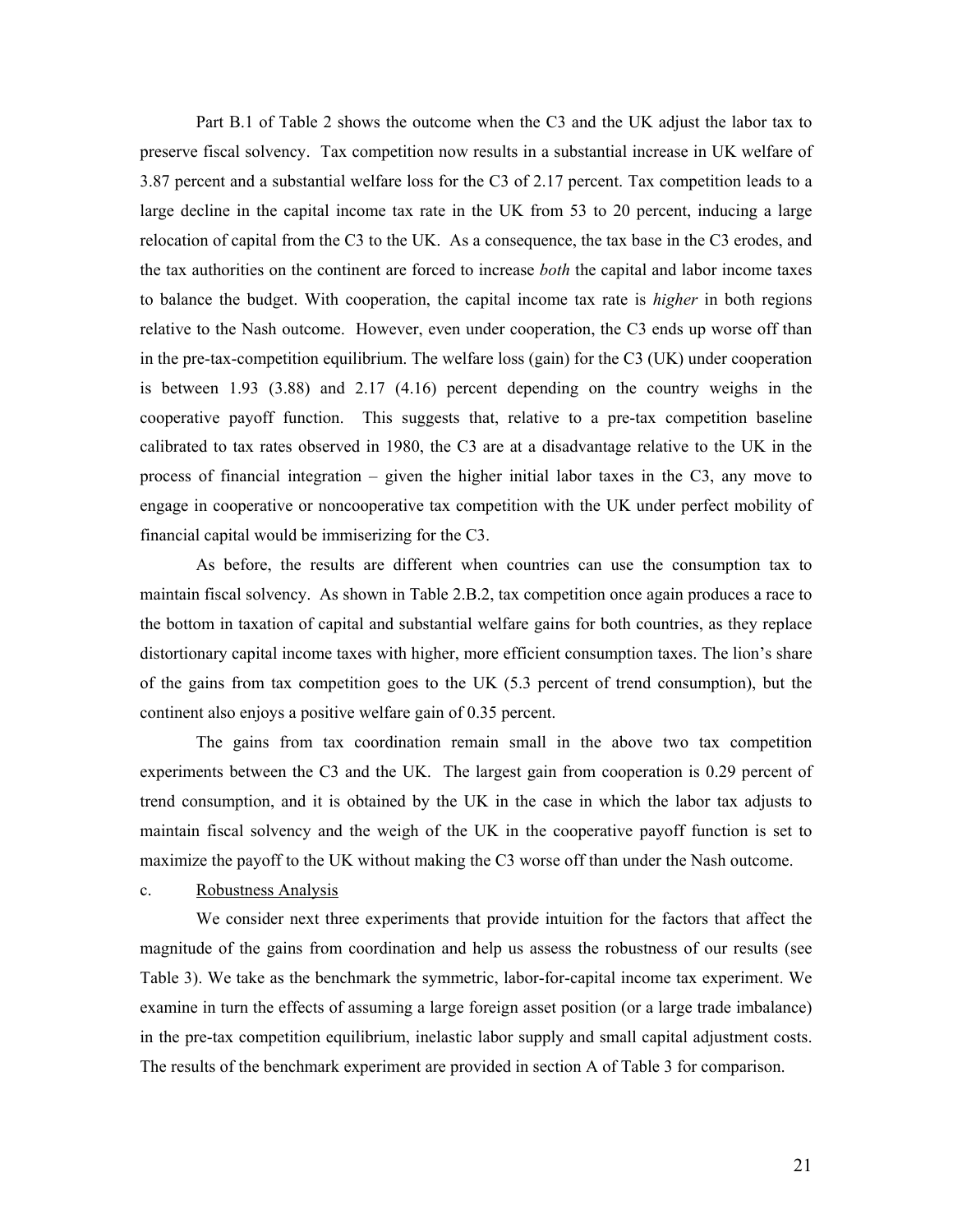*i. Initial non-zero foreign debt:* In the experiments conducted so far, the two countries were assumed to have balanced trade in the pre-tax-competition stationary state. Thus, they engaged in tax competition starting with zero net foreign asset positions. In this first robustness experiment we relax this assumption. Non-zero creditor and debtor positions introduce an important source of asymmetry that strengthens strategic incentives to use taxes to influence the world real interest rate. The debtor (creditor) country has an extra incentive to use capital income taxes to reduce (increase) the interest rate. To capture the effect of this asymmetry we modify the benchmark model so that the "home" country enters tax competition as a net debtor with a stock of debt of 40 percent of GDP. As expected, we find that the home and foreign country have very different reaction functions than in the symmetric case. The foreign country, as a net creditor, benefits from an increase in the world interest rate and therefore has an incentive to push for lower taxes on capital. The home country is hurt by tax competition, suffering a small welfare loss of one one-hundredth of a percent of trend consumption while the foreign country gains one-tenth of a percent of trend consumption. The effect of the strengthened incentives for strategic behavior is most noticeable in the incremental gains from tax coordination. Depending on the country weighs in the cooperative payoff function, the gains from cooperation can be as high as 0.76 percent for the debtor country (three times more than in the symmetric benchmark case).

*ii. Elasticity of labor supply*: This second experiment explores how the results from the symmetric benchmark case change when labor supply becomes inelastic. Inelastic labor supply does away with the three limiting factors of the "race to the bottom" in capital income tax rates discussed earlier. In fact, the labor tax is now a non-distorting tax since the supply of labor is independent of the tax wedge on wages. As we showed in Mendoza and Tesar (1998), making the supply of labor inelastic in a two-country neoclassical balanced growth model has two important effects on the positive and normative outcomes of change in capital income taxes: (a) it enlarges the efficiency gains (and hence the welfare gains) of capital income tax cuts and (b) it weakens the international externalities of tax policies. The first effect is well known in the closed-economy literature on tax reforms. The second effect occurs because with inelastic labor a unilateral cut in  $\tau_K$  by one country cannot alter the *long-run* capital, labor and output allocations and factor prices of the other country. These prices and allocations can only experience transitional deviations from their initial values. As a result of these two effects, Nash competition now triggers a strong race-to-the-bottom effect and countries end up with higher subsidies on capital relative to the benchmark case. Cooperation results in an even higher subsidy on capital that settles at around 15 percent. The gains from tax competition relative to the pre-tax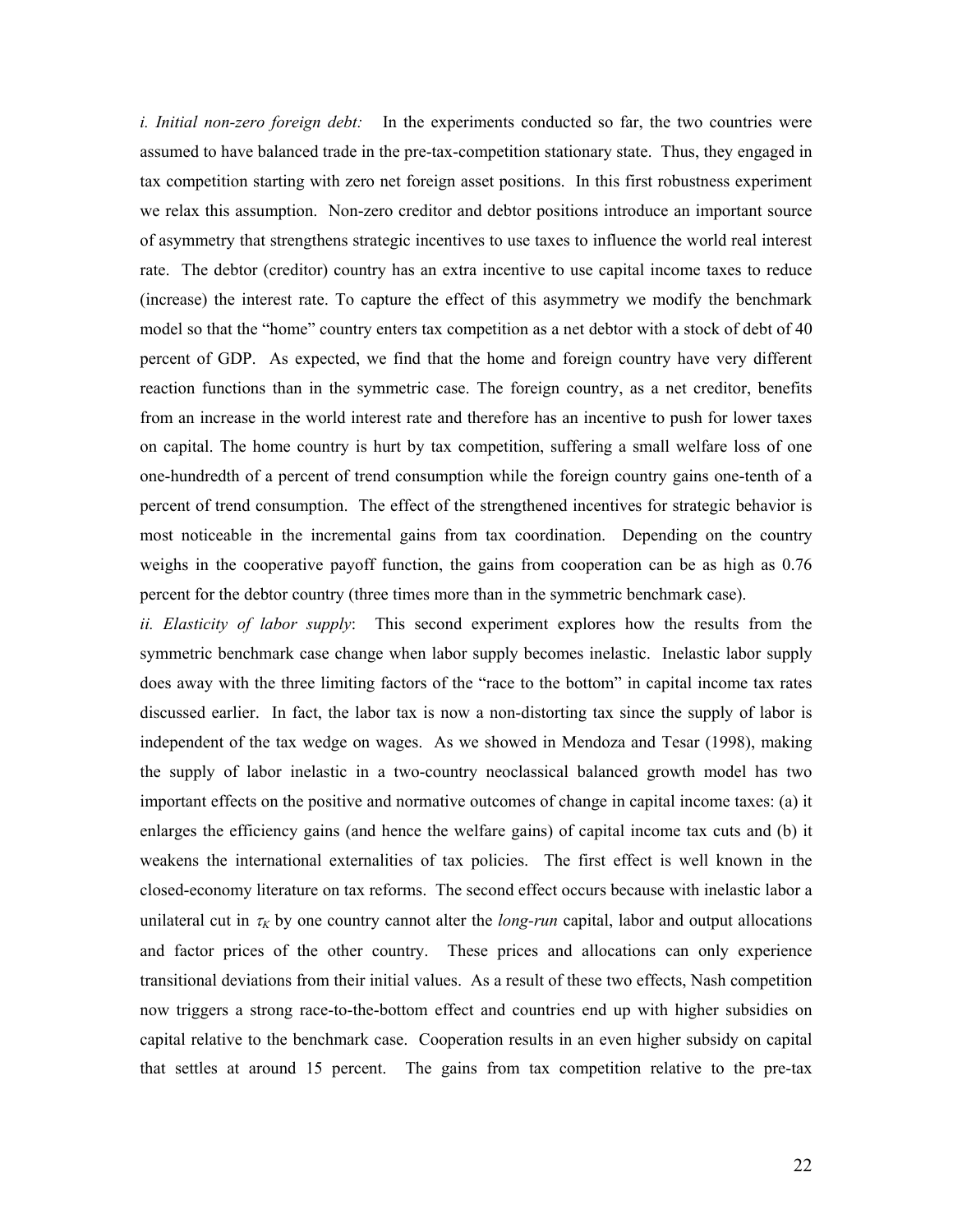competition equilibrium are relatively large (0.8 percent) but the incremental gains from cooperation relative to the Nash outcome are again very small (0.01 percent).

#### *iii. Capital adjustment costs*

The last robustness experiment studies the effects of a sharp reduction on capital adjustment costs. This experiment is interesting because one aspect in which our analysis differs from much of the previous work on tax competition is in that it aims to capture the dynamic adjustment process that results from changes in tax policy. One way to compare our dynamic results with the more standard, static analysis is to reduce the adjustment cost parameter and allow the economy to transition quickly to the new steady state under tax competition. The results of this exercise are reported in section D of Table 3. The results are indeed closer to the conventional wisdom – tax competition triggers a race to the bottom in the capital income tax rate which in turn reduces welfare in both countries. This is because a reduction in the capital income tax rate induces a more immediate reallocation of capital across countries. When the impact of their behavior on world prices is internalized, tax rates on capital increase relative to their initial benchmark and welfare improves. Although the gains from cooperation are larger than in most of the other cases we study, they are still less than one percent of trend consumption.

#### **6. Conclusions.**

In this paper we studied quantitative outcomes of international tax competition in a twocountry version of the workhorse neoclassical balanced-growth model with exogenous, laboraugmenting technological change. We studied numerical solutions of one-shot games over timeinvariant capital income tax rates in a framework that incorporates the three basic cross-country externalities of tax policy emphasized in the international tax competition literature (the relativeprice, wealth-redistribution, and fiscal solvency externalities). The two countries trade a homogeneous good and one-period bonds under conditions of perfect mobility of financial capital. As a result, changes in capital income taxes can induce large reallocations of physical capital across countries even though physical capital is not traded directly.

National tax authorities are benevolent and assess the payoff of their capital-income-tax strategies in terms of the welfare gains, net of welfare costs of transitional dynamics, accruing to their countries' residents. These welfare gains are computed as cardinal equivalents of the lifetime utility variations induced by the changes in competitive equilibrium allocations obtained under alternative tax strategies. The tax authorities also have access to domestic debt markets so that their tax policies must be set to satisfy the constraint that the present value of tax revenue matches the present value of a predetermined, time-invariant level of government outlays (i.e., current purchases plus entitlement payments). Hence, countries are allowed to smooth the effects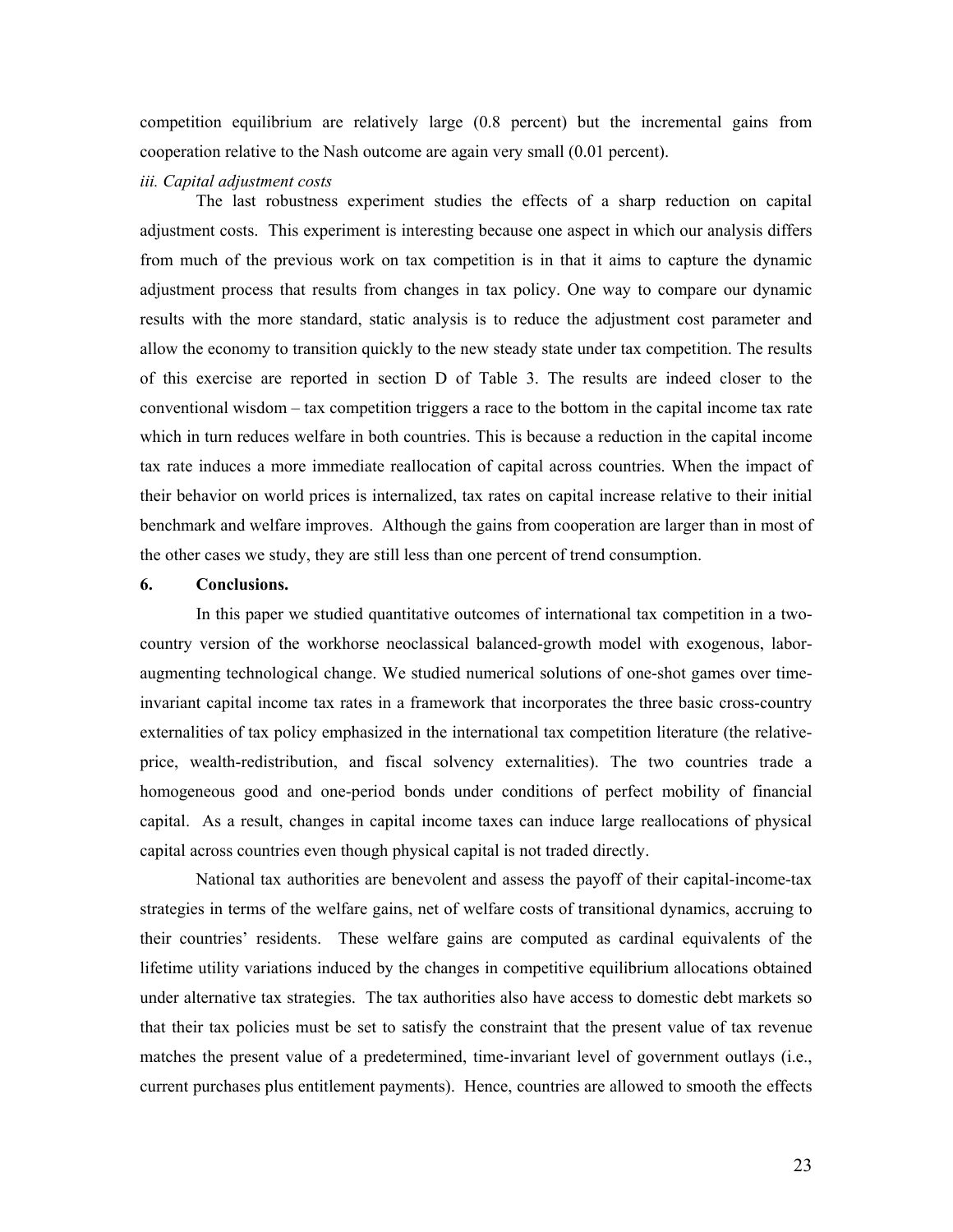of the fiscal solvency externality on the tax burden over time. We consider the case in which competition over capital income taxes is undertaken using labor taxes to maintain fiscal solvency, as well as the case in which consumption taxes are used instead.

The framework we used in the quantitative analysis generalizes the standard setup used in many theoretical studies on international tax competition, yet it is subject to some caveats. One important caveat is that we do not address issues of time inconsistency and dynamic strategic interaction. The payoffs of our experiments are dynamic, in that they reflect levels of lifetime utility pertaining to each country along intertemporal competitive equilibrium paths, but the tax authorities are assumed to meet once and to remain committed to the tax structure obtained as the outcome of the one-shot game. Two other potentially important caveats are that we ignore potential production and utility benefits of government expenditures as well as the effects of tax competition on long-run growth. However, the effects of productive government expenditures are approximated by assuming that the fiscal solvency externality forces upward adjustments in distortionary tax rates, and the assumption abstracting from long-run-growth effects of taxation seems to be supported by existing empirical evidence.

Despite these caveats, our quantitative framework captures the key features of tax competition in open economies in a fully dynamic general equilibrium setup. The quantitative analysis starts from a pre-tax competition calibration set to mimic basic macroeconomic and fiscal policy features of the three large economies of Continental Europe (France, Germany and Italy) as properties of the steady-state, balanced-growth equilibrium of a variant of the model with two perfectly symmetric economies. Remarkably, when labor taxes adjust to respond to the fiscal solvency externality, the Nash equilibrium of tax competition over capital income taxes yields capital and labor tax rates that are very similar to those observed in Europe in the early 1980s. The net gains from cooperation in this case are small at .26 percent of trend consumption. This suggests that the factor income tax rates prevailing in Europe could be rationalized as the outcome of tax competition, and that the lack of progress in further tax policy coordination in the region could reflect the fact that the costs of coordination exceed the small benefits.

In the case in which the fiscal solvency externality triggers adjustments in consumption taxes, Nash competition in capital income taxes produces a staggering "race to the bottom" in capital tax rates. However, contrary to the conventional wisdom that this reduction in capital taxes is harmful to society, we find that European countries could make welfare gains of about 0.7 percent in lifetime consumption compared to the pre-tax competition equilibrium. The race to the bottom is harmful in the formal sense that the cooperative equilibrium dominates the Nash outcome, but we find that quantitatively in this game of capital-for-consumption taxes the gains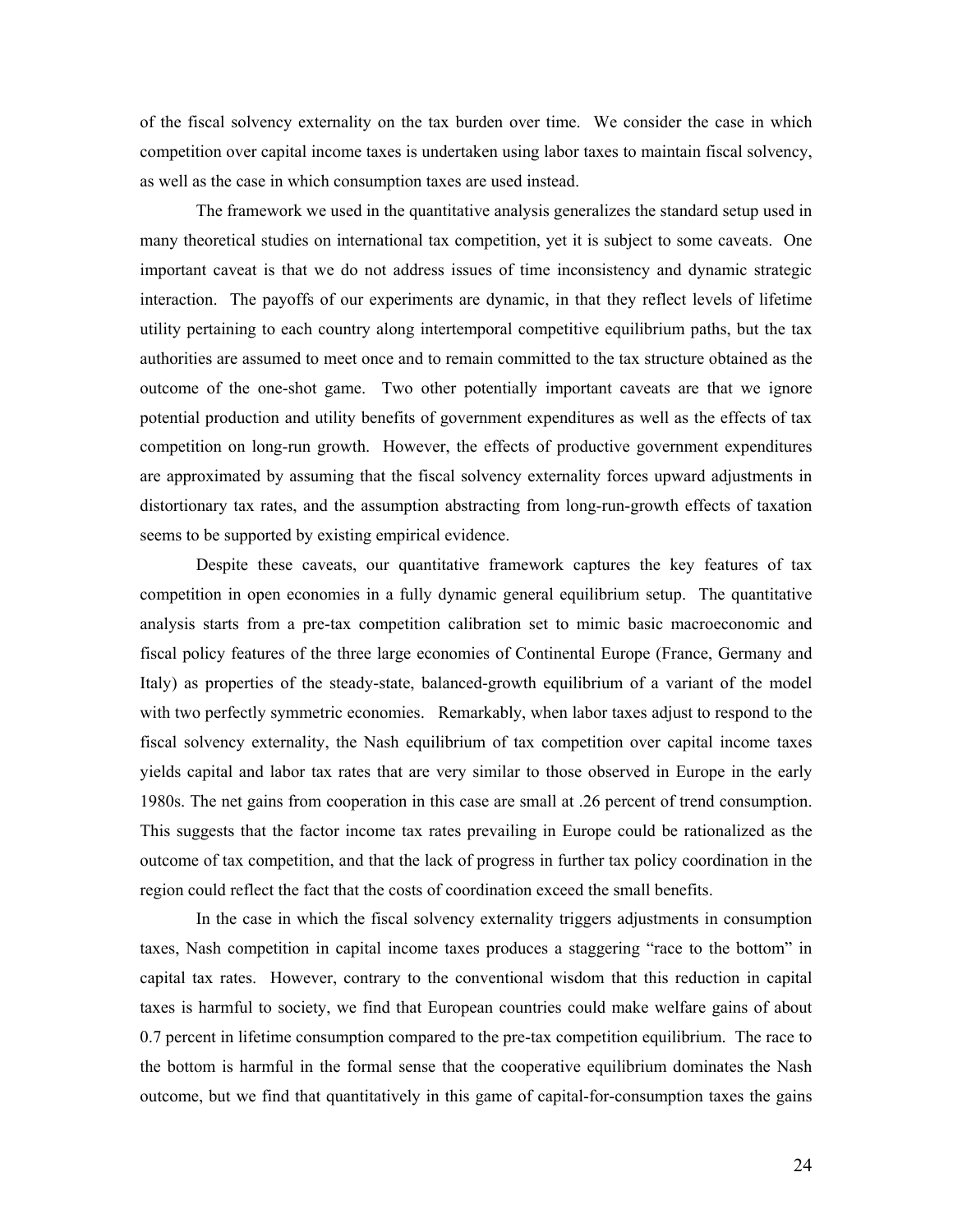from tax coordination are negligible at less than 0.04 percent. Yet, the welfare gains that we obtained for the drastic cuts in capital income taxes replaced by consumption taxes are roughly 1/5 of the welfare gains obtained in similar experiments reported in quantitative closed- and openeconomy studies of tax reforms that used similar models as ours but abstracting from strategic interaction in the design of national tax policies by financially integrated economies. Thus, existing estimates of the welfare gains of tax reforms aimed at replacing capital income taxes with indirect taxes in economies that are highly integrated to global financial markets can be significantly overestimated.

The data show that tax structures differ markedly between the United Kingdom and France, Germany and Italy. In particular, the UK has significantly lower labor income taxes and higher capital income taxes. We modify the pre-tax competition calibration of our model to introduce this asymmetry and quantify the potential effects of capital income tax competition between the UK and the large economies of Continental Europe. The model predicts that, because of strong tax distortions implied by the high level of its labor income taxes, Continental Europe is handicapped for playing this game. The UK could make significant welfare gains by engaging in Nash competition (3.9 percent of trend consumption if the labor tax adjusts to maintain fiscal solvency, and 5.3 percent of trend consumption if the consumption tax adjusts instead). Continental Europe suffers a large welfare loss of 2.2 percent in the capital-for-labortax game, and obtains a small gain of 0.3 percent in the capital-for-consumption tax game. Yet, in all of these experiments the benefits of international tax policy coordination remain negligible. Continental Europe fares poorly under both the Nash and the cooperative outcomes because of the significantly less efficient tax system it starts with at the pre-tax-competition status quo.

We explore the robustness of our findings to three important modifications of the initial pre-tax-competition calibration for symmetric countries. First, we allow for countries to differ in that one starts as a net debtor and the other as net creditor in the pre-tax-competition equilibrium. Second, we make labor inelastic, so that the labor tax becomes a non-distorting tax. Third, we lower capital adjustment costs to speed up significantly the transitional dynamics between the pre- and pos-tax-competition equilibria. The results show that faster transitional dynamics and asymmetries between net creditors and debtors can increase the gains of tax coordination, up to 0.76 percent of trend consumption. Reducing the elasticity of labor supply increases the domestic efficiency gains of reducing capital income taxes and weakens the three international externalities of unilateral capital income tax cuts. As a result, instead of replicating the observed capital and labor taxes in Continental Europe, the capital-for-labor tax game with inelastic labor supply results in a strong "race to the bottom" in capital income taxes reminiscent of the outcome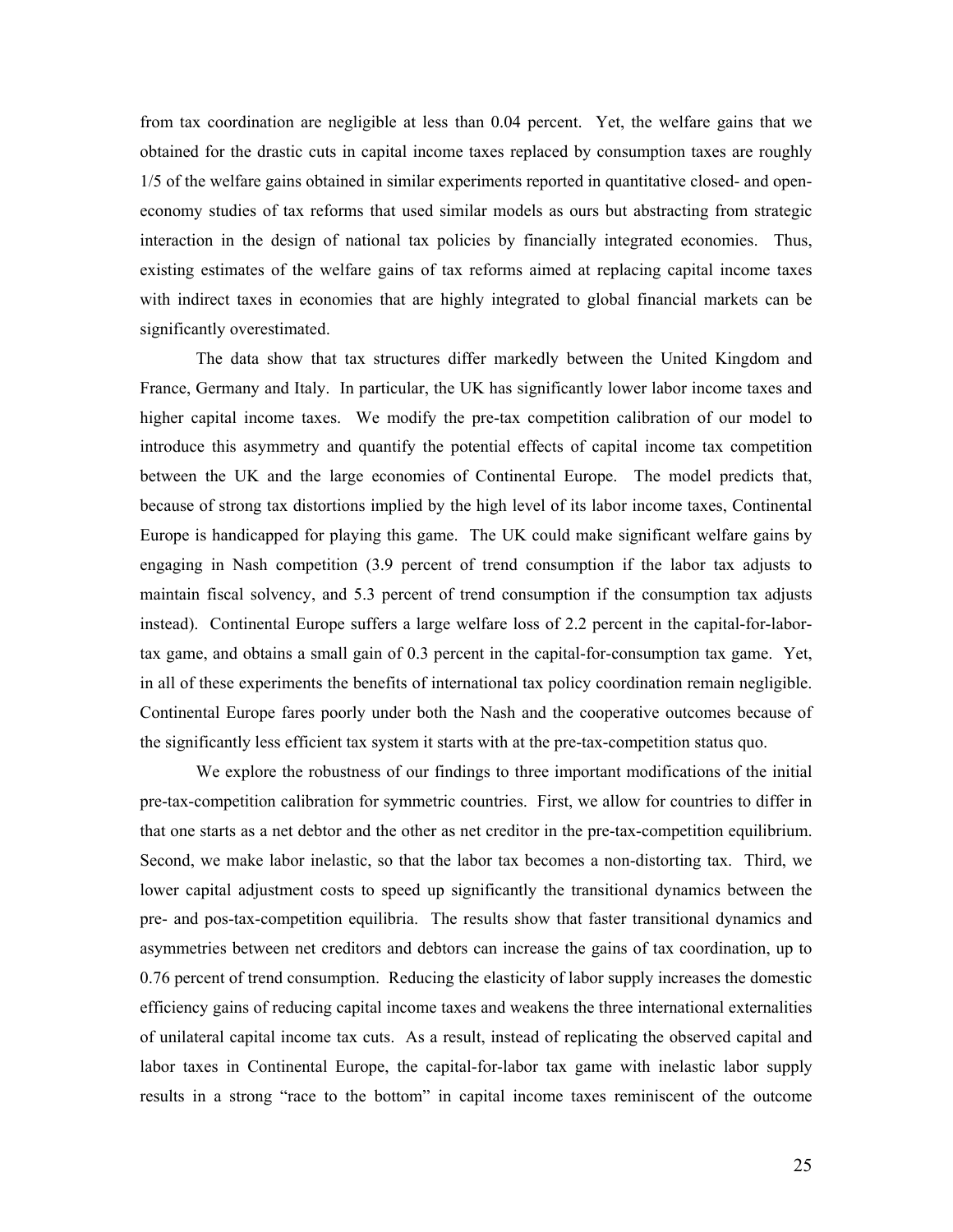obtained in the capital-for-consumption tax game. Nash competition yields a welfare gain of 0.8 percent relative to the pre-tax-competition calibration but the gains from tax policy coordination are once again negligible.

To conclude, the findings of this paper suggest that countries with relatively inefficient tax systems can experience significant welfare losses if, as a byproduct of financial integration, they find themselves competing over capital income taxes against countries with relatively efficient tax systems. In this case, and from the perspective of the efficiency effects of direct and indirect taxes emphasized in this paper, harmonization of indirect taxation is undesirable because it forces countries to respond to the adverse effects of tax competition on tax revenues by raising highly-distorting labor income taxes. Harmonization of taxation on immobile factors and freedom to adjust consumption taxes to make up for the tax revenue lost to capital income tax competition would be far more desirable.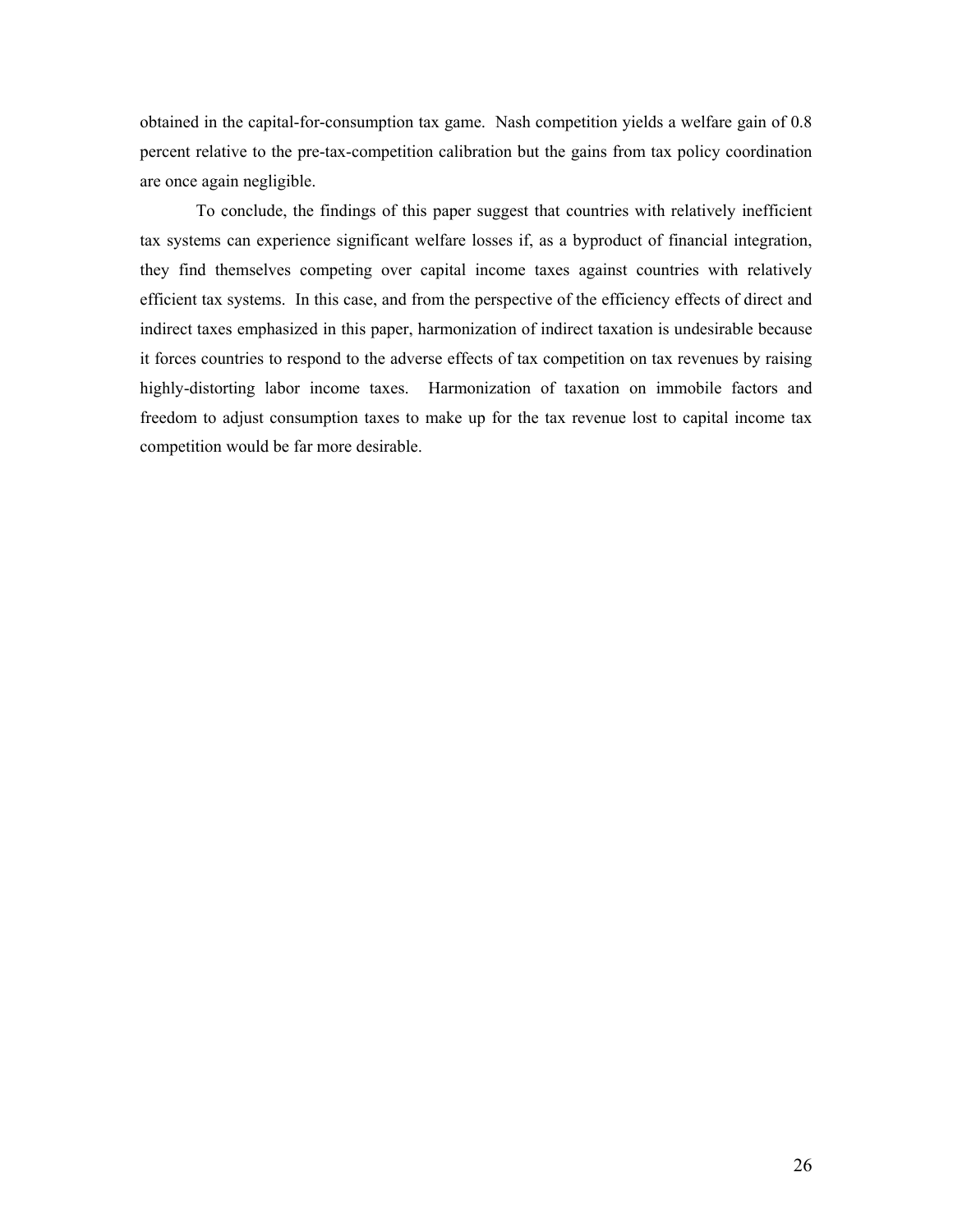# **References**

Bovenberg, A. L., "Capital Taxation in the World Economy," in F. van der Ploeg, ed. *The Handbook of International Macroeconomics*, Cambridge, MA: Blackwell Publishers, 1994, pp. 116-150.

Bucovetsky, S., "Asymmetric Tax Competition," *Journal of Urban Economics*, 1991, *30*, pp. 167-181.

Chamley, C.P., "The welfare cost of capital income taxation in a growing world economy," *Journal of Political Economy,* 1981*,* 89, pp. 468-96.

Chari, V.V., L. Christiano and P.J. Kehoe, "Optimal Fiscal Policy in a Business Cycle Model," *Journal of Political Economy*, August 1994, *102*(4), pp. 617-52.

Chari, V.V. and P.J. Kehoe, "International Coordination of Fiscal Policy in Limiting Economies," *Journal of Political Economy*, 1990, pp. 617-36.

Chennels, L. and R. Griffith, *Taxing Profits in a Changing World*, Institute for Fiscal Studies, London, 1997.

Cooley, T. F. and G.D. Hansen, "Tax Distortions in a Neoclassical Monetary Economy," *Journal of Economic Theory*, December 1992, *58*(2), pp. 290-316.

Correia, I.H., "Gains from Coordination," Bank of Portugal Working Paper, 1998.

Daveri, F. and G. Tabellini, "Unemployment, Growth and Taxation in Industrial Countries," *Economic Policy*, April 2000.

De Bonis, V., "Regional Integration and Factor Income Taxation," Working Paper, download from **[www.inomics.com](http://www.inomics.com/)**.

Devereux, M.P., "Tax Competition and the Impact on Capital Flows," in H. Siebert, ed., *Locational Competition in the World Economy*, Tubingen: Mohr, 1996.

*The Economist*, "A Survey of Globalization and Tax: The mystery of the vanishing taxpayer," January 9, 2000.

Eggert, W., "International Repercussions of Direct Taxes," Working Paper, download from **[www.inomics.com](http://www.inomics.com/)**, 1999.

Frenkel, J.A., A. Razin and E. Sadka, *International Taxation in an Integrated World*, Cambridge: MA, MIT Press, 1991.

Frey, B.S. and R. Eichenberger, "To Harmonize or to Compete? That's not the Question," *Journal of Public Economics*, 1996.

Giovannini A. and J.R. Hines, Jr., "Capital Flight and Tax Competition: Are There Viable Solutions to Both Problems?" in A. Giovannini and C. Mayer, eds., *European Financial Integration*, Cambridge: Cambridge University Press, 1991, pp. 172-210.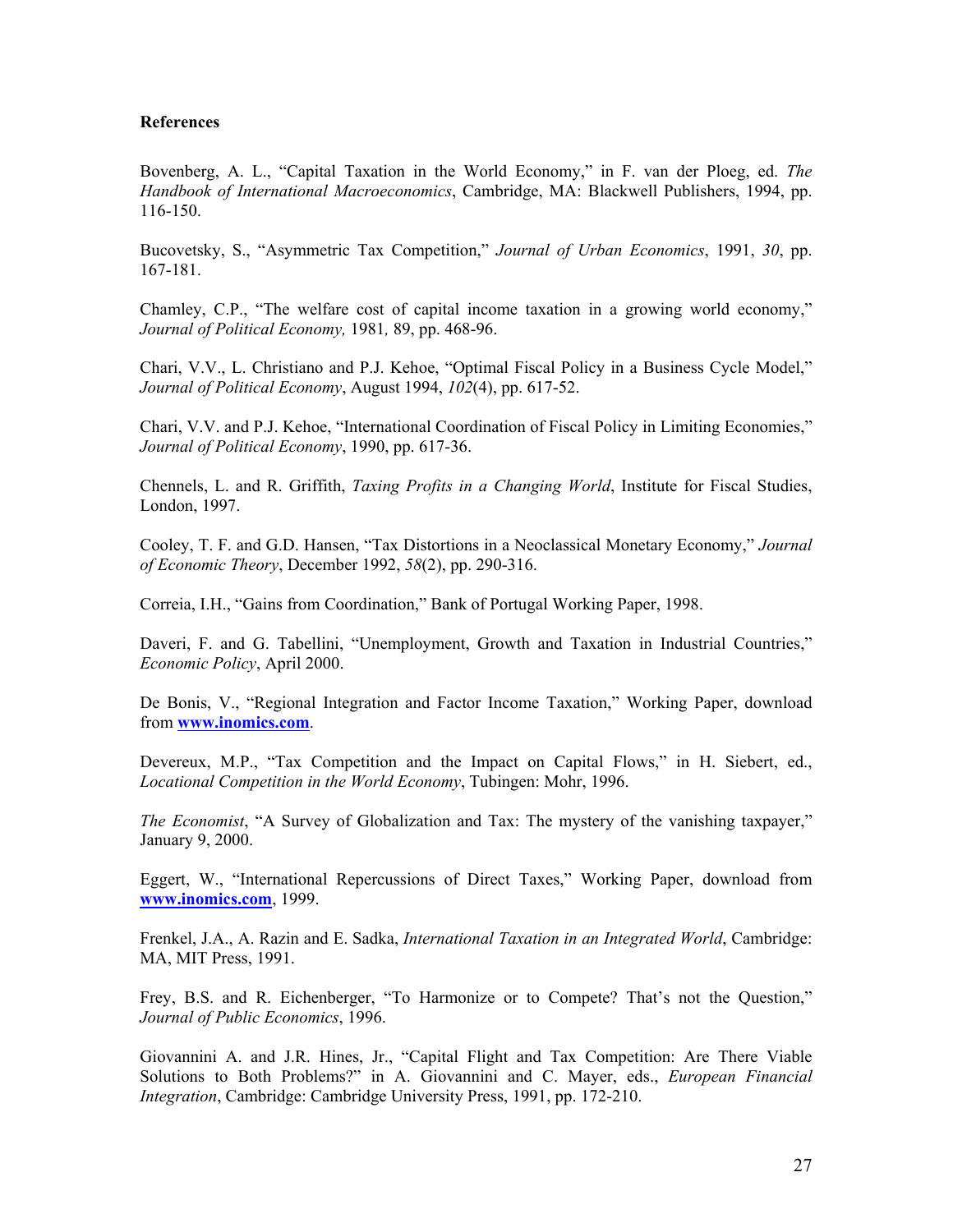Haufler, A., *Taxation in a Global Economy*, Cambridge: Cambridge University Press, 2001.

Hines, J.R., "Lessons from Behavorial Responses to International Taxation," *National Tax Journal*, 1999.

Huber, B., "Tax Competition and Tax Coordination in an Optimum Income Tax Model," *Journal of Public Economics*, March 1999, 71:3, pp. 441-458.

Huizinga, H. and S.B. Nielsen, "Capital Income and Profit Taxation with Foreign Ownership of Firms," *Journal of International Economics*, 1997.

\_\_\_\_\_\_\_\_\_\_\_\_\_\_\_\_\_\_\_., "Is Coordination of Fiscal Deficits Necessary?" download from **[www.inomics.com](http://www.inomics.com/)**, 1998.

Kanbur, R., and M. Keen, "Jeux sans frontiers: Tax Competition and Tax Coordinations when Countries Differ in Size," *American Economic Review*, 1993, *83*, pp. 877-892.

Keen, M. and J. Edwards, "Tax Competition and the Leviathan," *European Economic Review*, 1996.

Keen, M. and M. Marchand, "Fiscal Competition and the Pattern of Public Spending," *Journal of Public Economics*, October 1997, 66:1, pp. 33-54.

King, R.G., C.I. Plosser, and S.T. Rebelo, "Production, Growth and Business Cycles, I: The Basic Neoclassical Model," *Journal of Monetary Economics*, March/May 1988, *90*(358), pp. 314-29.

Klein, P., V. Quadrini, and J. Rios-Rull, "Optimal and time-consistent fiscal policy with international mobility of capital: Why does the U.S. tax capital more than Europe?" University of Pennsylvania Working paper, 2001.

Lockwood, B., "Tax Competition and Coordination under Origin and Destination Principles: A Synthesis," Mimeo, Department of Economics, University of Warwick, 1999.

Lopez-Garcia, M. "On Welfare and Revenue Effects of Indirect Tax Harmonization," *Economics Letters*, 60:2, 1998, pp. 185-93.

Lucas, R.E. Jr., "Supply-Side Economics: An Analytical Review," *Oxford Economic Papers*, April 1990, *42*(2), pp. 293-316.

Mendoza,E.G., "The International Macroeconomics of Taxation and the Case *Against* European Tax Harmonization," in *Contemporary Economic Policy: Essays in Honor of Assaf Razin*, edited by E. Heplman and E. Sadka, Cambridge University Press, forthcoming, 2002

Mendoza, E.G. and L.L. Tesar, "The International Ramifications of Tax Reforms: Supply-Side Economics in a Global Economy," *American Economic Review*, March 1998, 88:1, pp. 226-45.

Mendoza, E.G., G.M. Milesi-Ferretti and P. Asea, (1997), "On the Ineffectiveness of Tax Policy in Altering Long-run Growth: Harberger's Superneutrality Conjecture," *Journal of Public Economics*, 66, 99-126.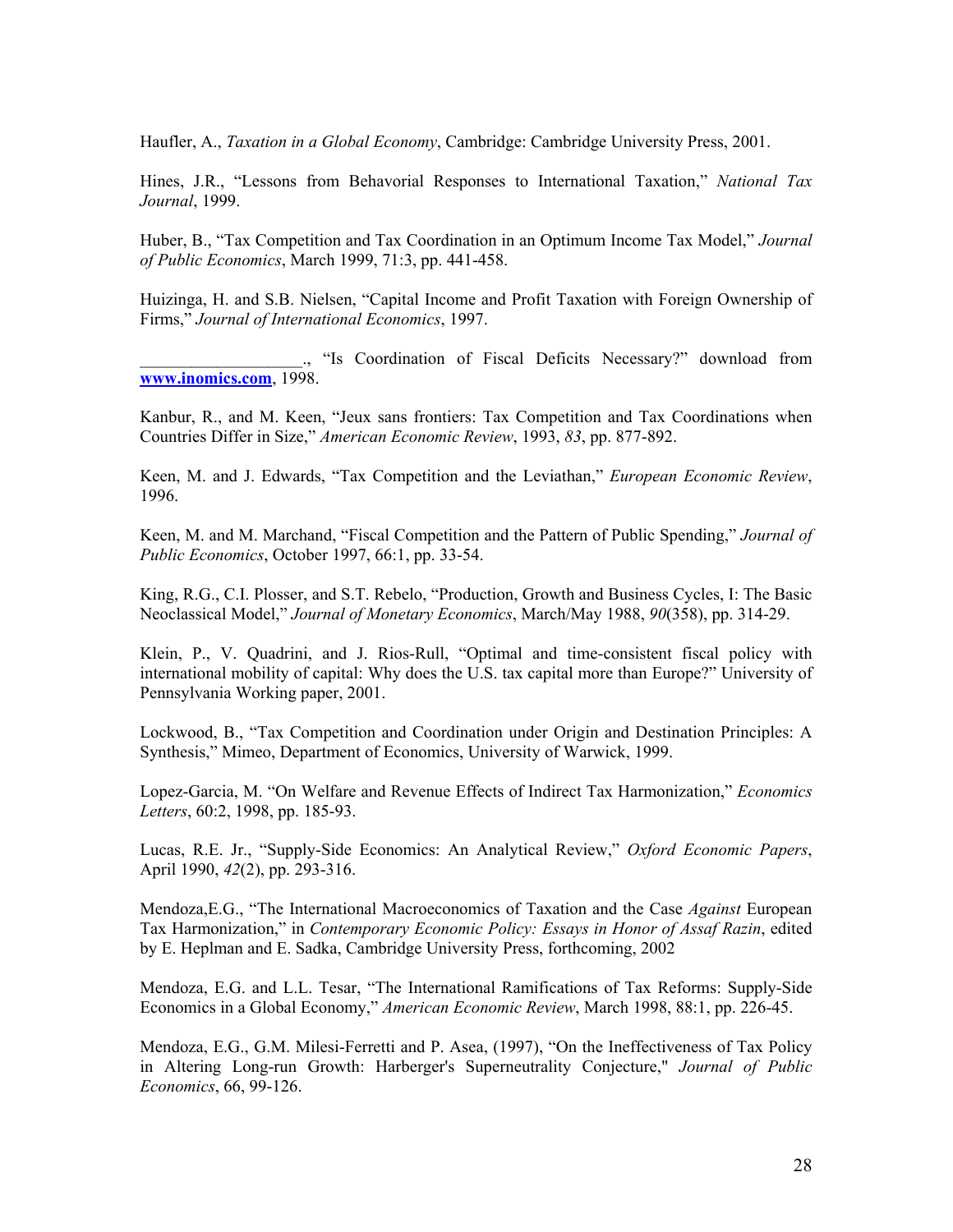Mendoza, E.G., A. Razin and L.L. Tesar, "Effective Tax Rates in Macroeconomics: Cross-Country Estimates of Tax Rates on Factor Incomes and Consumption," *Journal of Monetary Economics*, December 1994, 34:3, pp. 297-323.

OECD, *Harmful Tax Competition – An Emerging Global Issue*. Report of the OECD Committee on Fiscal Affairs, Paris, 1998.

Persson, T. and G. Tabellini, "Double-Edged Incentives: Institutions and Policy Coordination," in G. Grossman and K. Rogoff, eds. *Handbook of International Economics*, Vol III, New York: North-Holland, 1995.

Razin, A. and E. Sadka, "Integration of the International Capital Markets: The Size of Government and Tax Coordination," in A. Razin and J. Slemrod, eds. Taxation in the Global Economy, Chicago: University of Chicago Press, 1990, pp. 331-48.

., "International Tax Competition and Gains from Tax Harmonization," *Economics Letters*, 1991.

Razin, A. and C.W. Yuen, "International Fiscal Policy Coordination and Competition," in F. van der Ploeg, ed. *The Handbook of International Macroeconomics*, Cambridge, MA: Blackwell Publishers, 1994, pp. 116-150.

\_\_\_\_\_\_\_\_\_\_\_\_\_\_\_\_\_., "Labor Mobility and Fiscal Coordination," *Journal of Public Economics*, 1997.

Rehme, G., "Economic Growth, (Re)-Distributive Policies, Capital Mobility and Tax Competition in Open Economies," Working Paper ECO 97/24, European University Institute. Florence Italy, 1997.

Rodrik, D. and T. van Ypersele, "Capital Mobility, Distributive Conflict and International Tax Coordination," *Journal of International Economics*, 2001, 54(1).

Sinn, H.W., "Tax Harmonization and Tax Competition in Europe," *European Economic Review,* 1990, 34, pp. 489-504.

Sorensen, P.B., "The Case for International Tax Coordination Reconsidered," *Economic Policy*, October 2000, 31, pp.431-472.

\_\_\_\_\_\_\_\_\_\_\_., "International Tax Coordination: Regionalism versus Globalism," forthcoming in the *Journal of Public Economics*, 2003.

\_\_\_\_\_\_\_\_\_\_\_., "TAXCOM – A Model of Tax Competition and Tax Coordination," Technical Working Paper, Economic Policy Research Unit, University of Copenhagen, 1999.

Tanzi, V. and L.A. Bovenberg, "Is there a Need for Harmonizing Capital Income Taxes within EC Countries?" in H. Siebert, ed., *Reforming Capital Income Taxation*, Tubingen: Mohr, 1990, pp. 171-97.

van Ypersele, Tanguy, "Coordination of Capital Taxation Among a Large Number of Asymmetric Countries," Tilburg University Working Paper, 1998.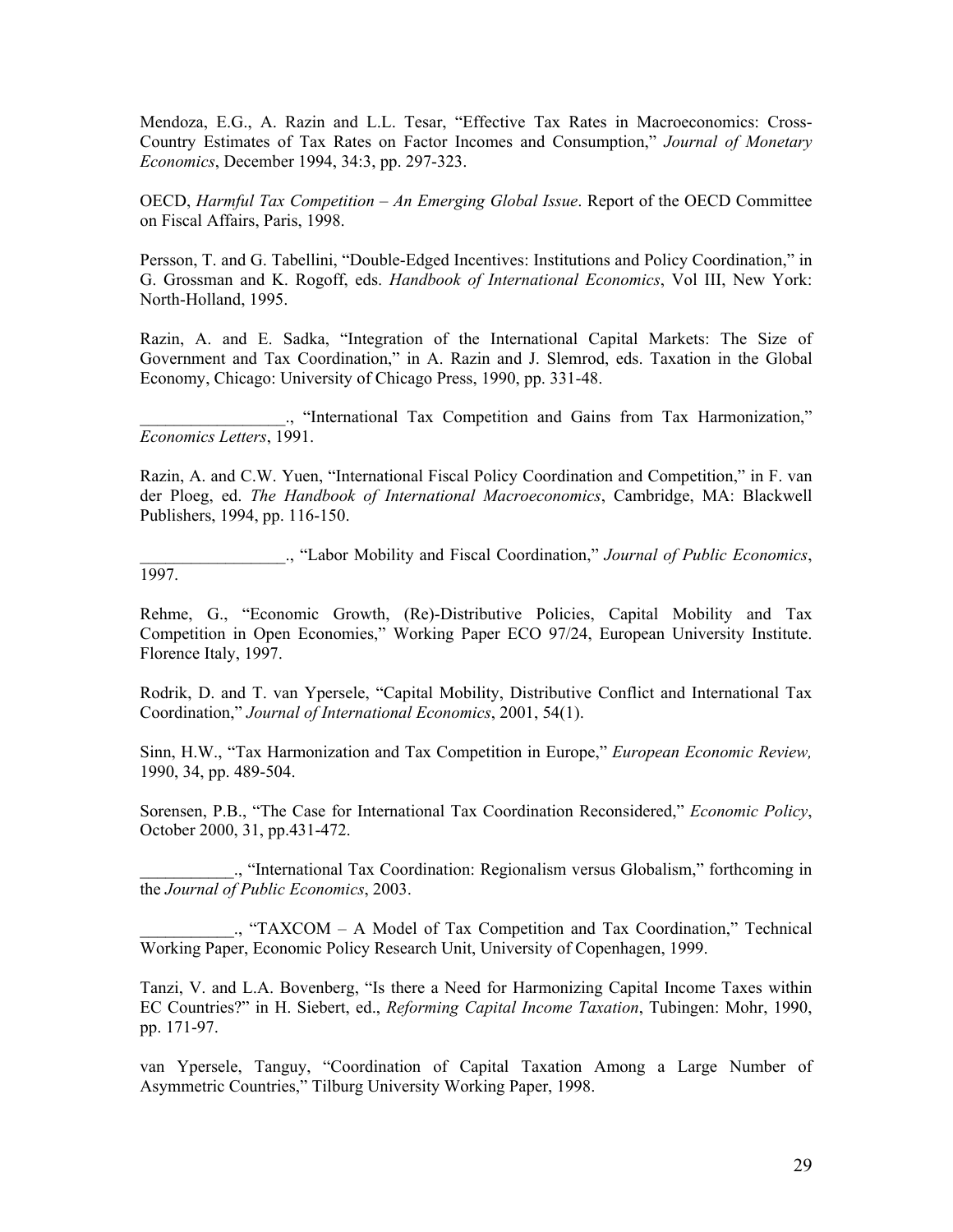Volkerink, B. and J. de Haan, "Tax Ratios: A Critical Survey," Working Paper, Faculty of Economics, University of Groningen, 1999.

Wildasin, D.E., "Nash Equilibria in Models of Fiscal Competition," *Journal of Public Economics*, 1988, 35, pp. 229-40.

Wilson, J.D., "Theories of Tax Competition," *National Tax Journal*, 1999.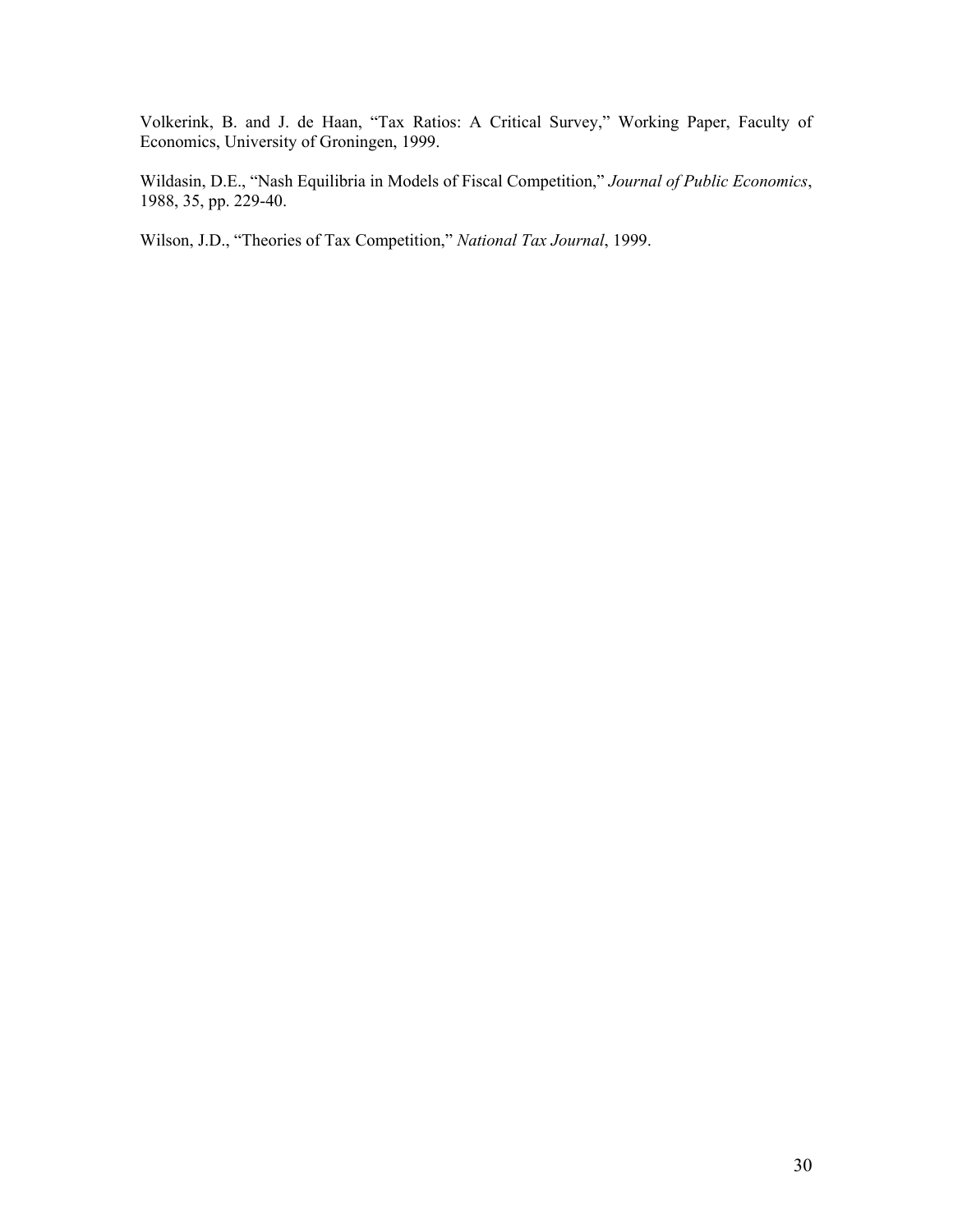### APPENDIX A

#### The Steady-State, Balanced-Growth Equilibrium

The model's competitive equilibrium along a steady-state, balanced-growth path is summarized by the following system of five simultaneous equations:

$$
\frac{k}{y} = \frac{\beta \left(1+\gamma\right)^{1-\sigma} \left(1-\alpha\right) \left(1-\tau_{\kappa}\right)}{\left(1+\gamma\right) - \beta \left(1+\gamma\right)^{1-\sigma} \left[1-\delta \left(1-\tau_{\kappa}\right)\right]}
$$
(A.1)

$$
\frac{x}{y} = (\gamma + \delta) \frac{k}{y}
$$
 (A.2)

$$
\frac{c}{y} = 1 - \frac{x}{y} - \frac{g}{y} - \frac{nx}{y}
$$
\n(A.3)

$$
\frac{nx}{y} = \left[\beta\left(1+\gamma\right)^{1-\sigma} - 1\right]\frac{b}{y}
$$
\n
$$
L = \frac{\left(\frac{1-\tau_L}{1+\tau_C}\right)\alpha}{\alpha\frac{c}{y} + \left(\frac{1-\tau_L}{1+\tau_C}\right)\alpha}
$$
\n(A.4)

These are the equations for the home country. An analogous system applies to the foreign country, with the additional condition that the world bond market clears. Equation (A.1) follows from the steady-state Euler equation for physical capital. It expresses the capital-output ratio at steady state, *k/y*, as a function of preference and technology parameters, and the tax on capital income. Equation (A.2) is the law of motion for capital accumulation evaluated at steady state, which determines the steady-state investment rate,  $x/y$ . Equation (A.3) is the resource constraint of the economy, which follows from consolidating the budget constraints of households and government. This equation determines the steady-state consumption-output ratio, *c/y*, as a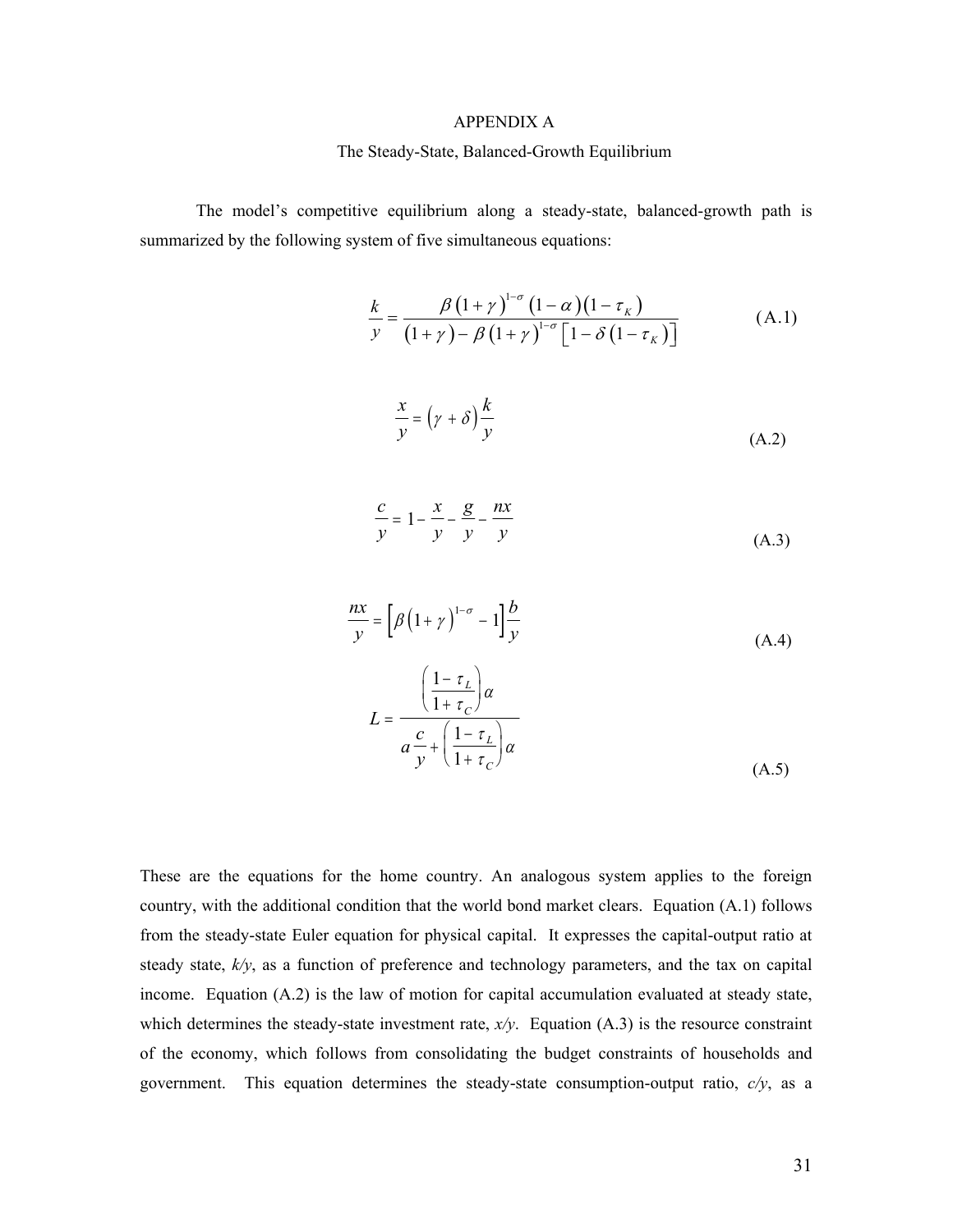function of the investment rate, the GDP share of government purchases, *g/y*, and the net exportsoutput ratio,  $n x/y$ . Equation (A.4) is the foreign-asset evolution equation along a balanced-growth path. Since the parameter restrictions set in equation (1) of the main text imply  $\beta(1+\gamma)^{1-\sigma}$ <1, equation (A.4) implies that a long-run positive (negative) foreign asset position finances a longrun trade deficit (surplus).

Equation (A.5) represents long-run equilibrium in the labor market as given by the equality between the marginal rate of substitution between consumption and leisure and the posttax marginal product of labor. Note that (A.5) applies also at any date *t* along the equilibrium path, replacing the steady-state consumption-output ratio in the right-hand-side with the corresponding  $c_t / y_t$  ratio. Note also the differences in the long-run incidence of the different taxes. The capital income tax affects  $k/y$ ,  $x/y$  and, through the effect of changes in  $x/y$  on  $c/y$ , the equilibrium allocation of labor, while consumption and labor taxes affect equilibrium labor but not the investment rate or the capital output ratio.

As explained in Mendoza and Tesar (1998), given all preference, technology and fiscal policy parameters, the system  $(A1)$ - $(A5)$  is an underidentified system of five equations in six unknown steady-state variables  $[k/\gamma, x/\gamma, L, c/\gamma, tb/\gamma, b/\gamma]$ . The system is underidentified because the model displays dependency of the stationary state of bond holdings on initial conditions. For purposes of the pre-tax competition calibration to two symmetric European countries, we use European data to set the values for the variables  $[k/y, x/y, L, nx/y]$ , assign values to the parameters  $[\alpha, \gamma, \sigma, g/\gamma, \tau_K, \tau_L, \tau_C]$  as described in Section 3, and then solve the system (A1)-(A5) as a system of five simultaneous equations in the five unknowns  $[\beta, \delta, a, c/y, b/y]$ . For solving the competitive equilibria of alternative tax strategies, we use the solution method developed in Mendoza and Tesar (1998) to address the problem of dependency of the long-run equilibrium on initial conditions. This method iterates over conjectured long-run bond positions under a new set of tax rates until we find the steady-state bond positions consistent with the initial conditions set by the pre-tax competition equilibrium.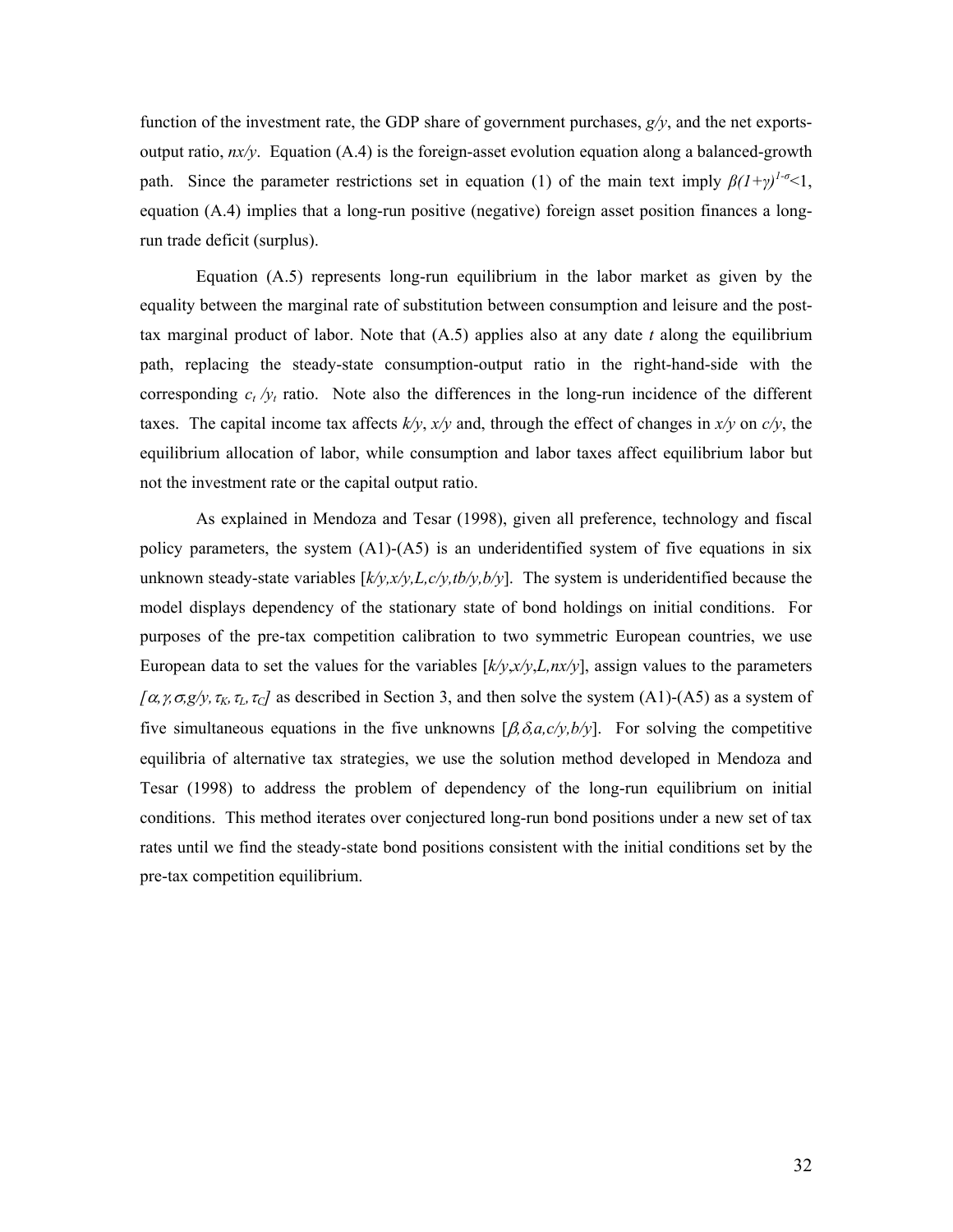### **TABLE 1: Parameter Values and Pre-tax Competition, Steady-State Allocations for Calibration to Europe**

# Parameter values

Technology and preferences

| 0.0161 |    |
|--------|----|
| 0.64   |    |
| 0.0039 |    |
|        | 10 |
| 0.993  |    |
|        | 2  |
| 2.675  |    |
|        |    |

Tax policy parameters (in percent)

| $\tau_{\rm K}$ | 26.5  |
|----------------|-------|
| $\tau_{\rm L}$ | 37.44 |
| $\tau_{\rm C}$ | 16.62 |

Pre-tax competition, balanced-growth allocations (GDP ratios)

|                 | Data                 | Model    |  |
|-----------------|----------------------|----------|--|
| c/y             | $0.57$ <sup>a</sup>  | 0.58     |  |
| x/y             | $0.24$ <sup>a</sup>  | 0.24     |  |
| g/y             | 0.18 <sup>b</sup>    | 0.18     |  |
| tb/y            | $-0.02$ <sup>a</sup> | $\theta$ |  |
| tax revenue/y   | $0.37^{\circ}$       | 0.38     |  |
| net transfers/y | $0.24$ $\degree$     | 0.24     |  |

Data sources: Tax rates are authors' estimates based on the methodology described in Mendoza, Razin and Tesar (1994). Consumption, investment, trade balance and government expenditure ratios are based on OECD National Income Accounts. Tax revenue and net transfers are

from the Revenue Statistics for the OECD countries a. Average for France, Germany and Italy in 1980.

b. Average of France (1980), Italy (1980) and Germany (1991).

c. Average of France, Italy and Germany in 1985.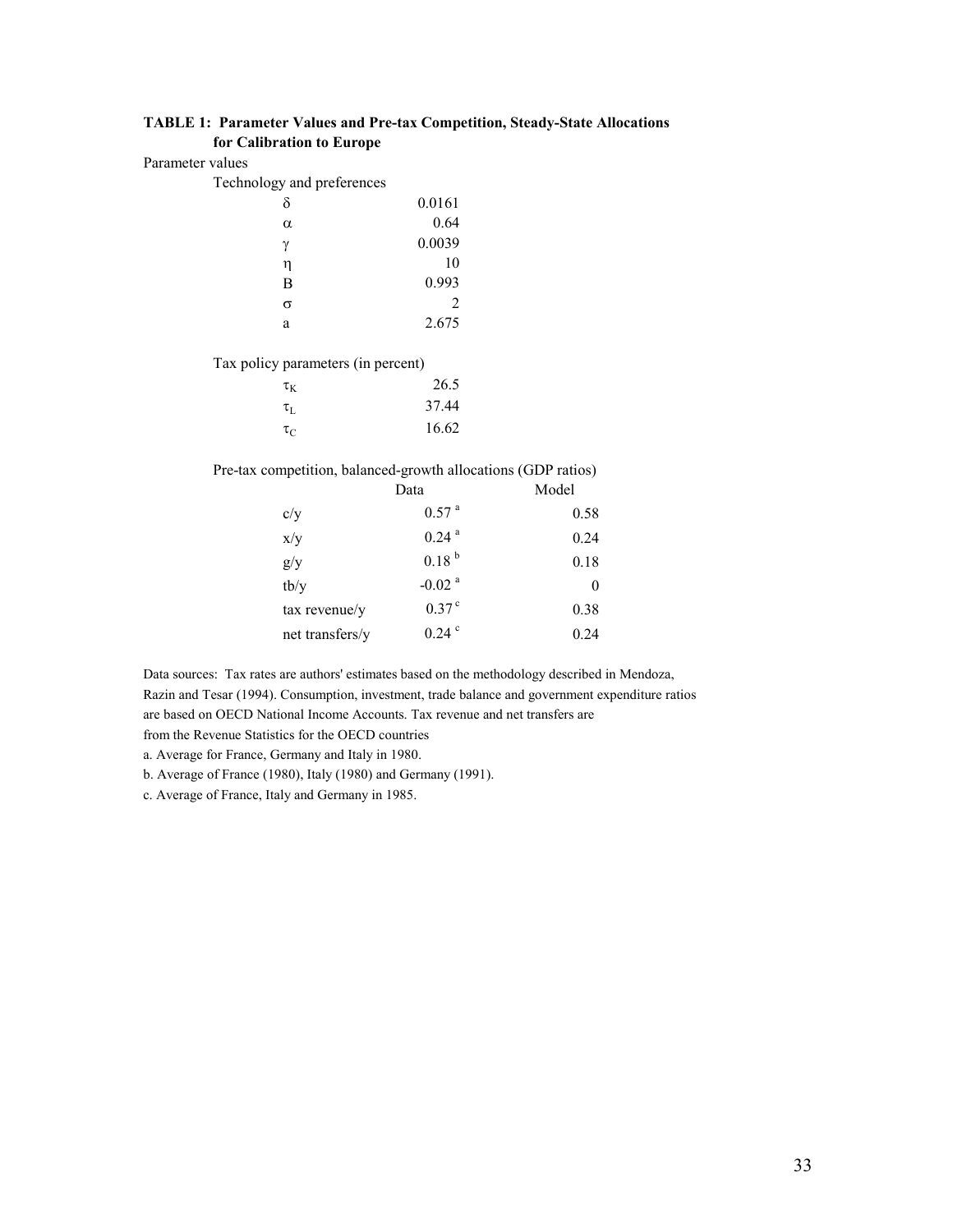|       |                |                                                                                |          |                                                                                                                                 |                                                                                                                                                                                  |                   | Net gains from                                                   |
|-------|----------------|--------------------------------------------------------------------------------|----------|---------------------------------------------------------------------------------------------------------------------------------|----------------------------------------------------------------------------------------------------------------------------------------------------------------------------------|-------------------|------------------------------------------------------------------|
|       |                |                                                                                |          |                                                                                                                                 |                                                                                                                                                                                  |                   | cooperation                                                      |
|       |                |                                                                                |          |                                                                                                                                 |                                                                                                                                                                                  |                   |                                                                  |
|       |                |                                                                                |          |                                                                                                                                 |                                                                                                                                                                                  |                   |                                                                  |
|       |                |                                                                                |          |                                                                                                                                 |                                                                                                                                                                                  |                   |                                                                  |
|       | $\tau_K$       | 0.265                                                                          | 0.269    | 0.371                                                                                                                           | 0.021                                                                                                                                                                            | 0.284             | 0.263                                                            |
|       | $\tau_{\rm L}$ | 0.374                                                                          | 0.373    | 0.344                                                                                                                           |                                                                                                                                                                                  |                   |                                                                  |
|       |                |                                                                                |          |                                                                                                                                 |                                                                                                                                                                                  |                   |                                                                  |
|       | $\tau_K$       | 0.265                                                                          | $-0.113$ | $-0.031$                                                                                                                        | 0.684                                                                                                                                                                            | 0.722             | 0.038                                                            |
|       | $\tau_{\rm C}$ | 0.166                                                                          | 0.242    | 0.225                                                                                                                           |                                                                                                                                                                                  |                   |                                                                  |
|       |                |                                                                                |          |                                                                                                                                 |                                                                                                                                                                                  |                   |                                                                  |
|       |                |                                                                                |          |                                                                                                                                 |                                                                                                                                                                                  |                   |                                                                  |
| a. C3 | $\tau_K$       | 0.265                                                                          | 0.295    | [0.31, 0.37]                                                                                                                    | $-2.17$                                                                                                                                                                          | $[-2.17, -1.929]$ | [0, 0.241]                                                       |
|       | $\tau_{\rm L}$ | 0.374                                                                          | 0.397    | [0.376, 0.390]                                                                                                                  |                                                                                                                                                                                  |                   |                                                                  |
| b. UK |                | 0.530                                                                          | 0.195    | 0.245                                                                                                                           | 3.87                                                                                                                                                                             | [3.882, 4.156]    | [0.012, 0.286]                                                   |
|       | ${\tau_L}^*$   | 0.250                                                                          | 0.317    | [0.306, 0.309]                                                                                                                  |                                                                                                                                                                                  |                   |                                                                  |
|       |                |                                                                                |          |                                                                                                                                 |                                                                                                                                                                                  |                   |                                                                  |
| a. C3 | $\tau_K$       | 0.265                                                                          | $-0.152$ | $[-0.115, -0.10]$                                                                                                               | 0.349                                                                                                                                                                            | [0.349, 0.365]    | [0.001, 0.016]                                                   |
|       | $\tau_{\rm C}$ | 0.166                                                                          | 0.263    | [0.253, 0.255]                                                                                                                  |                                                                                                                                                                                  |                   |                                                                  |
| b. UK |                | 0.530                                                                          | $-0.092$ | $[-0.05, -0.0325]$                                                                                                              | 5.285                                                                                                                                                                            | [5.288, 5.313]    | [0.003, 0.028]                                                   |
|       | $\tau_C$ *     | 0.140                                                                          | 0.272    | [0.259, 0.263]                                                                                                                  |                                                                                                                                                                                  |                   |                                                                  |
|       |                | A. Symmetric game<br><b>B.</b> Asymmetric game<br>${\tau_K}^*$<br>${\tau_K}^*$ | Initial  | Tax Rates<br>Nash<br>1. Labor tax adjusts to maintain fiscal solvency<br>2. Consumption tax adjusts to maintain fiscal solvency | Cooperative<br>Equilibria <sup>a</sup><br>1. Labor tax adjusts to maintain revenue neutrality (Figure 6)<br>2. Consumption tax adjusts to maintain revenue neutrality (Figure 7) | Nash              | Welfare gain (percent)<br>Cooperative<br>Equilibria <sup>a</sup> |

# **Table 2: Nash and Cooperative Equilibria of Capital Income Tax Competition**

a. For the symmetric case the Table shows all data for the Cooperative equilibrium in which the planner assigns equal weights to the two countries. For assymmetric games it shows data for the range of all Cooperative equilibria that are Pareto improvements over the Nash outcome. The range of tax rates are reported from lowest to the highest tax rate for the set of Cooperative equilibria. Note, however, that the lower the capital tax rate, the higher the labor tax rate must be to satisfy budget balance.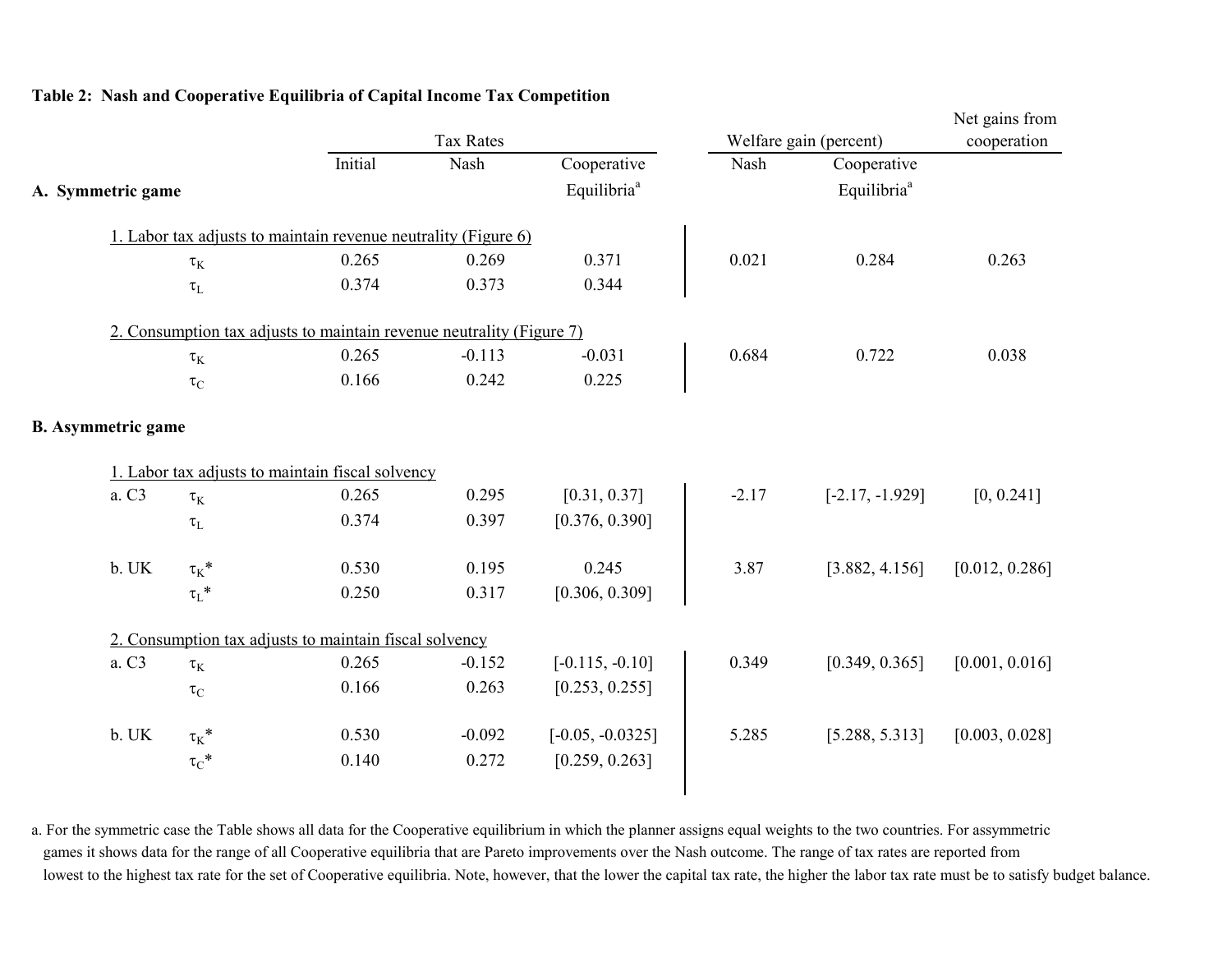|                                                    |         | Tax Rates   |                         |             | Welfare gain (percent)  | Net gains from<br>cooperation |
|----------------------------------------------------|---------|-------------|-------------------------|-------------|-------------------------|-------------------------------|
|                                                    | Initial | Nash        | Cooperative             | Nash        | Cooperative             |                               |
|                                                    |         | Equilibrium | Equilibria <sup>ª</sup> | Equilibrium | Equilibria <sup>ª</sup> |                               |
| A. Benchmark case                                  |         |             |                         |             |                         |                               |
| $\tau_{\rm K}$                                     | 0.265   | 0.269       | 0.371                   | 0.021       | $0.284$ <sup>a</sup>    | 0.263                         |
| $\tau_{\rm L}$                                     | 0.374   | 0.373       | 0.344                   |             |                         |                               |
| <b>B.</b> Home country net debtor $(tb/y = -0.10)$ |         |             |                         |             |                         |                               |
| Net debtor                                         |         |             |                         |             |                         |                               |
| $\tau_{\rm K}$                                     | 0.265   | 0.290       | [0.37, 0.42]            | $-0.011$    | [0.028, 0.773]          | [0.039, 0.762]                |
| $\tau_{\rm L}$                                     | 0.374   | 0.368       | [0.322, 0.329]          |             |                         |                               |
| Net creditor                                       |         |             |                         |             |                         |                               |
| $\tau_K$ *                                         | 0.265   | 0.260       | [0.36, 0.39]            | 0.113       | [0.126, 0.690]          | [0.013, 0.577]                |
| $\tau_L$ *                                         | 0.374   | 0.375       | [0.348, 0.352]          |             |                         |                               |
| C. Inelastic labor supply $(a = 0.0001)$           |         |             |                         |             |                         |                               |
| $\tau_{\rm K}$                                     | 0.265   | $-0.088$    | $-0.148$                | 0.801       | $0.814$ <sup>a</sup>    | 0.013                         |
| $\tau_{\rm L}$                                     | 0.374   | 0.434       | 0.443                   |             |                         |                               |
| D. Small capital adjustment costs $(\eta = 0.5)$   |         |             |                         |             |                         |                               |
| $\tau_{\rm K}$                                     | 0.265   | 0.190       | 0.340                   | $-0.400$    | $0.131$ <sup>a</sup>    | 0.531                         |
| $\tau_{\rm L}$                                     | 0.374   | 0.394       | 0.354                   |             |                         |                               |
|                                                    |         |             |                         |             |                         |                               |

# **Table 3: Sensitivity analysis of symmetric labor-for-capital income tax game**

a. For symmetric games the Table shows data for the Cooperative equilibria in which the planner assigns equal weights to the two countries. For asymmetric games it shows data for the range of all Cooperative equilibria that are Pareto improvements over the Nash outcome. The range of tax rates are reported from lowest to highest across the set of Cooperative equilibria. Note, however, that the lower the capital tax rate, the higher the labor tax rate must be satisfy budget balance.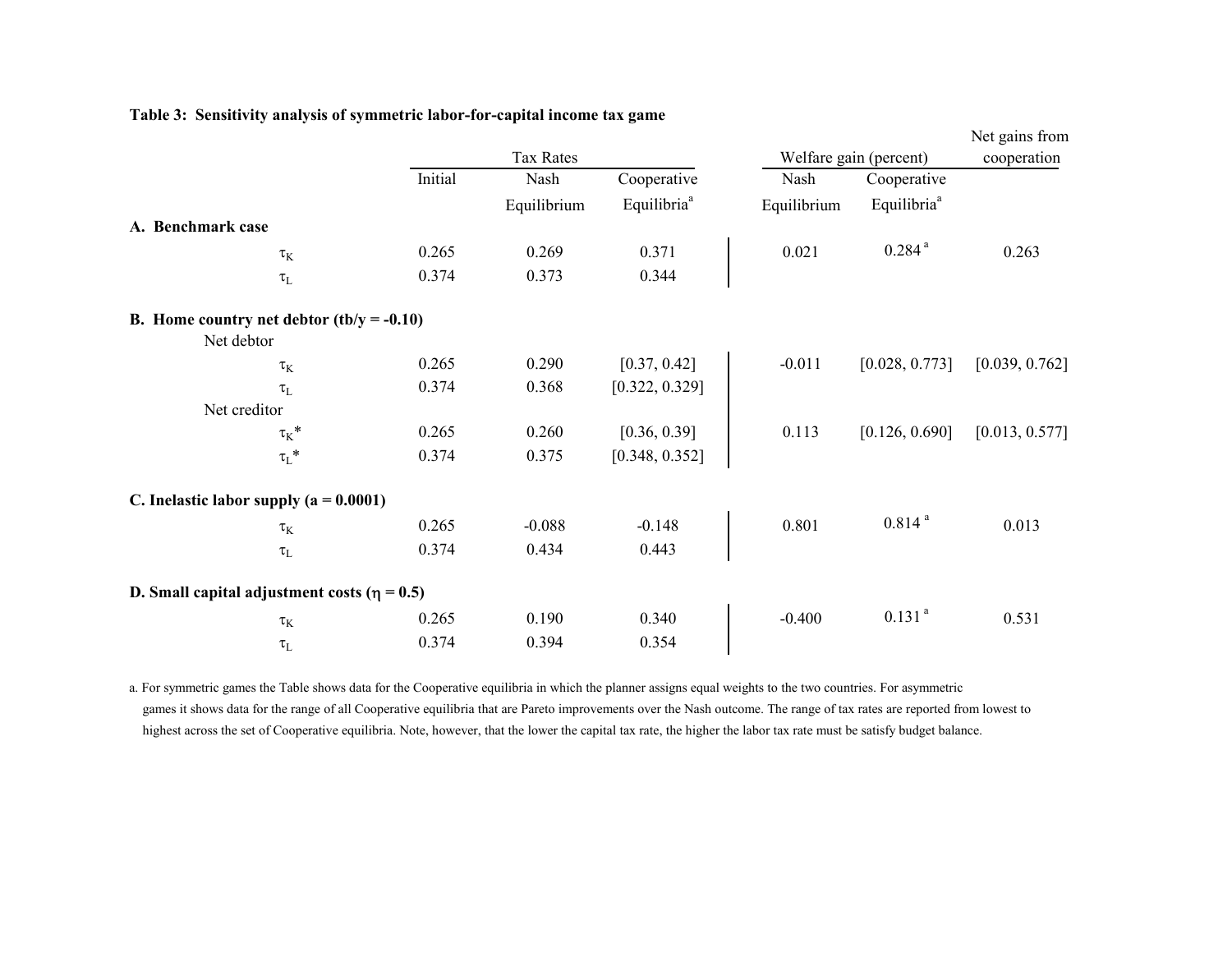**Figure 1** Capital Income Tax Rates in France, Germany, Italy and the UK: 1965-96

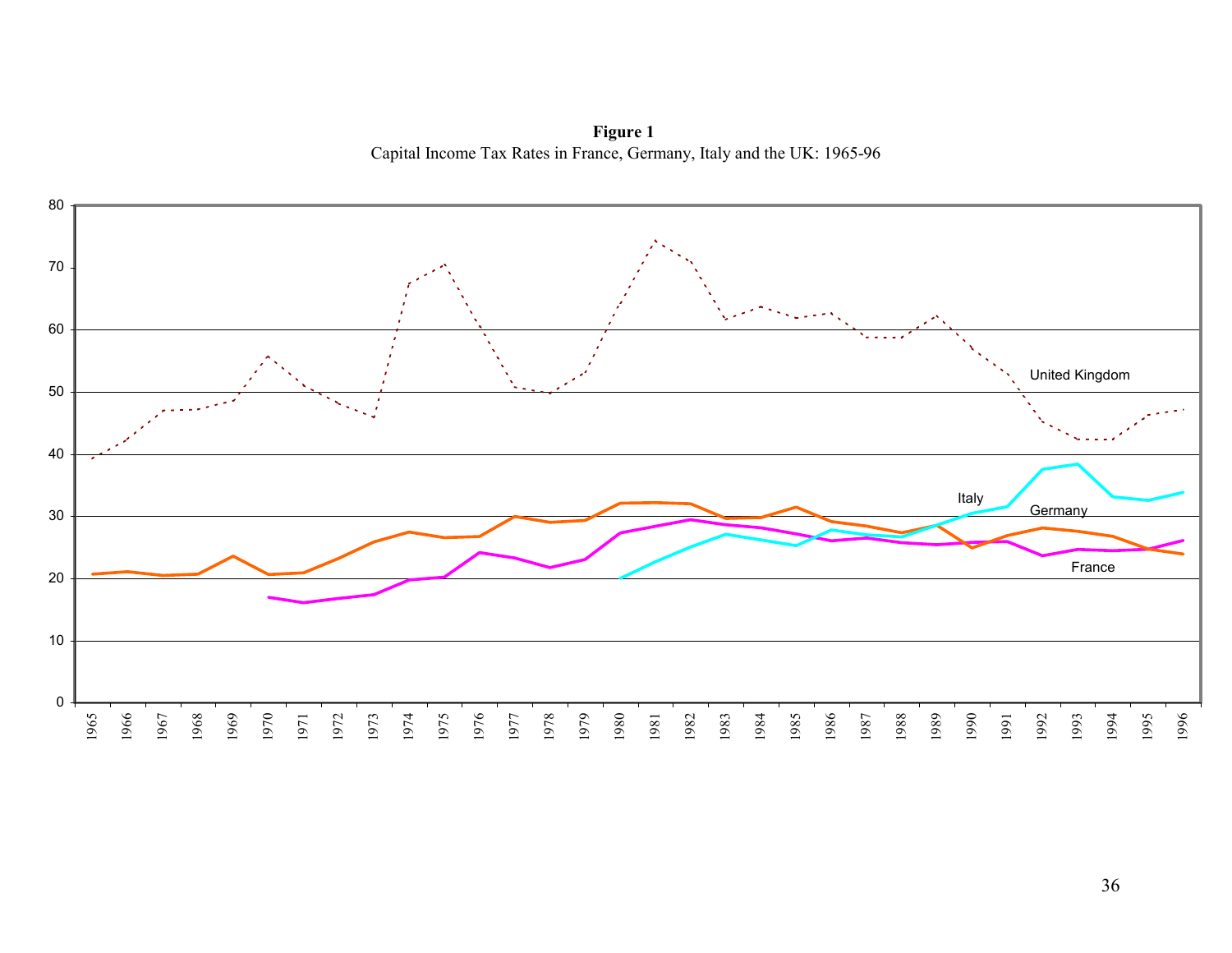**Figure 2** Labor Income Tax Rates in France, Germany, Italy and the UK: 1965-96

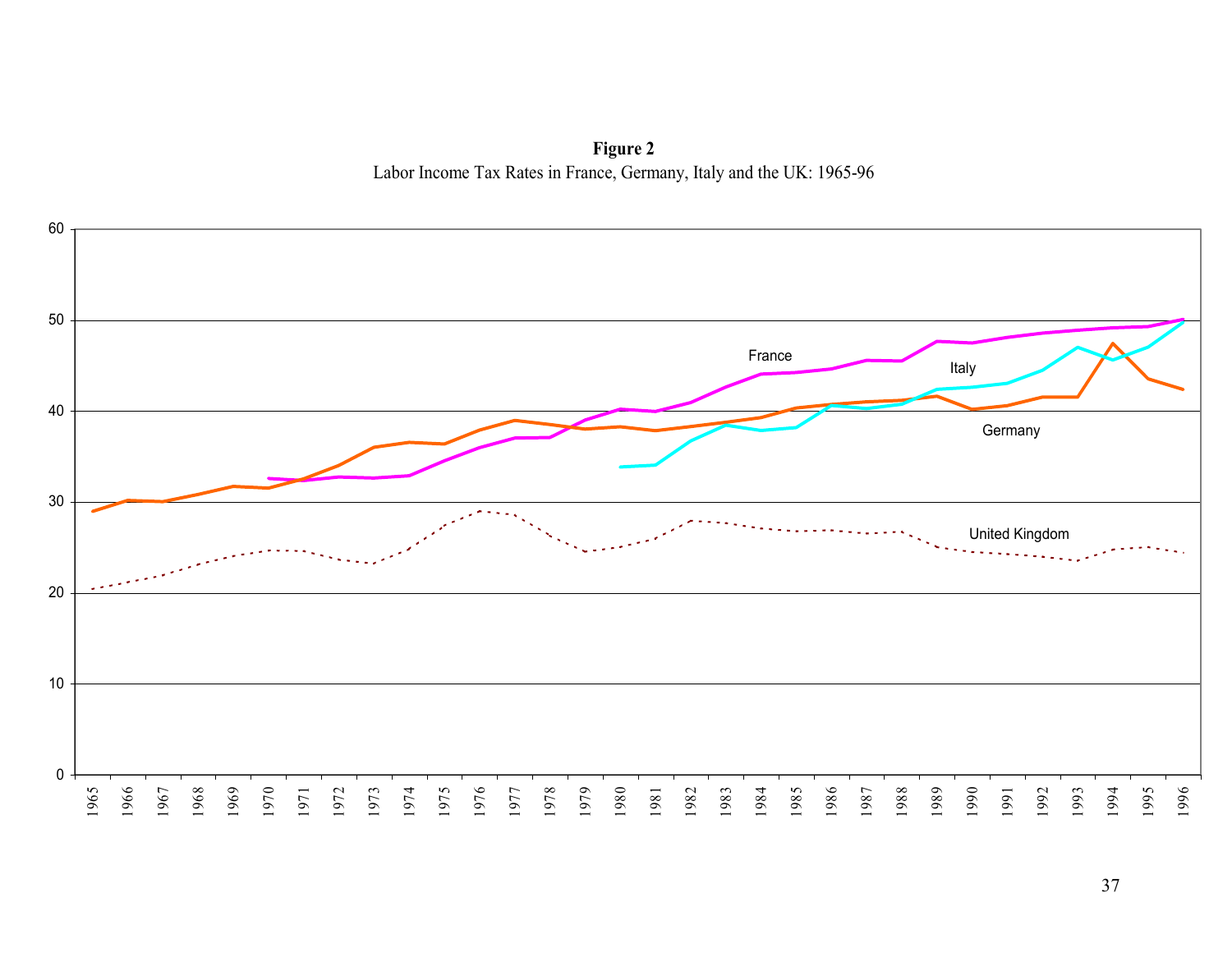**Figure 3:** Consumption tax rates in France, Germany, Italy and the United Kingdom: 1965-96

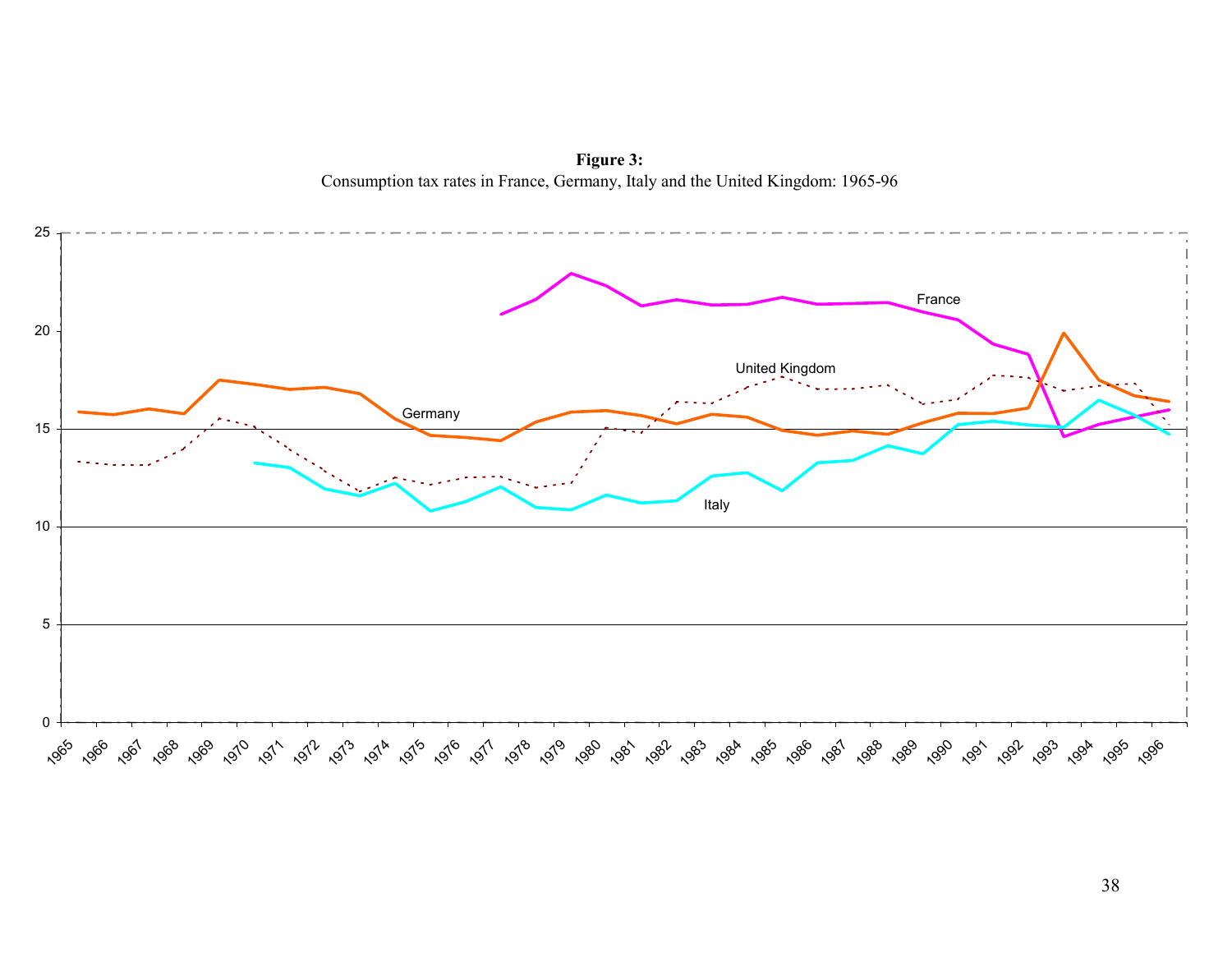# Figure 4: Reaction Curves for Symmetric Tax Competition Game over Capital Income Tax Rates with Adjustment in Labor Income Tax Rates



Foreign capital income tax rate